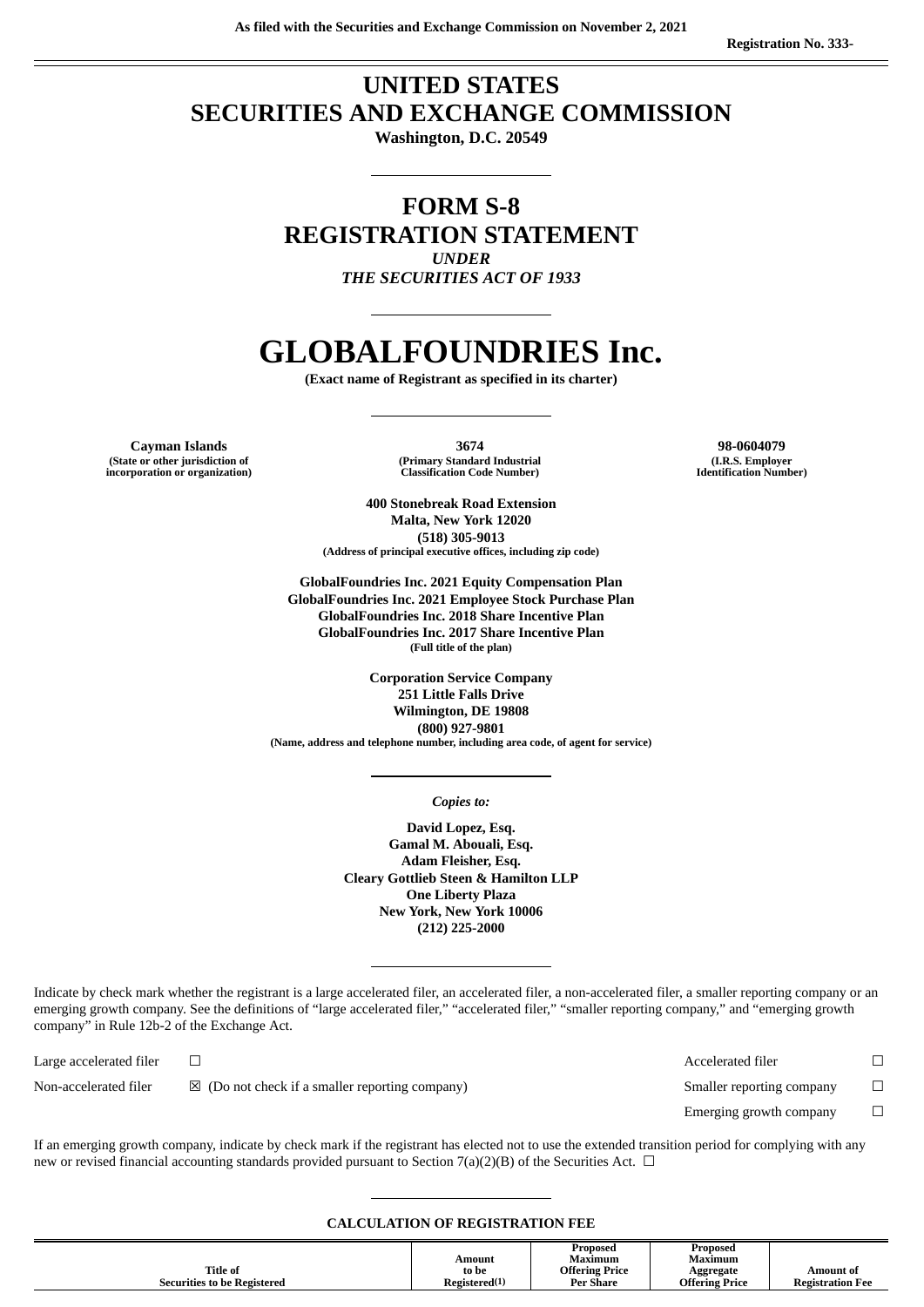| Ordinary shares, par value US\$0.02 per share | 21,811,038 (2)  | \$10.03(3) | \$218,764,711.14 | \$20,279.49  |
|-----------------------------------------------|-----------------|------------|------------------|--------------|
| Ordinary shares, par value US\$0.02 per share | 546,200 (4)     | \$46.24(5) | \$25,256,288.00  | \$2,341.26   |
| Ordinary shares, par value US\$0.02 per share | 2,550,470(6)    | \$46.24(7) | \$117,933,732.80 | \$10,932.46  |
| Ordinary shares, par value US\$0.02 per share | 54,655(8)       | \$21.54(9) | \$1,177,268.70   | \$109.13     |
| Ordinary shares, par value US\$0.02 per share | 17,500,000 (10) | \$46.24(7) | \$809,200,000,00 | \$75,012.84  |
| Ordinary shares, par value US\$0.02 per share | 7,500,000 (11)  | \$46.24(7) | \$346,800,000.00 | \$32,148.36  |
| TOTAL:                                        |                 |            |                  | \$140,823.54 |

- (1) Pursuant to Rule 416(a) of the Securities Act of 1933, as amended (the "Securities Act"), this Registration Statement covers any additional ordinary shares of the Registrant, \$0.02 par value per Ordinary share ("Ordinary Shares") that become issuable under the Registrant's 2021 Equity Compensation Plan (the "2021 Plan"), the Registrant's Employee Stock Purchase Plan (the "ESPP"), the Registrant's 2018 Share Incentive Plan (the "2018 Plan") and the Registrant's 2017 Share Incentive Plan (the "2017 LTIP") by reason of any stock dividend, stock split or other similar transaction effected without the Registrant's receipt of consideration which results in an increase in the number of the outstanding Ordinary Shares.
- (2) Represents Ordinary Shares issuable upon the exercise of outstanding share option awards under the 2018 Equity Plan as of the date of this Registration Statement.
- (3) Estimated solely for the purpose of calculating the registration fee pursuant to Rule 457(h) of the Securities Act, and based on the weighted average exercise price (rounded to the nearest cent) of the outstanding share option awards under the 2018 Equity Plan.
- (4) Represents Ordinary Shares issuable upon the exercise of outstanding restricted stock unit awards under the 2018 Equity Plan as of the date of this Registration Statement.
- (5) Estimated solely for the purpose of calculating the registration fee pursuant to Rules 457(c) and 457(h) of the Securities Act, based on the average of the high and low prices per Ordinary Share of the Registrant as reported on the Nasdaq Stock Exchange on October 28, 2021, of \$46.24.
- (6) Represents Ordinary Shares reserved for issuance pursuant to future awards under the 2018 Plan. No awards may be granted under the 2018 Plan after our board of directors terminates the 2018 Plan or ten years from its effective date, whichever is earlier.
- (7) Estimated solely for the purpose of calculating the registration fee pursuant to Rules 457(c) and 457(h) of the Securities Act, based on the average of the high and low prices per Ordinary Share of the Registrant as reported on the Nasdaq Stock Exchange on October 28, 2021, of \$46.24.
- (8) Represents Ordinary Shares issuable upon the exercise of outstanding share option awards under the Registrant's 2017 LTIP as of the date of this Registration Statement. No further grants will be made under the 2017 LTIP.
- (9) Estimated solely for the purpose of calculating the registration fee pursuant to Rule 457(h) of the Securities Act, and based on the weighted average exercise price (rounded to the nearest cent) of the outstanding share option awards under the 2017 LTIP.
- (10) Represents Ordinary Shares initially reserved for issuance pursuant to future awards under the 2021 Plan.
- (11) Represents Ordinary Shares initially reserved for issuance under the ESPP.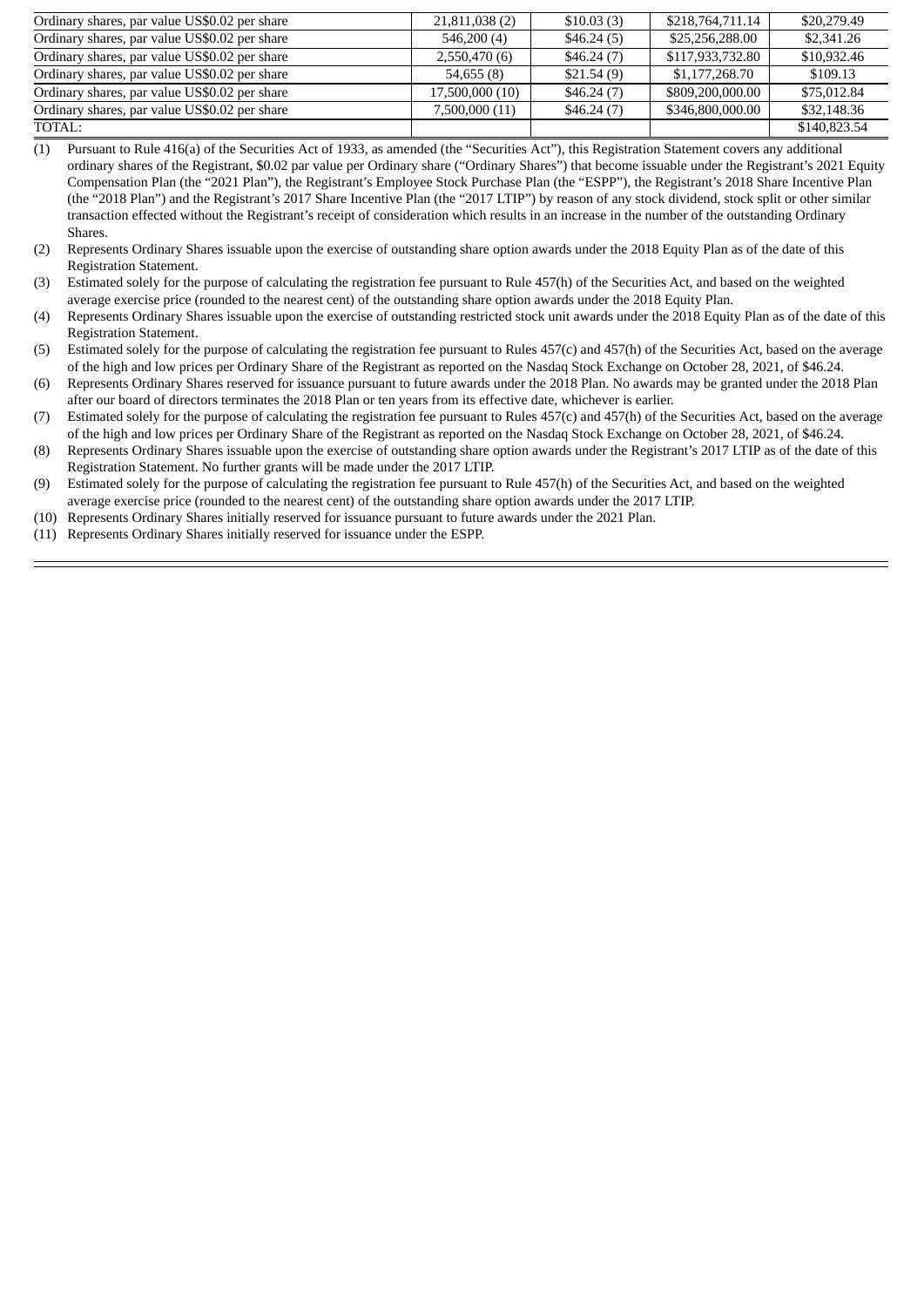#### **PART I**

#### **INFORMATION REQUIRED IN THE PROSPECTUS**

The information specified in Item 1 and Item 2 of Part I of Form S-8 is omitted from this Registration Statement on Form S-8 (the "**Registration Statement**") in accordance with the provisions of Rule 428 under the Securities Act and the introductory note to Part I of Form S-8. The documents containing the information specified in Part I of Form S-8 will be delivered to participants as specified by Rule 428(b)(1) under the Securities Act. Such documents need not be filed with the Securities and Exchange Commission (the "**Commission**") either as a part of this Registration Statement or as a prospectus or prospectus supplement pursuant to Rule 424 under the Securities Act. These documents and the documents incorporated by reference in this Registration Statement pursuant to Item 3 of Part II of Form S-8, taken together, constitute a prospectus that meets the requirements of Section 10(a) of the Securities Act.

#### **PART II**

#### **INFORMATION REQUIRED IN REGISTRATION STATEMENT**

#### **Item 3. Incorporation of Documents by Reference.**

GLOBALFOUNDRIES Inc. (the "**Registrant**") hereby incorporates by reference into this Registration Statement the following documents previously filed with the Commission:

(1) The Registrant's [Prospectus](http://www.sec.gov/Archives/edgar/data/1709048/000119312521313344/d192411d424b4.htm) dated October 27, 2021, filed with the Commission pursuant to Rule 424(b) under the Securities Act, as a part of the Registration Statement on Form F-1, as amended (File No. 333-260003), which contains the Registrant's audited financial statements for the latest fiscal year for which such statements have been filed and the description of the Registrant's Ordinary Shares (the "**Prospectus**"); and

(2) The description of the Registrant's Ordinary Shares contained in the Registrant's Registration Statement on [Form](http://www.sec.gov/Archives/edgar/data/1709048/000119312521308789/d199778d8a12b.htm) 8-A (File No. 001-40974) filed with the Commission on October 27, 2021, pursuant to Section 12(b) of the Securities Exchange Act of 1934, as amended (the "**Exchange Act**"), including any amendment or report filed for the purpose of updating such description.

In addition, all reports and other documents filed by the Registrant pursuant to Sections 13(a), 13(c), 14 and 15(d) of the Exchange Act on or after the date of this Registration Statement and prior to the filing of a post-effective amendment to this Registration Statement that indicates that all securities offered hereunder have been sold or that deregisters all securities then remaining unsold shall be deemed to be incorporated by reference in this Registration Statement and to be part hereof from the date of filing of such documents; *provided*, *however*, that documents or information deemed to have been furnished and not filed in accordance with the rules of the Commission shall not be deemed incorporated by reference into this Registration Statement. Any document or any statement contained in this Registration Statement, in an amendment hereto or in a document incorporated or deemed to be incorporated by reference herein shall be deemed to be modified or superseded for purposes of this Registration Statement to the extent that a statement contained herein or in any subsequently filed document which also is deemed to be incorporated by reference herein modifies or supersedes such statement. Any such statement so modified or superseded shall not be deemed, except as so modified or superseded, to constitute a part of this Registration Statement.

#### **Item 4. Description of Securities.**

Not applicable.

#### **Item 5. Interests of Named Experts and Counsel.**

Not applicable.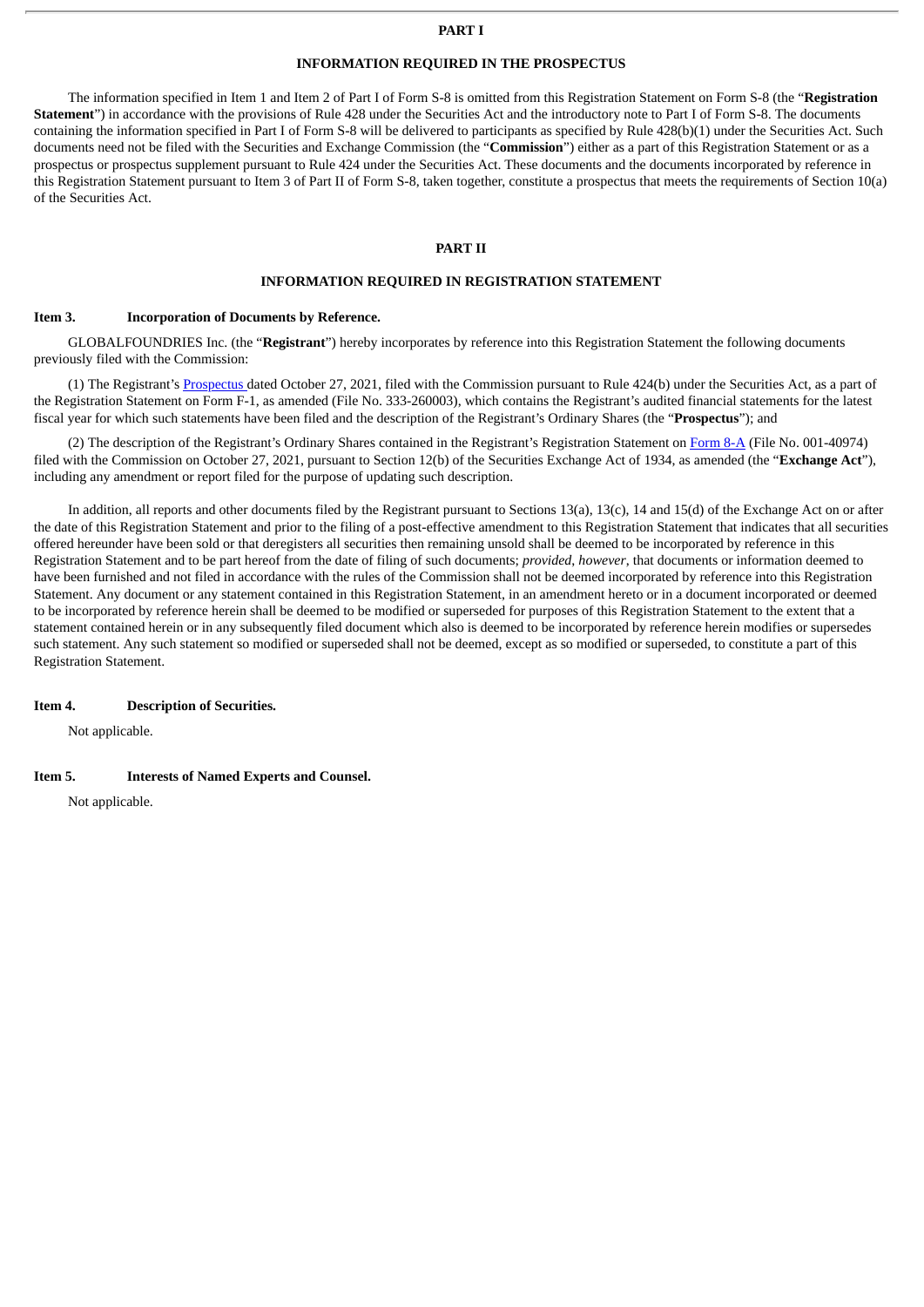#### **Item 6. Indemnification of Directors and Officers.**

Cayman Islands law does not limit the extent to which a company's articles of association may provide for indemnification of officers and directors, except to the extent any such provision may be held by the Cayman Islands courts to be contrary to public policy, such as to provide indemnification against civil fraud or the consequences or committing a crime. The Registrant's currently effective amended and restated memorandum and articles of association, adopted by its shareholders on October 19, 2021, provides that to the fullest extent permissible under Cayman Islands law every director and officer of the Registrant shall be indemnified against all actions, proceedings, costs, charges, losses, damages and expenses incurred or sustained by him by reason of any act done or omitted in or about the execution of their duty in their respective offices or trusts.

Pursuant to the form of indemnification agreements which was filed as Exhibit 10.2 to the Registrant's registration statement on Form F-1, the Registrant has agreed to indemnify its directors and executive officers against certain liabilities and expenses that they incur in connection with claims made by reason of their being a director or officer of the Registrant.

Insofar as indemnification for liabilities arising under the Securities Act of 1933, as amended, may be permitted to directors, officers or persons controlling the Registrant pursuant to the foregoing provisions, the Registrant has been informed that in the opinion of the Commission such indemnification is against public policy as expressed in the Securities Act and is therefore unenforceable.

#### **Item 7. Exemption from Registration Claimed.**

Not applicable.

#### **Item 8. Exhibits.**

| <b>Exhibit</b><br>Number | <b>Description</b>                                                                                                                                                                                                                                             |
|--------------------------|----------------------------------------------------------------------------------------------------------------------------------------------------------------------------------------------------------------------------------------------------------------|
| $4.1*$                   | Second Amended and Restated Memorandum and Articles of Association of the Registrant.                                                                                                                                                                          |
| $5.1*$                   | <b>Opinion of Maples and Calder (Cayman) LLP</b>                                                                                                                                                                                                               |
| $23.1*$                  | <b>Consent of Ernst &amp; Young LLP</b>                                                                                                                                                                                                                        |
| $23.2*$                  | Consent of Maples and Calder (Cayman) LLP (included in Exhibit 5.1)                                                                                                                                                                                            |
| $24.1*$                  | Power of Attorney (included on signature page)                                                                                                                                                                                                                 |
| 99.1                     | 2017 Share Incentive Plan (incorporated by reference to Exhibit 10.7 to the Registrant's Registration Statement on Form F-1 (File<br>No. 333-260003) filed with the SEC on October 4, 2021).                                                                   |
| 99.2                     | 2018 Share Incentive Plan (incorporated by reference to Exhibit 10.8 to the Registrant's Registration Statement on Form F-1 (File<br>No. 333-260003) filed with the SEC on October 4, 2021).                                                                   |
| 99.3                     | 2021 Amendment of the GLOBALFOUNDRIES Inc. 2018 Share Incentive Plan Share Option Agreement (incorporated by reference to<br>Exhibit 10.9 to the Registrant's Registration Statement on Form F-1 (File No. 333-260003) filed with the SEC on October 4, 2021). |
| 99.4                     | 2021 Amendment of the GLOBALFOUNDRIES Inc. 2018 Share Incentive Plan (incorporated by reference to Exhibit 10.10 to the<br>Registrant's Registration Statement on Form F-1 (File No. 333-260003) filed with the SEC on October 4, 2021).                       |
| 99.5                     | 2021 Employee Stock Purchase Plan (incorporated by reference to Exhibit 10.11 to the Registrant's Registration Statement on Form F-1<br>(File No. 333-260003) filed with the SEC on October 4, 2021).                                                          |
| 99.6                     | 2021 Share Incentive Plan (incorporated by reference to Exhibit 10.1 to the Registrant's Registration Statement on Form F-1 (File<br>No. 333-260003) filed with the SEC on October 4, 2021).                                                                   |

\* Filed herewith.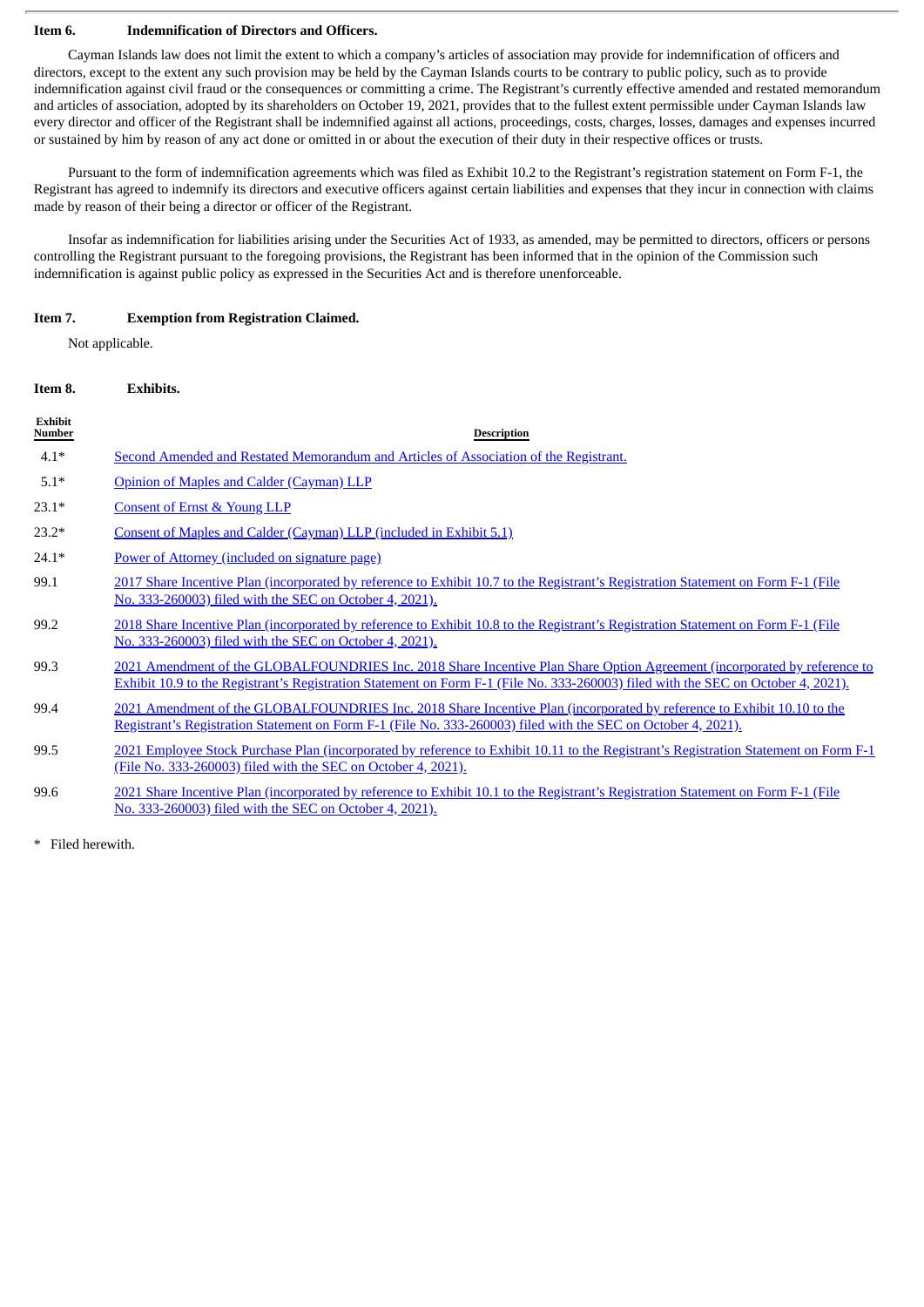#### **Undertakings.**

- A. The undersigned Registrant hereby undertakes:
	- (1) To file, during any period in which offers or sales are being made, a post-effective amendment to this Registration Statement:
		- (i) To include any prospectus required by Section 10(a)(3) of the Securities Act;
		- (ii) To reflect in the prospectus any facts or events arising after the effective date of the Registration Statement (or the most recent post-effective amendment thereof) which, individually or in the aggregate, represent a fundamental change in the information set forth in the Registration Statement; and
		- (iii) To include any material information with respect to the plan of distribution not previously disclosed in the Registration Statement or any material change to such information in the Registration Statement.

*Provided*, *however*, that paragraphs (A)(1)(i) and (A)(1)(ii) do not apply if the information required to be included in a post-effective amendment by those paragraphs is contained in reports filed with or furnished to the Commission by the Registrant pursuant to Section 13 or Section 15(d) of the Exchange Act that are incorporated by reference in this Registration Statement.

- (2) That, for the purpose of determining any liability under the Securities Act, each such post-effective amendment shall be deemed to be a new registration statement relating to the securities offered therein, and the offering of such securities at that time shall be deemed to be the initial bona fide offering thereof.
- (3) To remove from registration by means of a post-effective amendment any of the securities being registered which remain unsold at the termination of the offering.
- B. The undersigned Registrant hereby undertakes that, for purposes of determining any liability under the Securities Act, each filing of the Registrant's annual report pursuant to Section 13(a) or Section 15(d) of the Exchange Act that is incorporated by reference in the Registration Statement shall be deemed to be a new registration statement relating to the securities offered therein, and the offering of such securities at that time shall be deemed to be the initial bona fide offering thereof.
- C. Insofar as indemnification for liabilities arising under the Securities Act may be permitted to directors, officers and controlling persons of the Registrant pursuant to the foregoing provisions, or otherwise, the Registrant has been advised that in the opinion of the Commission such indemnification is against public policy as expressed in the Securities Act and is, therefore, unenforceable. In the event that a claim for indemnification against such liabilities (other than the payment by the Registrant of expenses incurred or paid by a director, officer or controlling person of the Registrant in the successful defense of any action, suit or proceeding) is asserted by such director, officer or controlling person in connection with the securities being registered, the Registrant will, unless in the opinion of its counsel the matter has been settled by controlling precedent, submit to a court of appropriate jurisdiction the question whether such indemnification by it is against public policy as expressed in the Securities Act and will be governed by the final adjudication of such issue.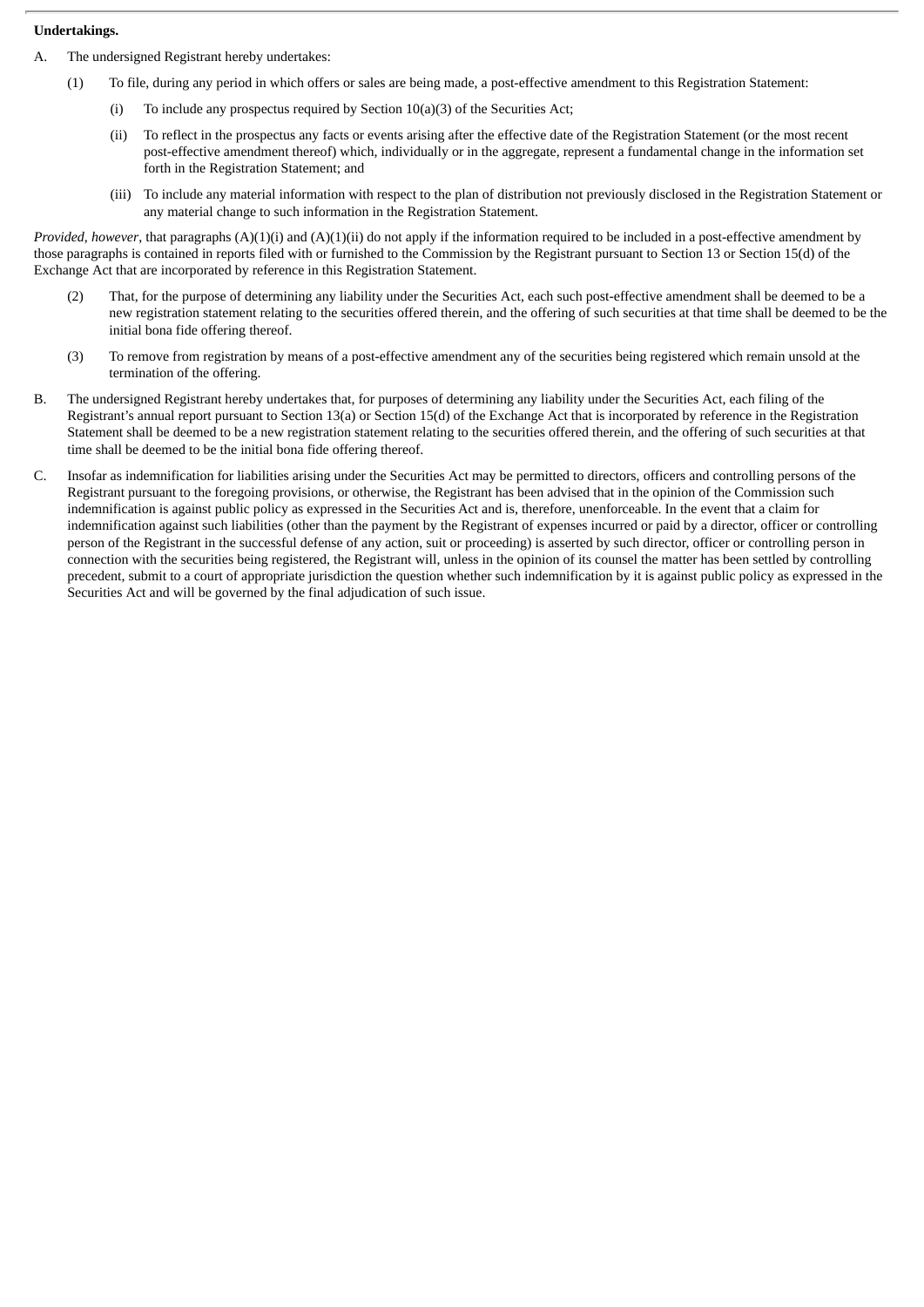#### **SIGNATURES**

<span id="page-5-0"></span>Pursuant to the requirements of the Securities Act of 1933, as amended, the registrant certifies that it has reasonable grounds to believe that it meets all of the requirements for filing on Form S-8 and has duly caused this Registration Statement to be signed on its behalf by the undersigned, thereunto duly authorized, in the city of Malta, New York, on November 1, 2021.

# **GLOBALFOUNDRIES Inc.**

By: /s/ Dr. Thomas Caulfield

Name: Dr. Thomas Caulfield Title: Chief Executive Officer and Director

#### **POWER OF ATTORNEY**

KNOW ALL PERSONS BY THESE PRESENTS, that each person whose signature appears below hereby constitutes and appoints Dr. Thomas Caulfield and Mr. David Reeder and each of them, individually, as his true and lawful attorneys-in-fact and agents, with full power of substitution and resubstitution, for him and in his name, place and stead in any and all capacities, in connection with this Registration Statement on Form S-8 and any or all amendments, including post-effective amendments to the Registration Statement and any registration statement for the same offering that is to be effective upon filing pursuant to Rule 462 under the Securities Act, and to file the same, with all exhibits thereto, and all other documents in connection therewith to be filed with the Securities and Exchange Commission, granting unto said attorneys-in-fact and agents, and each of them, full power and authority to do and perform each and every act and thing requisite and necessary to be done in and about the premises, as fully to all intents and purposes as he or she might or could do in person, hereby ratifying and confirming all that said attorneys-in-fact as agents or any of them, or his or her substitute or substitutes, may lawfully do or cause to be done by virtue hereof.

Pursuant to the requirements of the Securities Act of 1933, as amended, this registration statement has been signed below by the following persons in the capacities set forth below on November 1, 2021.

| /s/ Dr. Thomas Caulfield     | Chief Executive Officer and Director                                                          |
|------------------------------|-----------------------------------------------------------------------------------------------|
| Name: Dr. Thomas Caulfield   | (director, principal executive officer and authorized representative<br>in the United States) |
| /s/ David Reeder             | Chief Financial Officer                                                                       |
| Name: David Reeder           | (principal financial officer)                                                                 |
| /s/ William Billings         | <b>Chief Accounting Officer</b>                                                               |
| Name: William Billings       | (principal accounting officer)                                                                |
|                              | Director                                                                                      |
| Name: Ahmed Yahia Al Idrissi |                                                                                               |
|                              | Director                                                                                      |
| Name: Ahmed Saeed Al Calily  |                                                                                               |
| /s/ Tim Breen                | Director                                                                                      |
| Name: Tim Breen              |                                                                                               |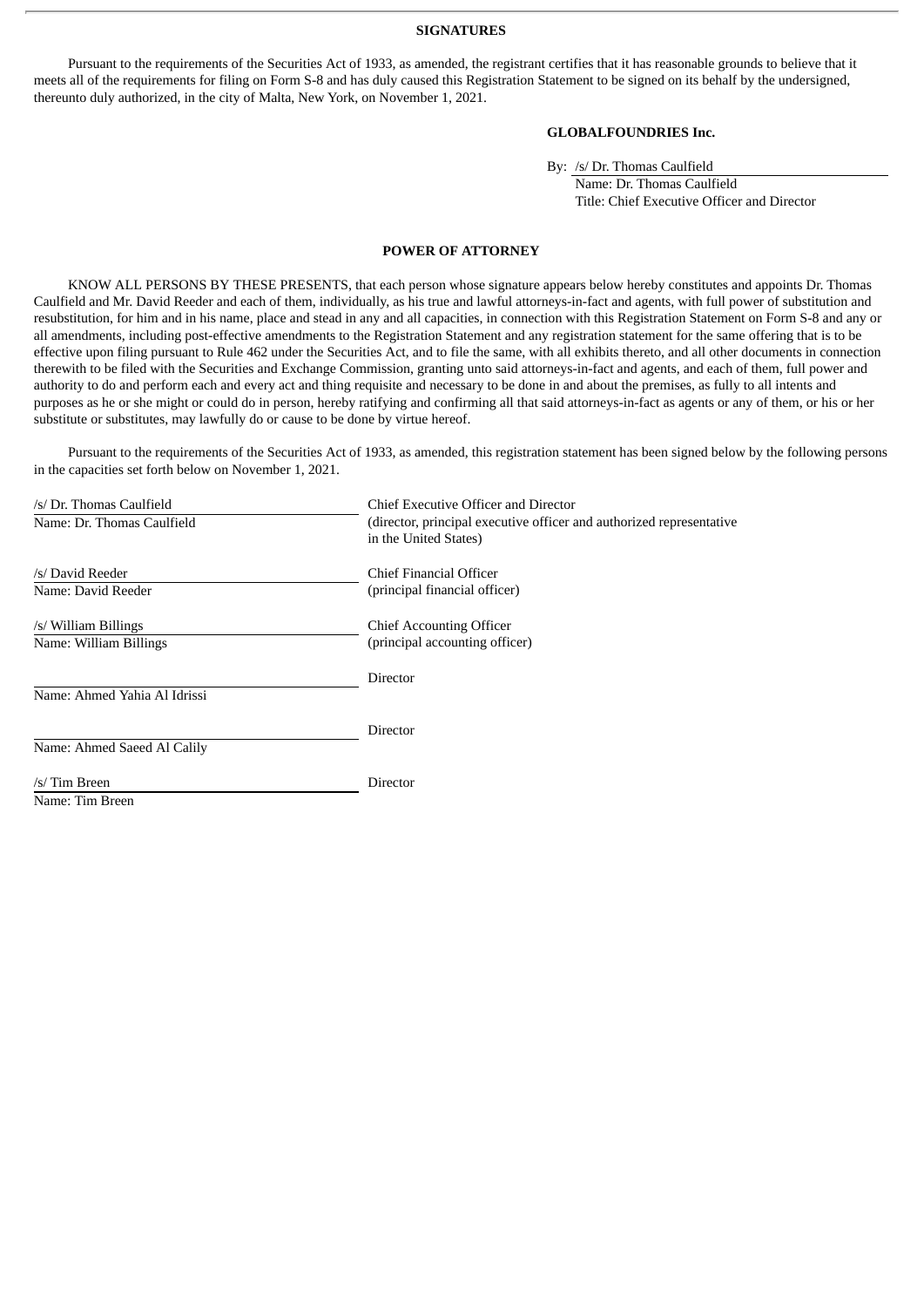| /s/ Glenda Dorchak      | Director        |
|-------------------------|-----------------|
| Name: Glenda Dorchak    |                 |
| /s/ Martin L. Edelman   | <b>Director</b> |
| Name: Martin L. Edelman |                 |
| /s/ David Kerko         | Director        |
| Name: David Kerko       |                 |
| /s/ Jack Lazar          | Director        |
| Name: Jack Lazar        |                 |
|                         | Director        |
| Name: Elissa E. Murphy  |                 |
|                         | Director        |
| Name: Carlos Obeid      |                 |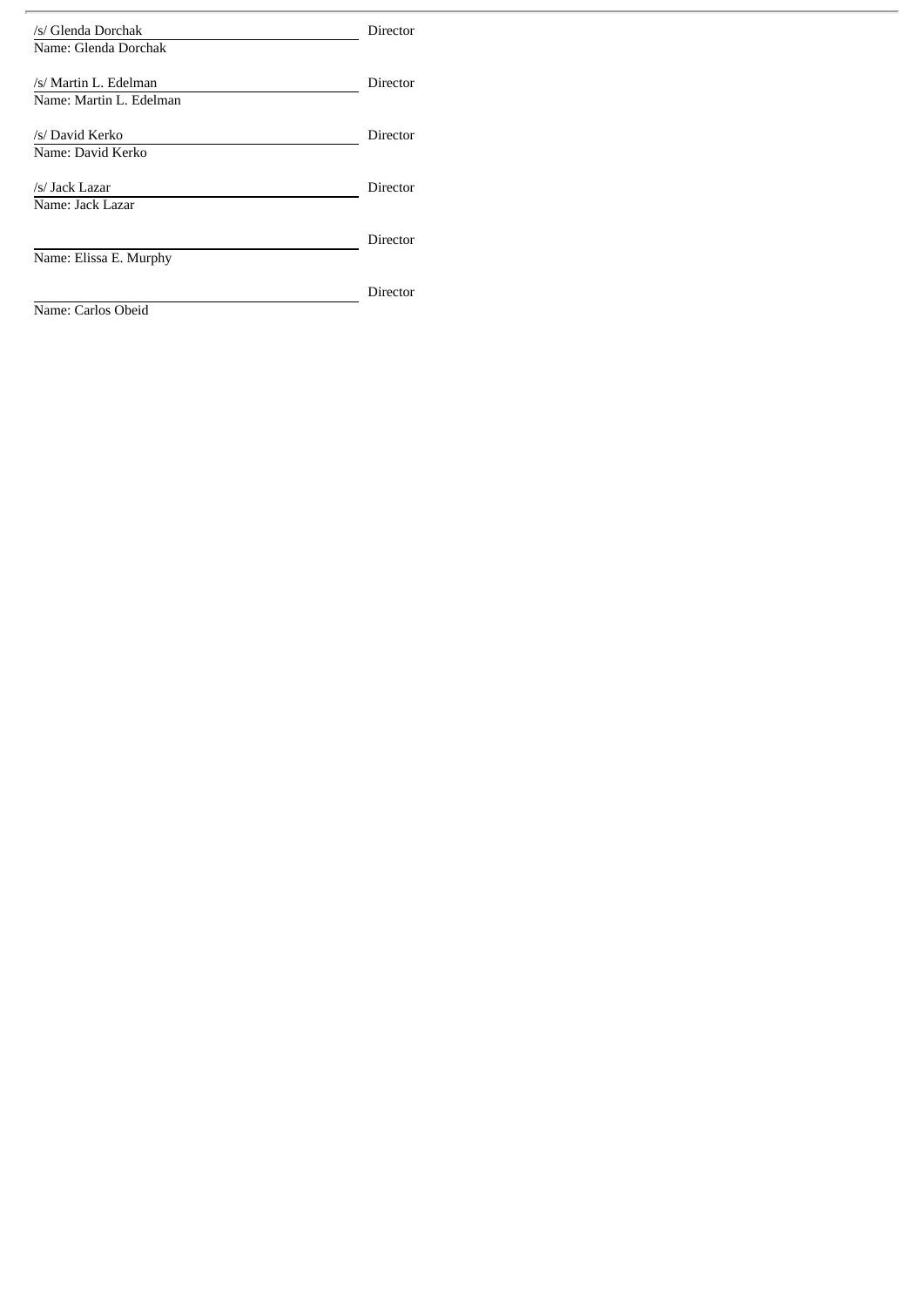# **THE COMPANIES ACT (AS REVISED)**

# **OF THE CAYMAN ISLANDS**

# **COMPANY LIMITED BY SHARES**

# **AMENDED AND RESTATED**

# **MEMORANDUM AND ARTICLES OF ASSOCIATION**

**OF**

# **GLOBALFOUNDRIES INC.**

<span id="page-7-0"></span>**(ADOPTED BY SPECIAL RESOLUTION DATED 19 OCTOBER 2021 AND EFFECTIVE ON 1 NOVEMBER 2021)**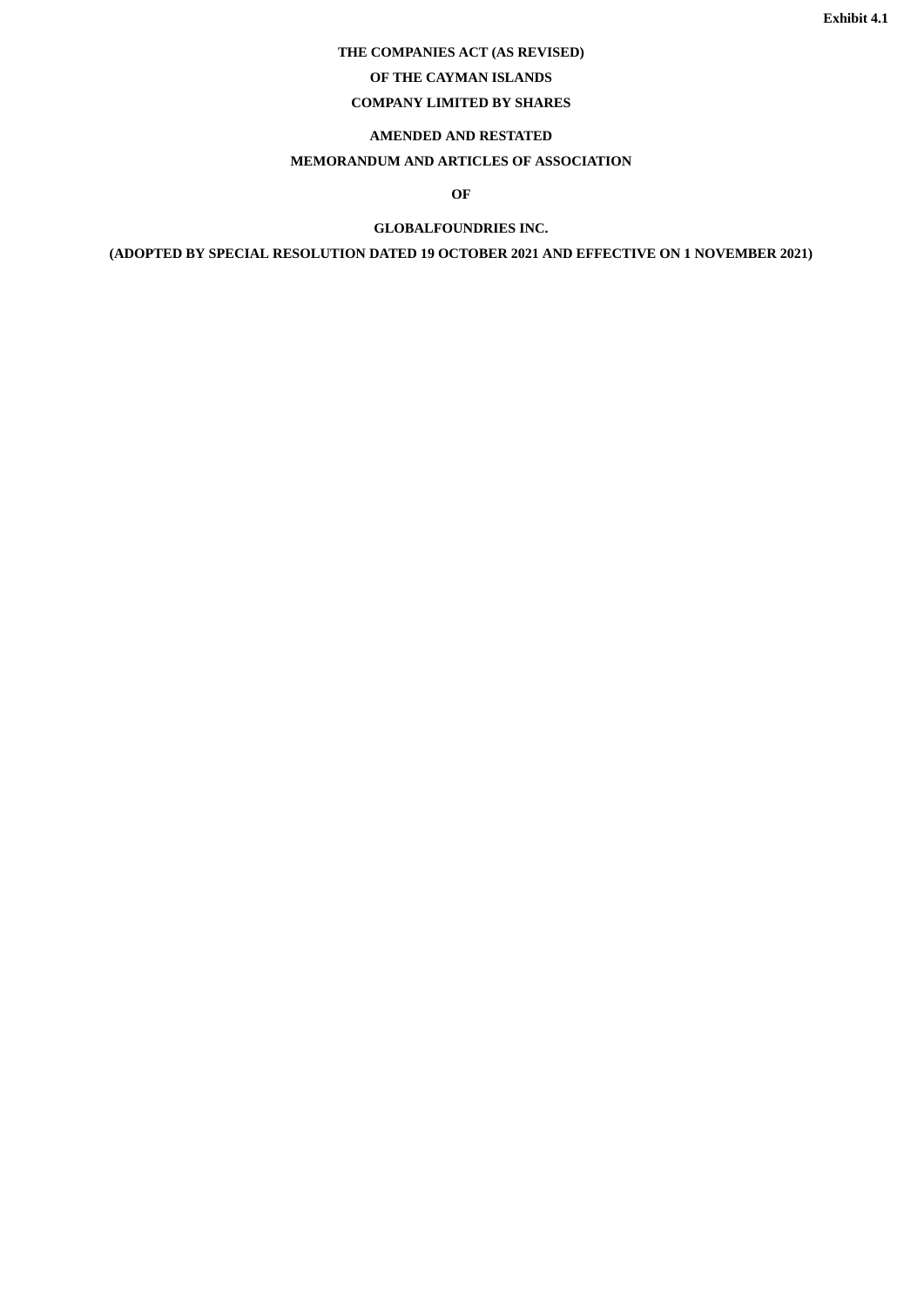# **THE COMPANIES ACT (AS REVISED)**

**OF THE CAYMAN ISLANDS**

# **COMPANY LIMITED BY SHARES**

# **AMENDED AND RESTATED**

#### **MEMORANDUM OF ASSOCIATION**

#### **OF**

#### **GLOBALFOUNDRIES INC.**

## **(ADOPTED BY SPECIAL RESOLUTION DATED 19 OCTOBER 2021 AND EFFECTIVE ON 1 NOVEMBER 2021)**

1 The name of the Company is GLOBALFOUNDRIES Inc..

- 2 The Registered Office of the Company shall be at the offices of Maples Corporate Services Limited, PO Box 309, Ugland House, Grand Cayman, KY1-1104, Cayman Islands, or at such other place within the Cayman Islands as the Directors may from time to time determine.
- 3 The objects for which the Company is established are unrestricted and the Company shall have full power and authority to carry out any object not prohibited by the laws of the Cayman Islands.
- 4 The liability of each Member is limited to the amount, if any, unpaid on such Member's shares.
- 5 The authorised share capital of the Company is US\$30,000,000 divided into 1,300,000,000 ordinary shares of a par value of US\$0.02 each and 200,000,000 Preferred Shares of a par value of US\$0.02 each.
- 6 The Company has the power to register by way of continuation as a body corporate limited by shares under the laws of any jurisdiction outside the Cayman Islands and to be deregistered in the Cayman Islands.
- 7 Capitalised terms that are not defined in this Amended and Restated Memorandum of Association bear the same meaning as those given in the Amended and Restated Articles of Association of the Company.
- 8 The Company shall have full capacity to carry on or undertake any business or activity, do any act or enter into any transaction, and, for such purposes, have full rights, powers and privileges.
- 9 The Company will not trade in the Cayman Islands with any person, firm or corporation except in furtherance of the business of the Company carried on outside the Cayman Islands; provided that nothing in this section shall be construed as to prevent the Company effecting and concluding contracts in the Cayman Islands, and exercising in the Cayman Islands all of its powers necessary for the carrying on of its business outside the Cayman Islands.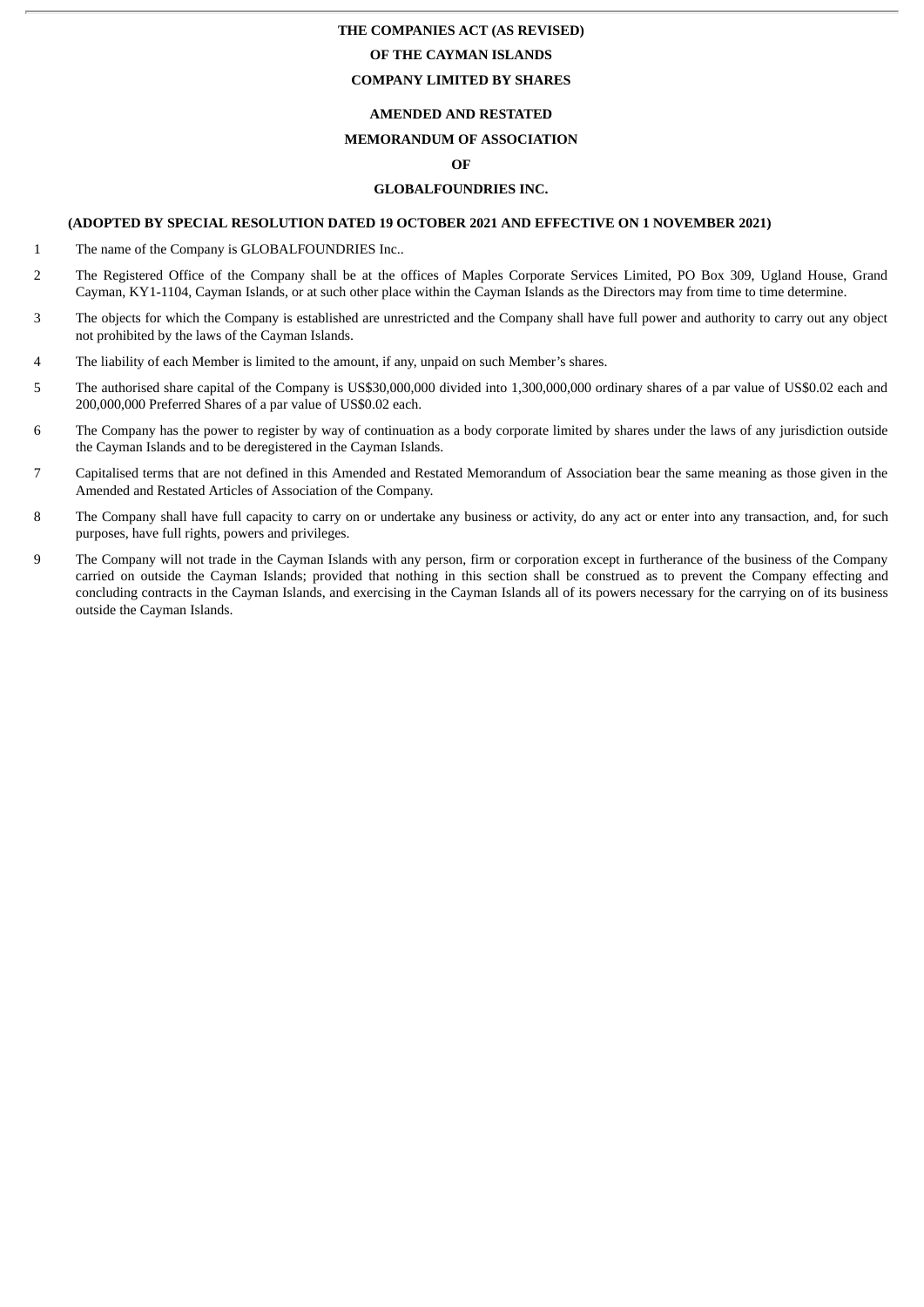# **THE COMPANIES ACT (AS REVISED) OF THE CAYMAN ISLANDS COMPANY LIMITED BY SHARES**

# **AMENDED AND RESTATED**

# **ARTICLES OF ASSOCIATION**

# **OF**

# **GLOBALFOUNDRIES INC.**

# **(ADOPTED BY SPECIAL RESOLUTION DATED 19 OCTOBER 2021 AND EFFECTIVE ON 1 NOVEMBER 2021)**

# **1 Interpretation**

1.1 In these Articles, unless otherwise defined, the defined terms shall have the meanings assigned to them as follows:

| "Affiliate"      | means (i) in the case of a natural person, such person's parents, parents-in-law, spouse, children or<br>grandchildren, a trust for the benefit of any of the foregoing, a company, partnership or any natural<br>person or entity wholly or jointly owned by such person or any of the foregoing, and (ii) in the case<br>of a corporation, partnership or other entity or any natural person or entity which directly, or<br>indirectly through one or more intermediaries, controls, is controlled by, or is under common control<br>with, such entity. The term "control" shall mean the ownership, directly or indirectly, of shares<br>possessing more than fifty per cent (50%) of the voting power of the corporation, or the partnership<br>or other entity (other than, in the case of a corporation, shares having such power only by reason of<br>the happening of a contingency), or having the power to control the management or elect a majority<br>of members to the board of directors or equivalent decision-making body of such corporation,<br>partnership or other entity. |
|------------------|--------------------------------------------------------------------------------------------------------------------------------------------------------------------------------------------------------------------------------------------------------------------------------------------------------------------------------------------------------------------------------------------------------------------------------------------------------------------------------------------------------------------------------------------------------------------------------------------------------------------------------------------------------------------------------------------------------------------------------------------------------------------------------------------------------------------------------------------------------------------------------------------------------------------------------------------------------------------------------------------------------------------------------------------------------------------------------------------------|
| "Applicable Law" | means, with respect to any person, all provisions of laws, statutes, ordinances, rules, regulations,<br>permits, certificates, judgments, decisions, decrees or orders of any governmental authority<br>applicable to such person.                                                                                                                                                                                                                                                                                                                                                                                                                                                                                                                                                                                                                                                                                                                                                                                                                                                               |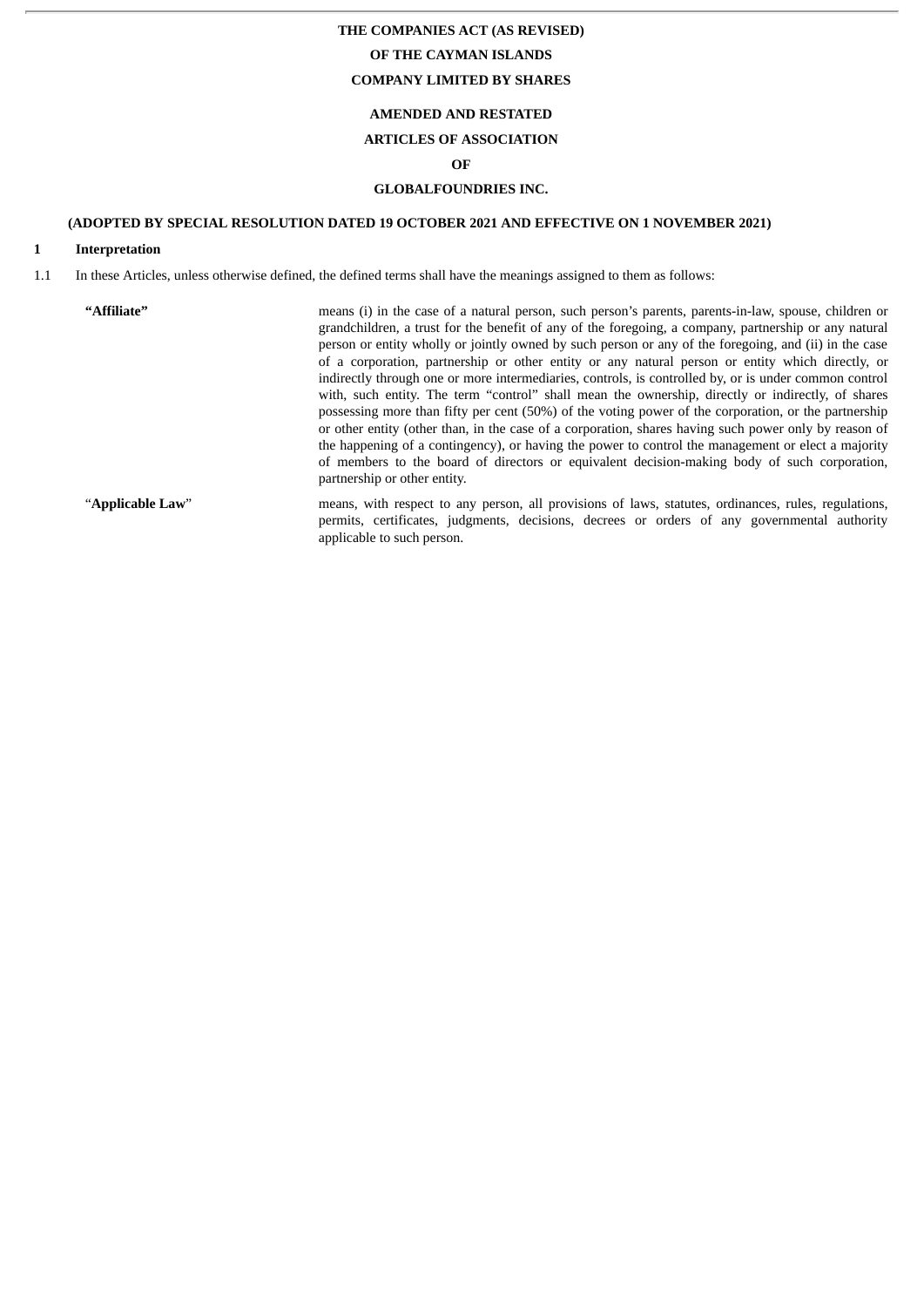| "Articles"                  | means the Amended and Restated Articles of Association of the Company, as from time to time<br>altered or added to in accordance with the Statute and these Articles.                                                        |
|-----------------------------|------------------------------------------------------------------------------------------------------------------------------------------------------------------------------------------------------------------------------|
| "Audit Committee"           | means the audit risk and compliance committee of the board of directors of the Company established<br>pursuant to the Articles, or any successor committee.                                                                  |
| "Auditor"                   | means the person for the time being performing the duties of auditor of the Company (if any).                                                                                                                                |
| "beneficially own"          | has the meaning set forth in Rule 13d-3 promulgated under the Exchange Act.                                                                                                                                                  |
| "Business Day"              | means any day other than a Saturday, a Sunday or a legal holiday or a day on which banking<br>institutions or trust companies are authorised or obligated by law to close in New York City.                                  |
| "Chief Executive Officer"   | means the chief executive officer of the Company appointed from time to time;                                                                                                                                                |
| "Clearing House"            | means a clearing house recognised by the laws of the jurisdiction in which the Shares (or depositary<br>receipts therefor) are listed or quoted on a stock exchange or interdealer quotation system in such<br>jurisdiction. |
| "Closing Date"              | means the date of completion of the IPO                                                                                                                                                                                      |
| "Company"                   | means the above named company.                                                                                                                                                                                               |
| "Company's Website"         | means the website of the Company, the address or domain name of which has been notified to<br>Members.                                                                                                                       |
| "Compensation Committee"    | means the people and compensation committee of the board of directors of the Company established<br>pursuant to the Articles, or any successor committee.                                                                    |
| "Controlled Company"        | has the meaning given to it in the rules of the Designated Stock Exchange.                                                                                                                                                   |
| "Designated Stock Exchange" | means any United States national securities exchange on which the securities of the Company are<br>listed for trading, including the NASDAQ Global Market.                                                                   |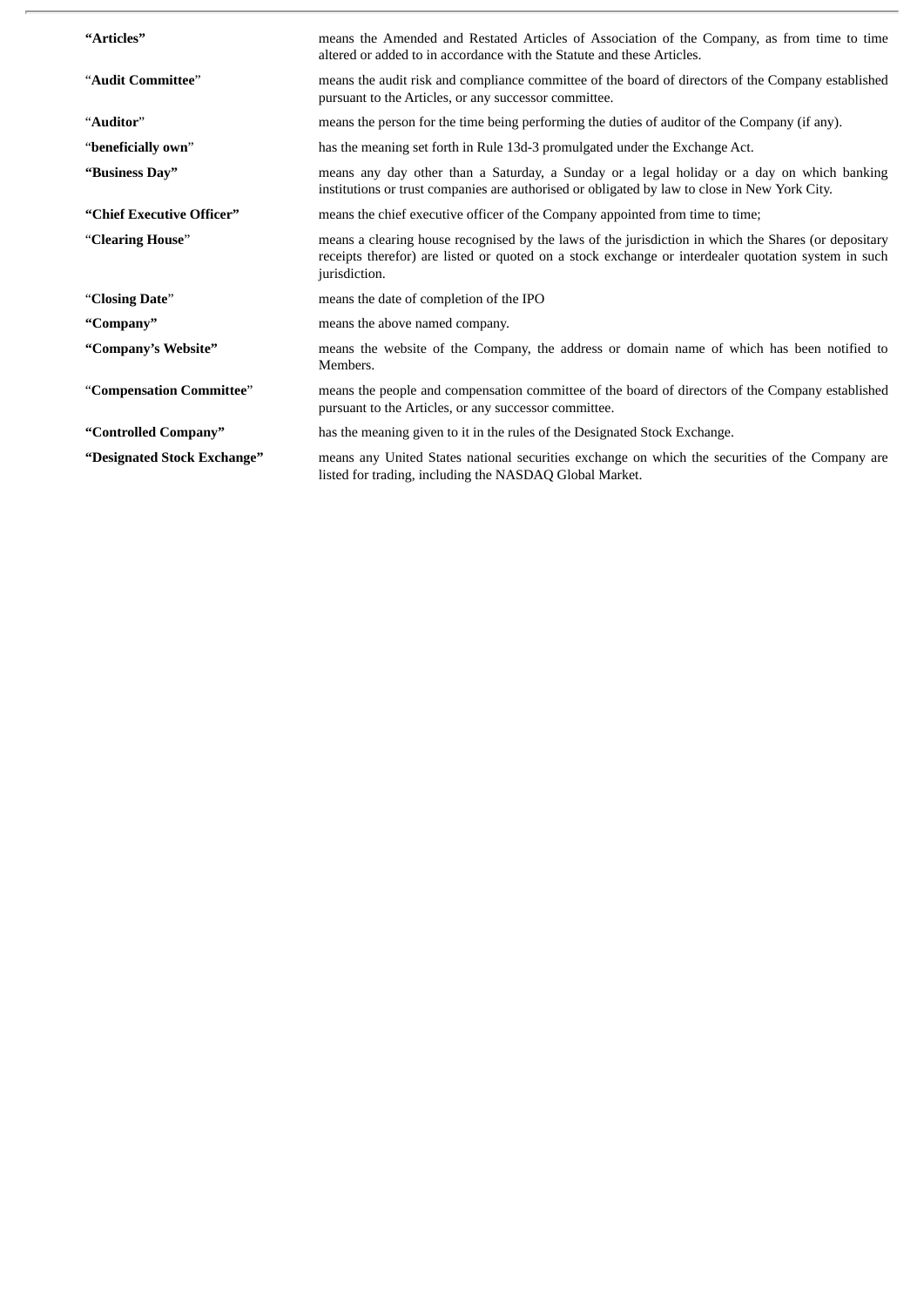| "Directors"                   | means the directors for the time being of the Company.                                                                                                                                                                                                                                                                             |
|-------------------------------|------------------------------------------------------------------------------------------------------------------------------------------------------------------------------------------------------------------------------------------------------------------------------------------------------------------------------------|
| "Dividend"                    | means any dividend (whether interim or final) resolved to be paid on shares pursuant to these<br>Articles.                                                                                                                                                                                                                         |
| "electronic communication"    | means a communication sent by electronic means, including electronic posting to the Company's<br>Website, transmission to any number, address or internet website (including the website of the<br>Securities and Exchange Commission) or other electronic delivery methods as otherwise decided and<br>approved by the Directors. |
| "electronic record"           | has the same meaning as in the Electronic Transactions Act.                                                                                                                                                                                                                                                                        |
| "Electronic Transactions Act" | means the Electronic Transactions Act (As Revised) of the Cayman Islands.                                                                                                                                                                                                                                                          |
| "Exchange Act"                | means the United States Securities Exchange Act of 1934, as amended, or any similar federal statute<br>and the rules and regulations of the Securities and Exchange Commission thereunder, all as the same<br>shall be in effect at the time.                                                                                      |
| "Independent Director"        | has the same meaning as in the rules and regulations of the Designated Stock Exchange or in Rule<br>10A-3 under the Exchange Act, as the case may be.                                                                                                                                                                              |
| " $IPO"$                      | means the Company's initial public offering of securities.                                                                                                                                                                                                                                                                         |
| "Member"                      | has the same meaning as in the Statute.                                                                                                                                                                                                                                                                                            |
| "Memorandum of Association"   | means the amended and restated memorandum of association of the Company as may be in effect<br>from time to time.                                                                                                                                                                                                                  |
| "MTIC"                        | means Mubadala Technology Investment Company, an exempted company incorporated with limited<br>liability under the laws of the Cayman Islands, including any of its successors and assigns.                                                                                                                                        |
| "Mubadala Designee"           | means: (i) a person serving as Director on the Closing Date whom MTIC designates, by written<br>notice to the Company, to be a "Mubadala Designee"; and (ii) a person nominated by MTIC pursuant<br>to Article 29.2 and thereafter appointed to the board to serve as a Director.                                                  |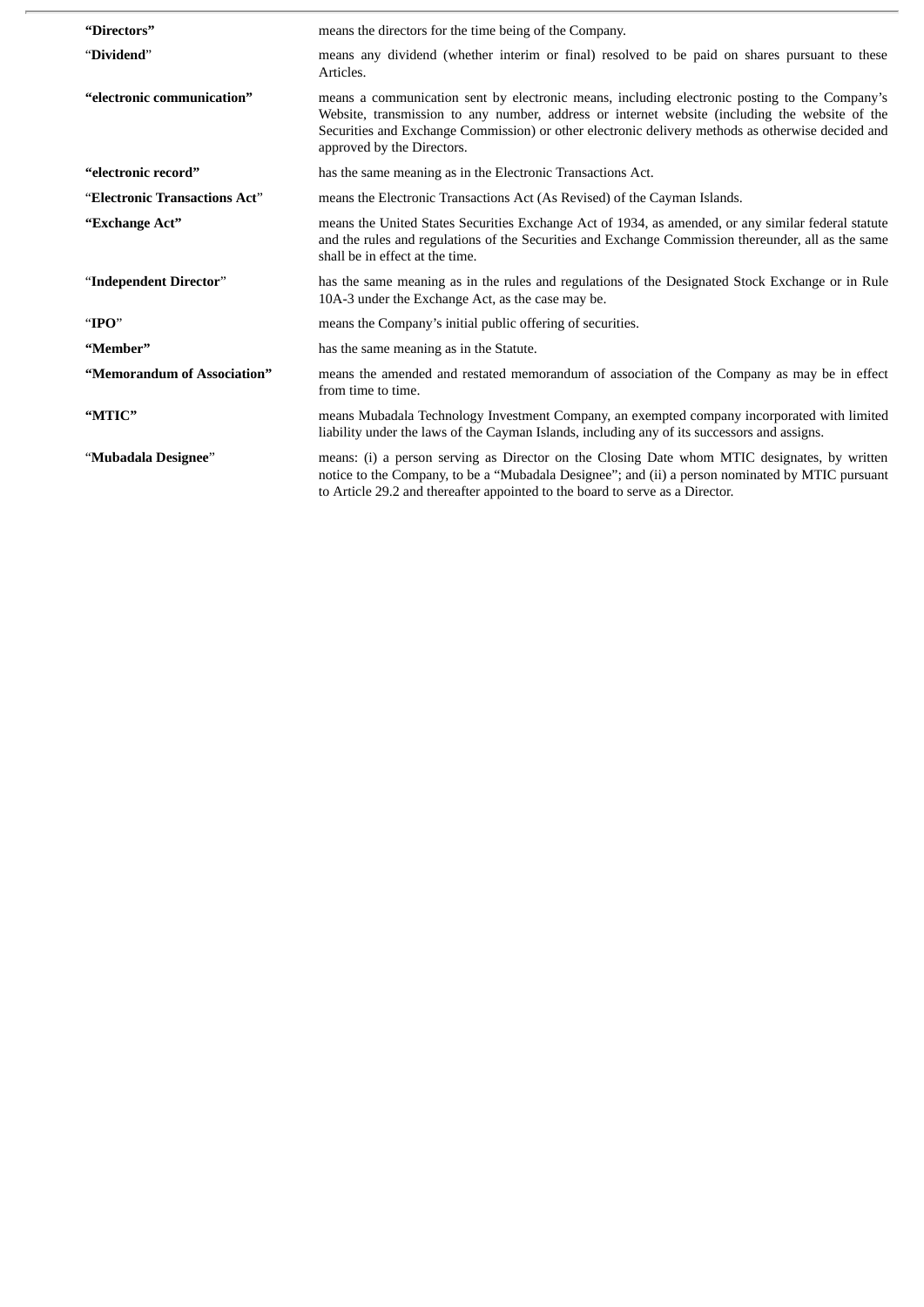| "Mubadala Entities"                      | means Mubadala Investment Company PJSC or any person that is directly or indirectly wholly<br>owned by Mubadala Investment Company PJSC (an "Affiliated Entity") or any entity, investment<br>fund or account managed or advised by Mubadala Investment Company PJSC or an Affiliated Entity.                                                        |
|------------------------------------------|------------------------------------------------------------------------------------------------------------------------------------------------------------------------------------------------------------------------------------------------------------------------------------------------------------------------------------------------------|
| "Nominating and Governance<br>Committee" | means the nominating and governance committee of the board of directors of the Company<br>established pursuant to the Articles, or any successor committee.                                                                                                                                                                                          |
| "Officer"                                | means a person appointed to hold an office in the Company.                                                                                                                                                                                                                                                                                           |
| "Ordinary Resolution"                    | means (i) a resolution passed by a simple majority of votes cast by such Members as, being entitled to<br>do so, vote in person or, in the case of any Member being an organisation, by its duly authorised<br>representative or, where proxies are allowed, by proxy at a general meeting of the Company or (ii) a<br>unanimous written resolution. |
| "Ordinary Share"                         | means an ordinary share in the share capital of the Company of US\$0.02 par value designated as<br>Ordinary Shares, and having the rights provided for in these Articles.                                                                                                                                                                            |
| "Preferred Share"                        | means a preferred share in the share capital of the Company of US\$0.02 par value designated as<br>Preferred Shares, and having the rights provided for in these Articles.                                                                                                                                                                           |
| "Register of Members"                    | means the register of Members maintained in accordance with the Statute and includes (except where<br>otherwise stated) any branch or duplicate register of Members.                                                                                                                                                                                 |
| "Registered Office"                      | means the registered office for the time being of the Company.                                                                                                                                                                                                                                                                                       |
| "Registrar of Companies"                 | means the Registrar of Companies of the Cayman Islands;                                                                                                                                                                                                                                                                                              |
| "Representative"                         | means a representative of the Underwriters.                                                                                                                                                                                                                                                                                                          |
| "Seal"                                   | means the common seal of the Company including any facsimile thereof.                                                                                                                                                                                                                                                                                |
| "Securities and Exchange<br>Commission"  | means the United States Securities and Exchange Commission.                                                                                                                                                                                                                                                                                          |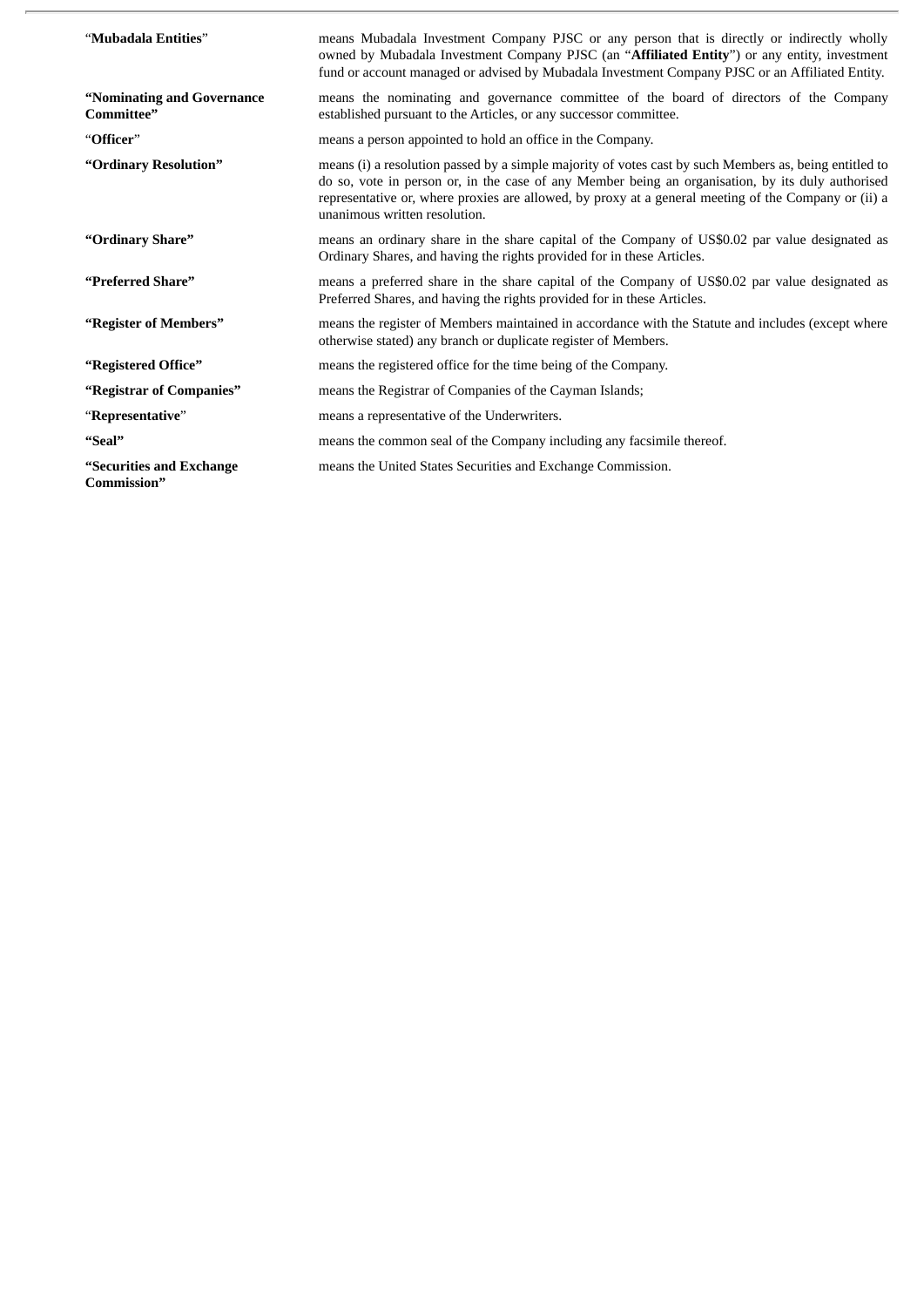| "Securities Act"     | means the Securities Act of 1933 of the United States of America, as amended, or any similar federal<br>statute and the rules and regulations of the Securities and Exchange Commission thereunder, all as<br>the same shall be in effect at the time.                                                                                                                                                                                                                                                                                                                                                                                                                                                                                                                                                                                                                                                                                                                                                                                                                                                                                                                                                                                                                                                                                                                                                                                                                                                                                                                       |
|----------------------|------------------------------------------------------------------------------------------------------------------------------------------------------------------------------------------------------------------------------------------------------------------------------------------------------------------------------------------------------------------------------------------------------------------------------------------------------------------------------------------------------------------------------------------------------------------------------------------------------------------------------------------------------------------------------------------------------------------------------------------------------------------------------------------------------------------------------------------------------------------------------------------------------------------------------------------------------------------------------------------------------------------------------------------------------------------------------------------------------------------------------------------------------------------------------------------------------------------------------------------------------------------------------------------------------------------------------------------------------------------------------------------------------------------------------------------------------------------------------------------------------------------------------------------------------------------------------|
| "Share"              | means any share in the capital of the Company, including the Ordinary Shares, Preferred Shares and<br>shares of other classes.                                                                                                                                                                                                                                                                                                                                                                                                                                                                                                                                                                                                                                                                                                                                                                                                                                                                                                                                                                                                                                                                                                                                                                                                                                                                                                                                                                                                                                               |
| "signed"             | means a signature or representation of a signature affixed by mechanical means or an electronic<br>symbol or process attached to or logically associated with an electronic communication and executed<br>or adopted by a person with the intent to sign the electronic communication.                                                                                                                                                                                                                                                                                                                                                                                                                                                                                                                                                                                                                                                                                                                                                                                                                                                                                                                                                                                                                                                                                                                                                                                                                                                                                       |
| "Special Resolution" | means (i) a resolution passed by not less than two-thirds of votes cast by such Members as, being<br>entitled to do so, vote in person or, where proxies are allowed, by proxy at a general meeting of<br>which notice specifying the intention to propose the resolution as a special resolution, has been duly<br>given or (ii) a unanimous written resolution.                                                                                                                                                                                                                                                                                                                                                                                                                                                                                                                                                                                                                                                                                                                                                                                                                                                                                                                                                                                                                                                                                                                                                                                                            |
| "Statute"            | means the Companies Act (As Revised) of the Cayman Islands.                                                                                                                                                                                                                                                                                                                                                                                                                                                                                                                                                                                                                                                                                                                                                                                                                                                                                                                                                                                                                                                                                                                                                                                                                                                                                                                                                                                                                                                                                                                  |
| "Subsidiary"         | means, with respect to any person, any corporation, limited liability company, exempted company,<br>exempted partnership, partnership, association or other business entity of which: (i) if a corporation<br>or company, a majority of the total voting power of shares of stock or shares entitled to vote in the<br>election or appointment of directors, representatives or trustees thereof is at the time owned or<br>controlled, directly or indirectly, by that person or one or more of the other Subsidiaries of that person<br>or a combination thereof; or (ii) if a limited liability company, partnership, exempted partnership,<br>association or other business entity, a majority of the total voting power of stock (or equivalent<br>ownership interest) of the limited liability company, partnership, association or other business entity<br>is at the time owned or controlled, directly or indirectly, by that person or one or more Subsidiaries of<br>that person or a combination thereof. For purposes hereof, a person or persons shall be deemed to<br>have a majority ownership interest in a limited liability company, partnership, association or other<br>business entity if such person or persons shall be allocated a majority of limited liability company,<br>partnership, association or other business entity gains or losses or shall be or control the managing<br>member, managing director or other governing body or general partner of such limited liability<br>company, partnership, association or other business entity. |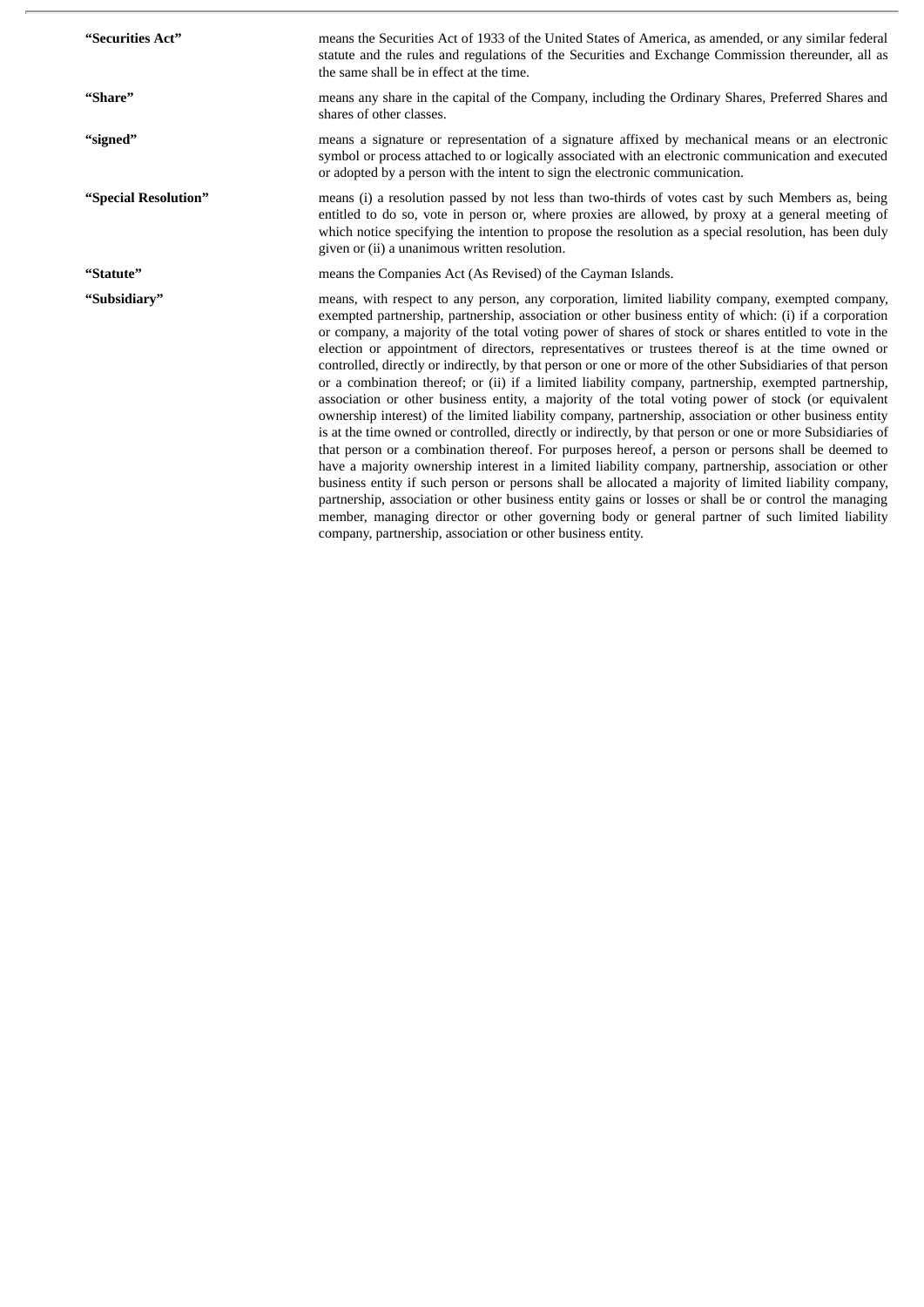- 
- 

"**Treasury Share**" means a share held in the name of the Company as a treasury share in accordance with the Statute.

"**Total Number of Directors**" means the total number of Directors constituting the board of Directors of the Company.

"**Underwriter**" means an underwriter of the IPO from time to time and any successor underwriter.

- 1.2 In these Articles, save where the context requires otherwise:
	- (a) words importing the singular number include the plural number and vice versa;
	- (b) words importing the masculine gender include the feminine gender;
	- (c) words importing persons include corporations as well as any other legal or natural person;
	- (d) "written" and "in writing" include all modes of representing or reproducing words in visible form, including in the form of an electronic record;
	- (e) "shall" shall be construed as imperative and "may" shall be construed as permissive;
	- (f) references to provisions of any law or regulation shall be construed as references to those provisions as amended, modified, re-enacted or replaced;
	- (g) any phrase introduced by the terms "including", "include", "in particular" or any similar expression shall be construed as illustrative and shall not limit the sense of the words preceding those terms;
	- (h) the term "and/or" is used herein to mean both "and" as well as "or." The use of "and/or" in certain contexts in no respects qualifies or modifies the use of the terms "and" or "or" in others. The term "or" shall not be interpreted to be exclusive and the term "and" shall not be interpreted to require the conjunctive (in each case, unless the context otherwise requires);
	- (i) headings are inserted for reference only and shall be ignored in construing the Articles;
	- (j) any requirements as to delivery under the Articles include delivery in the form of an electronic record;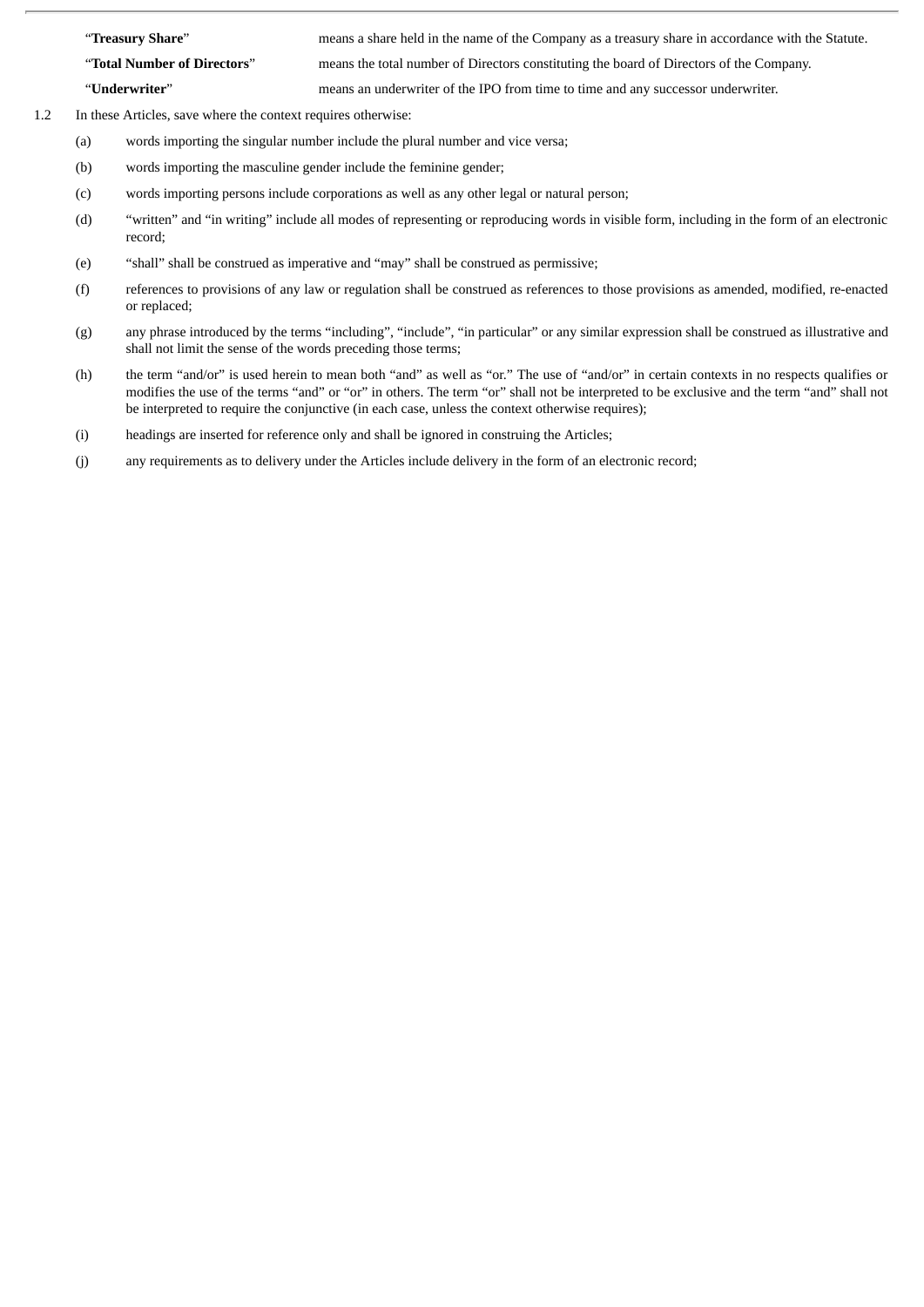- (k) any requirements as to execution or signature under the Articles including the execution of the Articles themselves can be satisfied in the form of an electronic signature as defined in the Electronic Transactions Act;
- (l) sections 8 and 19(3) of the Electronic Transactions Act shall not apply;
- (m) the term "clear days" in relation to the period of a notice means that period excluding the day when the notice is received or deemed to be received and the day for which it is given or on which it is to take effect; and
- (n) the term "holder" in relation to a Share means a person whose name is entered in the Register of Members as the holder of such Share.

#### **2 Commencement of Business**

- 2.1 The business of the Company may be commenced as soon after incorporation of the Company as the Directors shall see fit.
- 2.2 The Directors may pay, out of the capital or any other monies of the Company, all expenses incurred in or about the formation and establishment of the Company, including the expenses of registration.

#### **3 Issue of Shares and other Securities**

- 3.1 Subject to the provisions, if any, in the Memorandum of Association (and to any direction that may be given by the Company in a general meeting) and, where applicable, the rules and regulations of the Designated Stock Exchange, the Securities and Exchange Commission and/or any other competent regulatory authority or otherwise under Applicable Law, and without prejudice to any rights attached to any existing Shares, the Directors may, in their absolute discretion and without approval of the holders of Ordinary Shares, allot, issue, grant options over or otherwise dispose of shares (including fractions of a share) with or without preferred, deferred or other rights or restrictions, whether in regard to Dividend or other distribution, voting, return of capital or otherwise, any or all of which may be greater than the powers and rights associated with the Ordinary Shares, to such persons, at such times and on such other terms as they think proper, which shall be conclusively evidenced by their approval of the terms thereof, and may also (subject to the Statute and these Articles) vary such rights, provided that until such time as the Mubadala Entities no longer beneficially own at least 30% of the outstanding Ordinary Shares, no Shares shall be issued without the prior written approval of MTIC, other than (A) any award under any shareholder-approved equity compensation plan, or (B) any intra-company issuance among the Company and its wholly-owned Subsidiaries.
- 3.2 The Company may issue rights, options, warrants or convertible securities or securities of similar nature conferring the right upon the holders thereof to subscribe for, purchase or receive any class of Shares or other securities in the Company on such terms as the Directors may from time to time determine.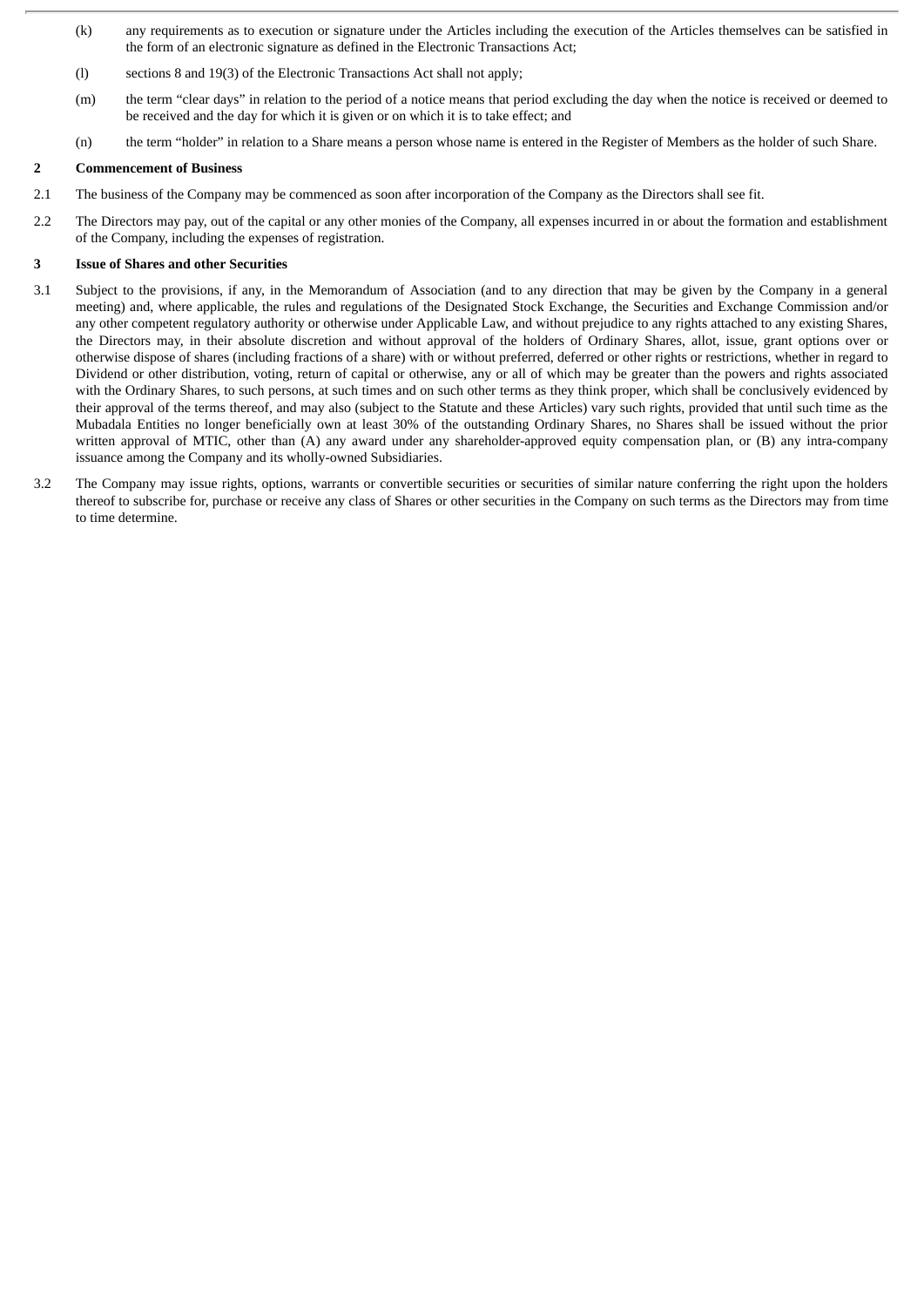3.3 The Company shall not issue shares in bearer form and shall only issue shares as fully paid.

# **4 Ordinary Shares**

- 4.1 The holders of the Ordinary Shares shall be:
	- (a) entitled to dividends in accordance with the relevant provisions of these Articles;
	- (b) entitled to and are subject to the provisions in relation to winding up of the Company provided for in these Articles;
	- (c) entitled to attend general meetings of the Company and shall be entitled to one vote for each Ordinary Share registered in their name in the Register of Members, both in accordance with the relevant provisions of these Articles.
- 4.2 All Ordinary Shares shall rank *pari passu* with each other in all respects.

#### **5 Preferred Shares**

- 5.1 The Directors may issue Preferred Shares from time to time in one or more series and on such terms as they may think appropriate. Each of such series may have such voting powers (full, limited or none), designations, preferences and relative, participating, optional or other special rights, qualifications, limitations or restrictions as may be stated in any resolution or resolutions providing for the issue of such series adopted by the Directors as hereinafter provided.
- 5.2 Authority is hereby granted to the Directors, subject to the provisions of the Memorandum of Association, these Articles and Applicable Law, to create one or more series of Preferred Shares and, with respect to each such series, to fix by resolution or resolutions, without any further vote or action by the Members of the Company providing for the issue of such series:
	- (a) the number of Preferred Shares to constitute such series and the distinctive designation thereof;
	- (b) the dividend rate payable on the Preferred Shares of such series, the dividend payment dates, the periods in respect of which dividends are payable ("**Dividend Periods**"), whether such dividends shall be cumulative and, if cumulative, the date or dates from which dividends shall accumulate, and the preference or relation which such dividends shall bear to the dividends payable on any shares of any other class or any other series of shares;
	- (c) whether the Preferred Shares of such series shall be convertible into, or exchangeable for, Shares of any other class or classes or any other series of the same or any other class or classes of Shares and the conversion price or prices or rate or rates at which such exchange may be made, with such adjustments, if any, as shall be stated and expressed or provided in such resolution or resolutions;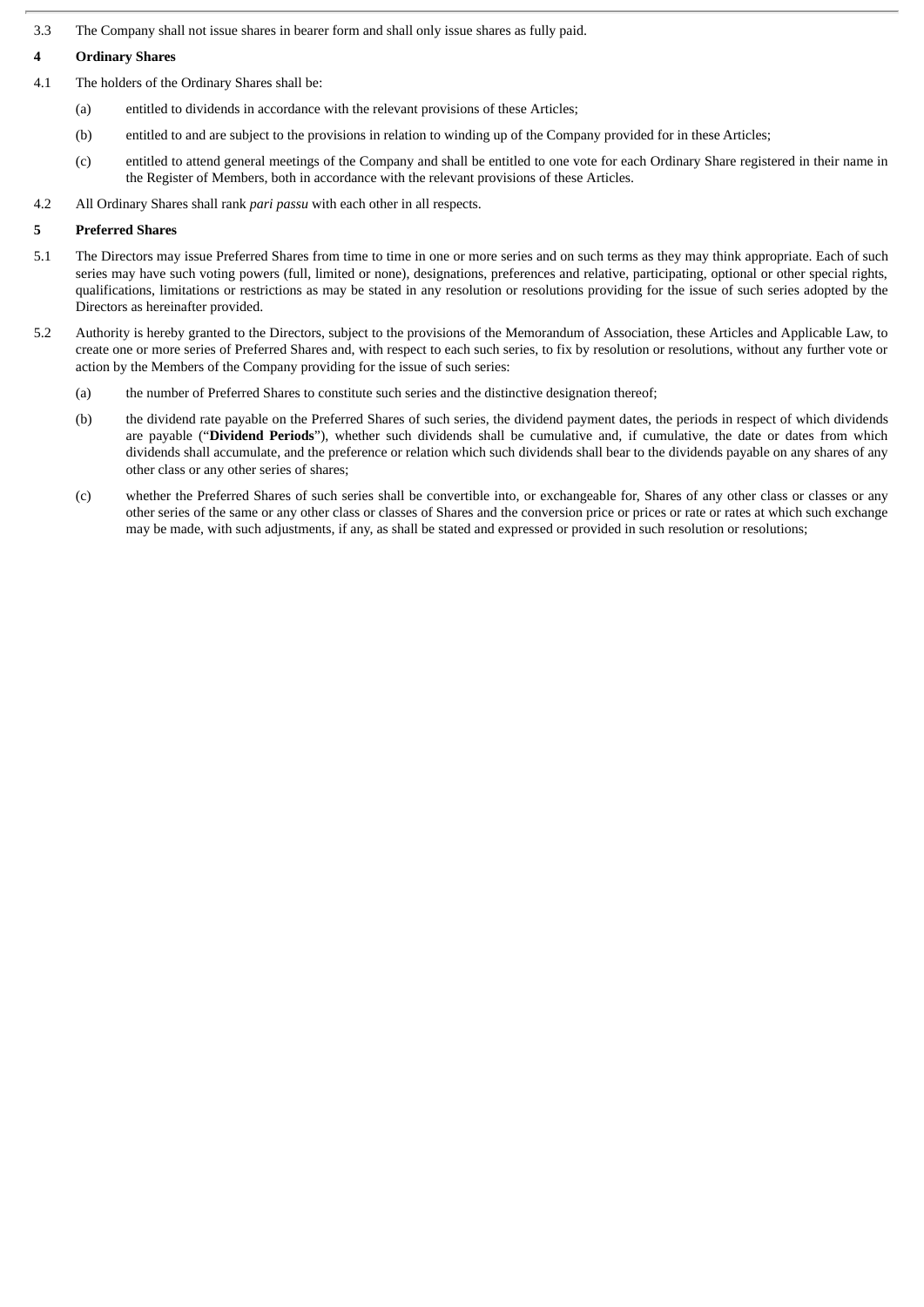- (d) the preferences, if any, and the amounts thereof, which the Preferred Shares of such series shall be entitled to receive upon the winding up of the Company;
- (e) the voting power, if any, of the Preferred Shares of such series other than as provided under Applicable Law;
- (f) transfer restrictions and rights of first refusal with respect to the Preferred Shares of such series; and
- (g) such other terms, conditions, special rights and provisions as may seem advisable to the Directors.
- 5.3 Notwithstanding the fixing of the number of Preferred Shares constituting a particular series upon the issuance thereof, the Directors may at any time thereafter authorise the issuance of additional Preferred Shares of the same series subject always to the Statute and the Memorandum of Association.
- 5.4 No dividend shall be declared and set apart for payment on any series of Preferred Shares in respect of any Dividend Period unless there shall likewise be or have been paid, or declared and set apart for payment, on all Preferred Shares of each other series entitled to cumulative dividends at the time outstanding which rank senior or equally as to dividends with the series in question, dividends rateably in accordance with the sums which would be payable on the said Preferred Shares through the end of the last preceding Dividend Period if all dividends were declared and paid in full.
- 5.5 If, upon the winding up of the Company, the assets of the Company distributable among the holders of any one or more series of Preferred Shares which (a) are entitled to a preference over the holders of the Ordinary Shares upon such winding up; and (b) rank equally in connection with any such distribution, shall be insufficient to pay in full the preferential amount to which the holders of such Preferred Shares shall be entitled, then such assets, or the proceeds thereof, shall be distributed among the holders of each such series of the Preferred Shares rateably in accordance with the sums which would be payable on such distribution if all sums payable were discharged in full.

#### **6 Register of Members**

- 6.1 The Company shall maintain or cause to be maintained the Register of Members in accordance with the Statute, provided that for so long as the securities of the Company are listed for trading on the Designated Stock Exchange, title to such securities may be evidenced and transferred in accordance with the laws applicable to and the rules and regulations of the Designated Stock Exchange.
- 6.2 Such Register of Members shall provide certain information which shall serve as prima facie evidence of the information contained therein and shall include;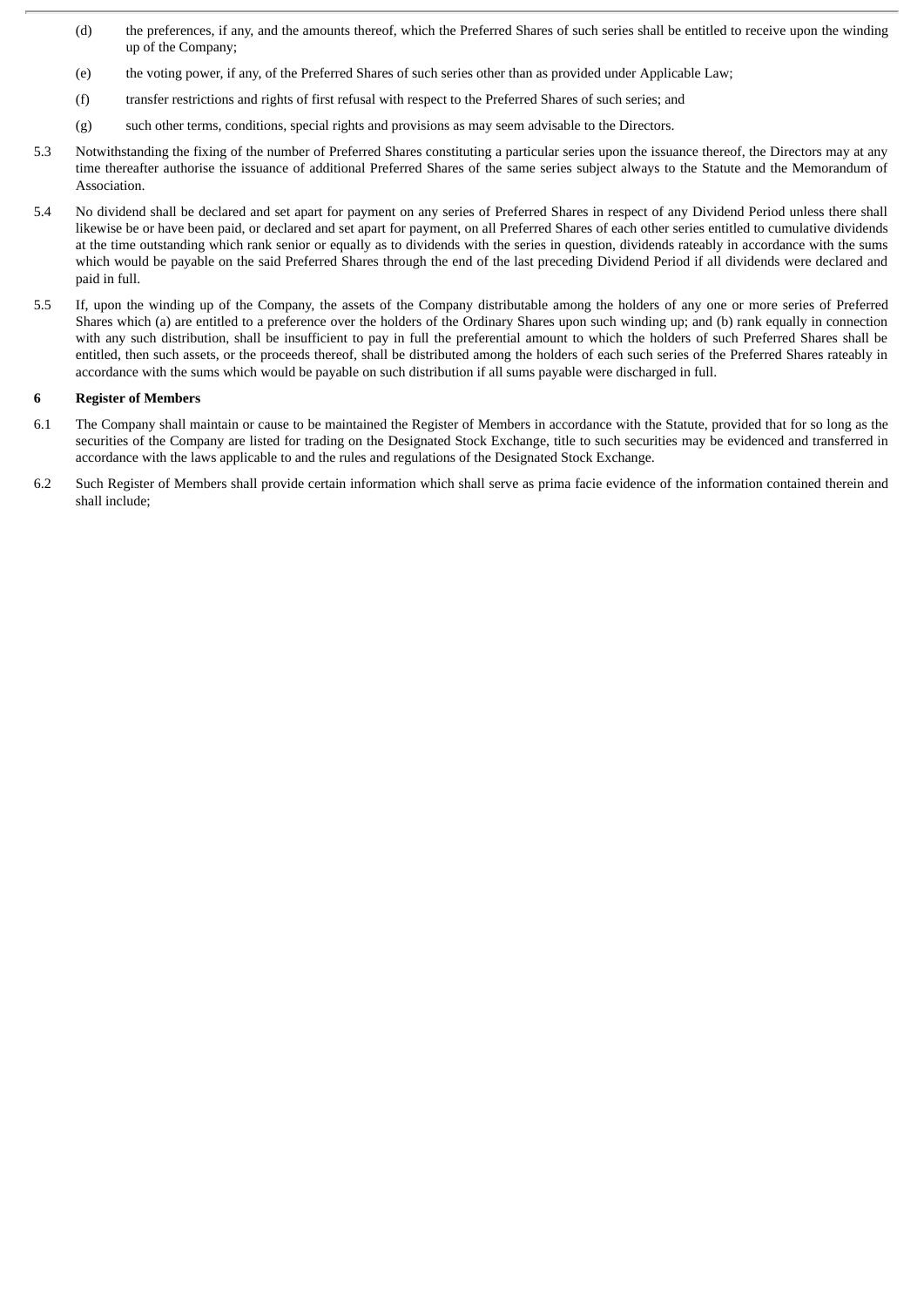- (a) the names and addresses of each Member, a statement of the shares held by each such Member, and of the amount paid or agreed to be considered as paid, on each such shares;
- (b) whether voting rights attach to the shares in issue;
- (c) the date on which the name of any person was entered on the register as a Member; and
- (d) the date on which any person ceased to be a Member.
- 6.3 The Directors may determine that the Company shall maintain one or more branch registers of Members in accordance with the Statute. The Directors may also determine which register of Members shall constitute the principal register and which shall constitute the branch register or registers, and to vary such determination from time to time.

# **7 Closing Register of Members or Fixing Record Date**

- 7.1 For the purpose of determining Members entitled to notice of, or to vote at any meeting of Members or any adjournment thereof, or Members entitled to receive payment of any Dividend or other distribution, or in order to make a determination of Members for any other purpose, the Directors may, after notice has been given by advertisement in an appointed newspaper or any other newspaper or by any other means in accordance with the rules and regulations of the Designated Stock Exchange, the Securities and Exchange Commission and/or any other competent regulatory authority or otherwise under Applicable Law, provide that the Register of Members shall be closed for transfers for a stated period which shall not in any case exceed forty days.
- 7.2 In lieu of, or apart from, closing the Register of Members, the Directors may fix in advance or arrears a date as the record date for any such determination of Members entitled to notice of, or to vote at any meeting of the Members or any adjournment thereof, or for the purpose of determining the Members entitled to receive payment of any Dividend or other distribution, or in order to make a determination of Members for any other purpose.
- 7.3 If the Register of Members is not so closed and no record date is fixed for the determination of Members entitled to notice of, or to vote at, a meeting of Members or Members entitled to receive payment of a Dividend or other distribution, the date on which notice of the meeting is sent or the date on which the resolution of the Directors resolving to pay such Dividend or other distribution is passed, as the case may be, shall be the record date for such determination of Members. When a determination of Members entitled to vote at any meeting of Members has been made as provided in this Article, such determination shall apply to any adjournment thereof.

# **8 Certificates for Shares**

8.1 A Member shall only be entitled to a share certificate if the Directors resolve that share certificates shall be issued. Share certificates representing Shares, if any, shall be in such form as the Directors may determine. Share certificates shall be signed by one or more Directors or other person authorised by the Directors. The Directors may authorise certificates to be issued with the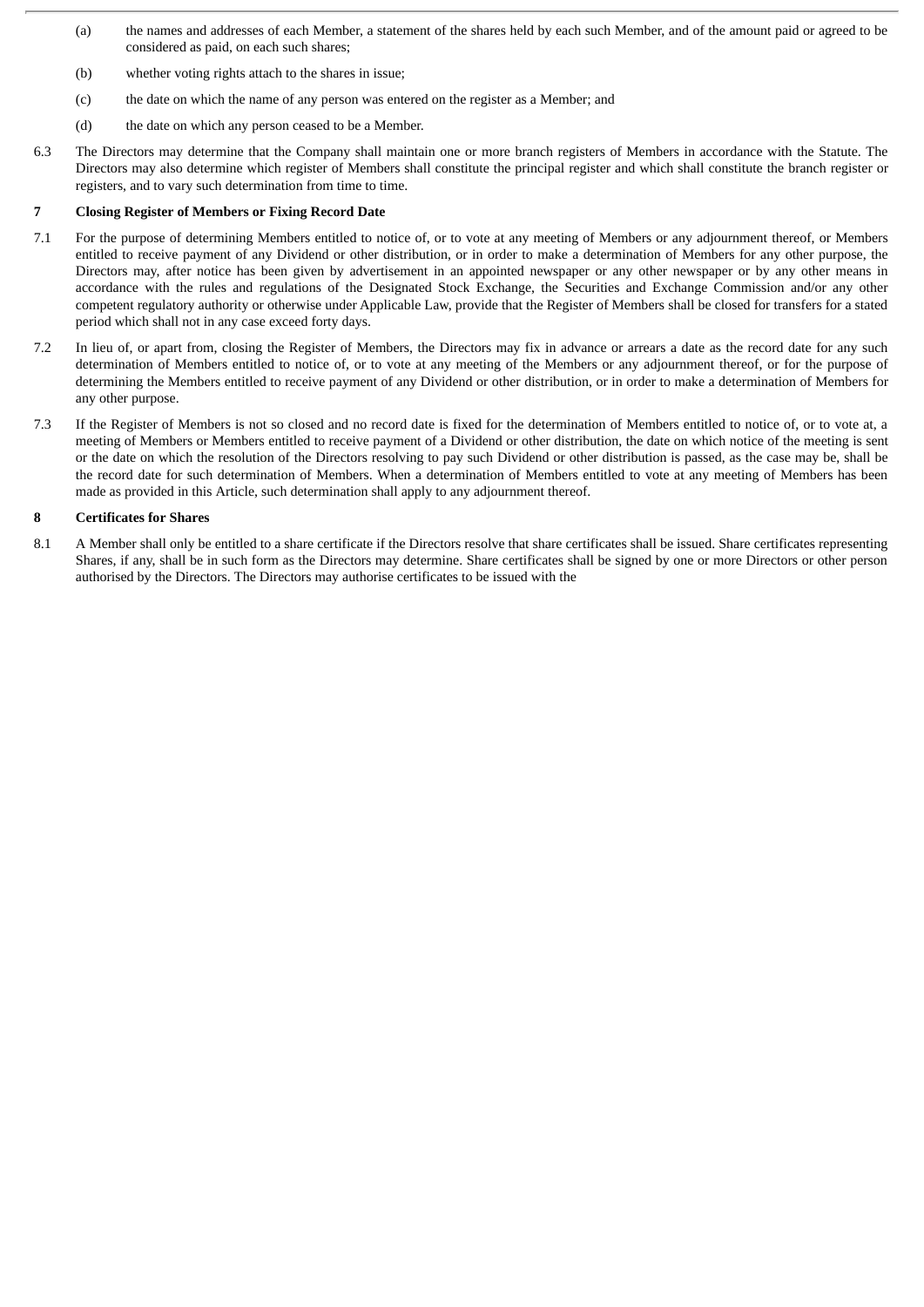authorised signature(s) affixed by mechanical process. All certificates for Shares shall be consecutively numbered or otherwise identified and shall specify the Shares to which they relate. All certificates surrendered to the Company for transfer shall be cancelled and, subject to the Articles, no new certificate shall be issued until the former certificate representing a like number of relevant Shares shall have been surrendered and cancelled.

- 8.2 The Company shall not be bound to issue more than one certificate for Shares held jointly by more than one person and delivery of a certificate to one joint holder shall be a sufficient delivery to all of them.
- 8.3 If a share certificate is defaced, worn out, lost or destroyed, a new certificate representing the same Shares may be issued on such terms (if any) as to evidence and indemnity and on the payment of such expenses reasonably incurred by the Company in investigating evidence, as the Directors may prescribe, and (in the case of defacement or wearing out) upon delivery of the old certificate.
- 8.4 Every share certificate sent in accordance with the Articles will be sent at the risk of the Member or other person entitled to the certificate. The Company will not be responsible for any share certificate lost or delayed in the course of delivery.
- 8.5 Share certificates shall be issued within the relevant time limit as prescribed by the Statute, if applicable, or as the rules and regulations of the Designated Stock Exchange, the Securities and Exchange Commission and/or any other competent regulatory authority or otherwise under Applicable Law may from time to time determine, whichever is shorter, after the allotment or, except in the case of a Share transfer which the Company is for the time being entitled to refuse to register and does not register, after lodgement of a Share transfer with the Company.
- 8.6 Every share certificate of the Company shall bear legends required under Applicable Law including the Securities Act.

#### **9 Transfer of Shares**

- 9.1 Subject to the terms of the Articles, any Member may transfer all or any of their Shares by an instrument of transfer provided that such transfer complies with the rules and regulations of the Designated Stock Exchange, the Securities and Exchange Commission and/or any other competent regulatory authority or otherwise under Applicable Law. If the Shares in question were issued in conjunction with rights, options or warrants issued pursuant to the Articles on terms such that one cannot be transferred without the other, the Directors shall refuse to register the transfer of any such Share without evidence satisfactory to them of the like transfer of such rights, option or warrant.
- 9.2 The instrument of transfer of any Share shall be in writing in the usual or common form or in a form prescribed by the rules and regulations of the Designated Stock Exchange, the Securities and Exchange Commission and/or any other competent regulatory authority or otherwise under Applicable Law or in any other form approved by the Directors and shall be executed by or on behalf of the transferor (and if the Directors so require, signed by or on behalf of the transferee)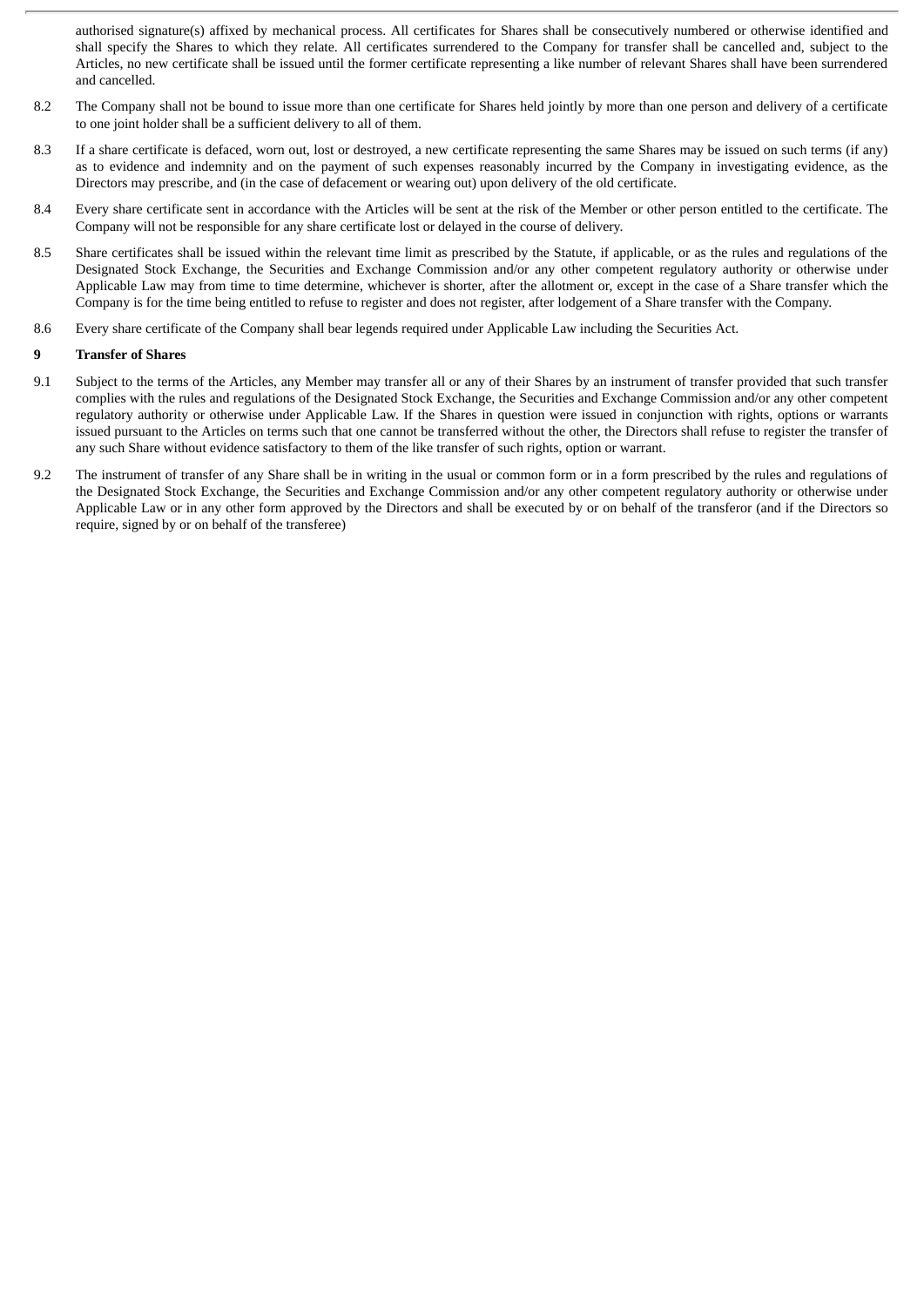and may be under hand or, if the transferor or transferee is a Clearing House or its nominee(s), by hand or by machine imprinted signature or by such other manner of execution as the Directors may approve from time to time. The transferor shall be deemed to remain the holder of a Share until the name of the transferee is entered in the Register of Members.

9.3 The Directors may, in their absolute discretion, decline to register any transfer of Shares, subject to any applicable requirements imposed from time to time by the Securities and Exchange Commission and the Designated Stock Exchange.

#### **10 Redemption, Purchase and Surrender of Shares**

- 10.1 Subject to the provisions, if any, in these Articles, the Memorandum of Association, the Statute, the rules and regulations of the Designated Stock Exchange, the Securities and Exchange Commission and/or any other competent regulatory authority or otherwise under Applicable Law, the Company may:
	- (a) issue shares on terms that they are to be redeemed or are liable to be redeemed at the option of the Company or the Member on such terms and in such manner as the Directors may, before the issue of such shares, determine;
	- (b) purchase its own shares (including any redeemable shares) in such manner and on such other terms as the Directors may agree with the relevant Member; and
	- (c) make a payment in respect of the redemption or purchase of its own Shares, including out of capital.
- 10.2 For the avoidance of doubt, redemptions, repurchases and surrenders of Shares in the circumstances described in the Article above shall not require further approval of the Members.
- 10.3 The Directors may accept the surrender for no consideration of any fully paid share.

#### **11 Treasury Shares**

- 11.1 The Directors may, prior to the purchase, redemption or surrender of any Share, determine that such Share shall be held as a Treasury Share.
- 11.2 The Directors may determine to cancel a Treasury Share or transfer a Treasury Share on such terms as they think proper (including, without limitation, for nil consideration).

#### **12 Variation of Rights Attaching to Shares**

12.1 Subject to Article 3.1, if at any time the share capital of the Company is divided into different classes of shares, all or any of the rights attached to any class (unless otherwise provided by the terms of issue of the shares of that class) may, whether or not the Company is being wound up, be varied without the consent of the holders of the issued shares of that class where such variation is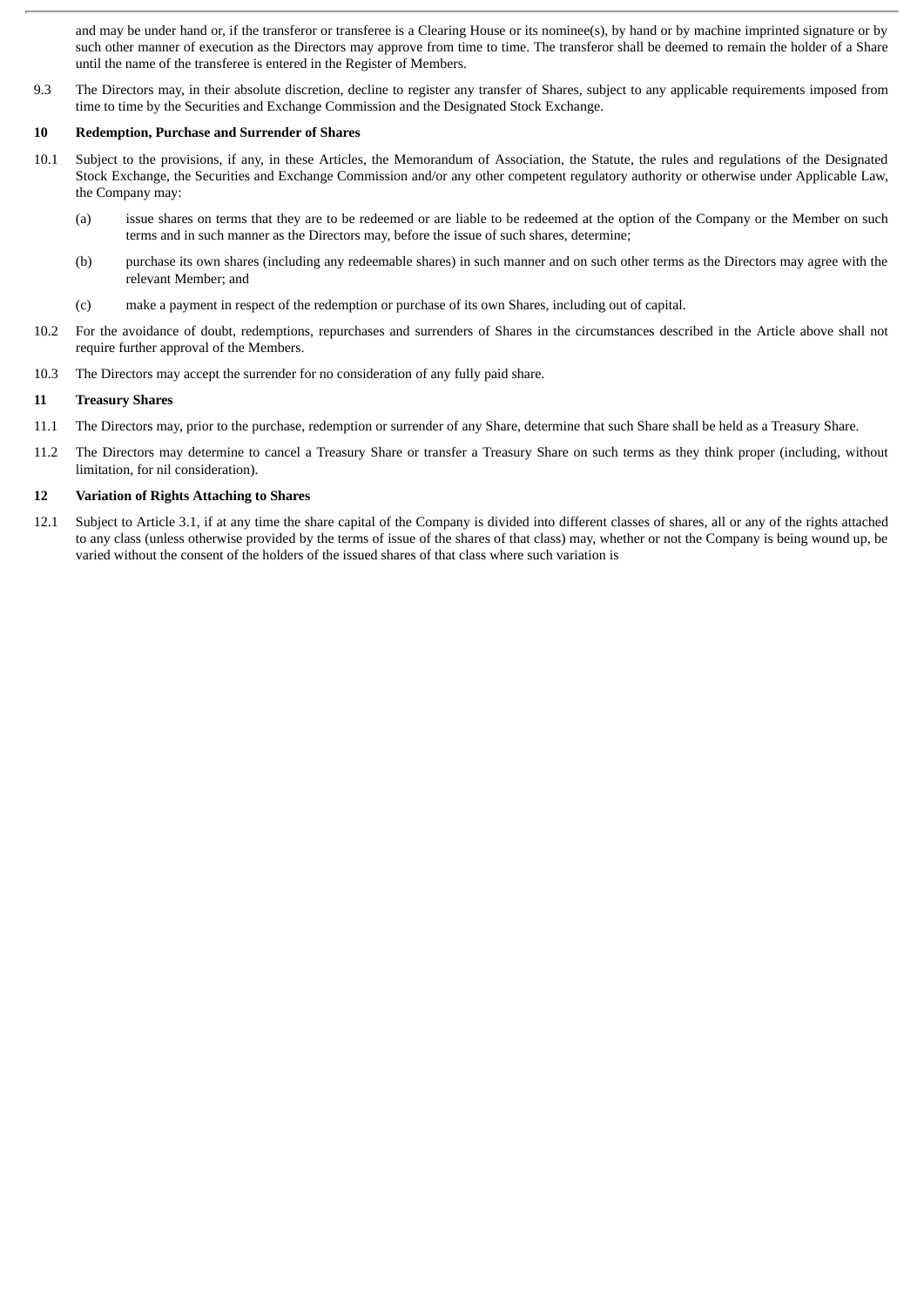considered by the Directors not to have a material adverse effect upon such rights; otherwise, any such variation shall be made only with the consent in writing of the holders of not less than two thirds of the issued shares of that class, or with the sanction of resolution passed by a majority of not less than two thirds of the votes cast at a separate meeting of the holders of the shares of that class. For the avoidance of doubt, the Directors reserve the right, notwithstanding that any such variation may not have a material adverse effect, to obtain consent from the holders of shares of the relevant class. To any such meeting all the provisions of these Articles relating to general meetings shall apply *mutatis mutandis*, except that the necessary quorum shall be one or more person(s) holding or representing by proxy at least one third of the issued shares of the class and that any holder of shares of the class present in person or by proxy may demand a poll.

- 12.2 For the purposes of a separate class meeting, the Directors may treat two or more or all the classes of Shares as forming one class of shares if the Directors consider that such class of Shares would be affected in the same way by the proposals under consideration, but in any other case shall treat them as separate classes of shares.
- 12.3 The rights conferred upon the holders of the shares of any class issued with preferred or other rights shall not, unless otherwise expressly provided by the terms of issue of the shares of that class, be deemed to be varied or materially adversely affected by the creation or issue of further shares ranking in priority to or *pari passu* therewith.

#### **13 Commission on Sale of Shares**

The Company may, in so far as the Statute permits, pay a commission to any person in consideration for their subscribing or agreeing to subscribe (whether absolutely or conditionally) or procuring or agreeing to procure subscriptions (whether absolutely or conditionally) for any shares. Such commissions may be satisfied by the payment of cash and/or the issue of fully or partly paid-up shares. The Company may also on any issue of shares pay such brokerage fees as may be lawful under Applicable Law.

#### **14 Non-Recognition of Trusts**

The Company shall not be bound by or compelled to recognize in any way (even when notified) any equitable, contingent, future or partial interest in any share, or (except only as is otherwise provided by these Articles or the Statute) any other rights in respect of any share other than an absolute right to the entirety thereof in the holder.

# **15 Lien on Shares**

15.1 The Company shall have a first and paramount lien on all Shares (whether fully paid-up or not) registered in the name of a Member (whether solely or jointly with others) for all debts, liabilities or engagements to or with the Company (whether presently payable or not) by such Member or their estate, either alone or jointly with any other person, whether a Member or not, but the Directors may at any time declare any Share to be wholly or in part exempt from the provisions of this Article. The registration of a transfer of any such Share shall operate as a waiver of the Company's lien thereon. The Company's lien on a Share shall also extend to any amount payable in respect of that Share.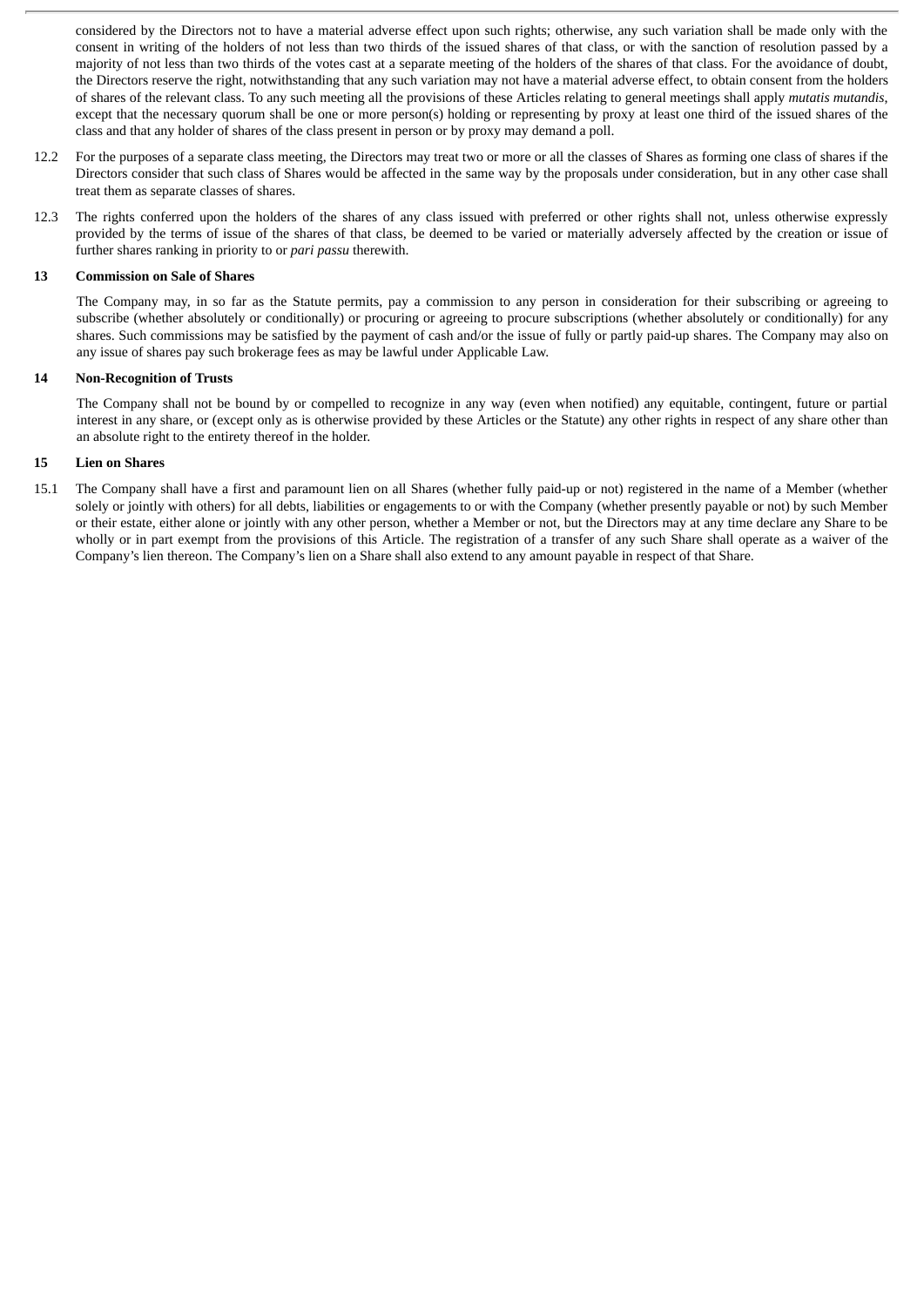- 15.2 The Company may sell, in such manner as the Directors think fit, any Shares on which the Company has a lien, if a sum in respect of which the lien exists is presently payable, and is not paid within fourteen clear days after notice has been received or deemed to have been received by the holder of the Shares, or to the person entitled to it in consequence of the death or bankruptcy of the holder, demanding payment and stating that if the notice is not complied with the Shares may be sold.
- 15.3 To give effect to any such sale the Directors may authorize any person to execute an instrument of transfer of the Shares sold to, or in accordance with the directions of, the purchaser. The purchaser or their nominee shall be registered as the holder of the Shares comprised in any such transfer, and he shall not be bound to see to the application of the purchase money, nor shall their title to the Shares be affected by any irregularity or invalidity in the sale or the exercise of the Company's power of sale under the Articles.
- 15.4 The net proceeds of such sale after payment of costs, shall be applied in payment of such part of the amount in respect of which the lien exists as is presently payable and any balance shall (subject to a like lien for sums not presently payable as existed upon the Shares before the sale) be paid to the person entitled to the Shares at the date of the sale.

#### **16 Call on Shares**

- 16.1 Subject to the terms of the allotment and issue of any Shares, the Directors may from time to time make calls upon the Members in respect of any monies unpaid on their Shares (whether in respect of par value or premium), and each Member shall (subject to receiving at least fourteen clear days' notice specifying the time or times of payment) pay to the Company at the time or times so specified the amount called on the Shares. A call may be revoked or postponed, in whole or in part, as the Directors may determine. A call may be required to be paid by instalments. A person upon whom a call is made shall remain liable for calls made upon him notwithstanding the subsequent transfer of the Shares in respect of which the call was made.
- 16.2 A call shall be deemed to have been made at the time when the resolution of the Directors authorising such call was passed.
- 16.3 The joint holders of a Share shall be jointly and severally liable to pay all calls in respect thereof.
- 16.4 If a call remains unpaid after it has become due and payable, the person from whom it is due shall pay interest on the amount unpaid from the day it became due and payable until it is paid at such rate as the Directors may determine (and in addition all expenses that have been incurred by the Company by reason of such non-payment). The Directors may however, waive payment of the interest or expenses wholly or in part.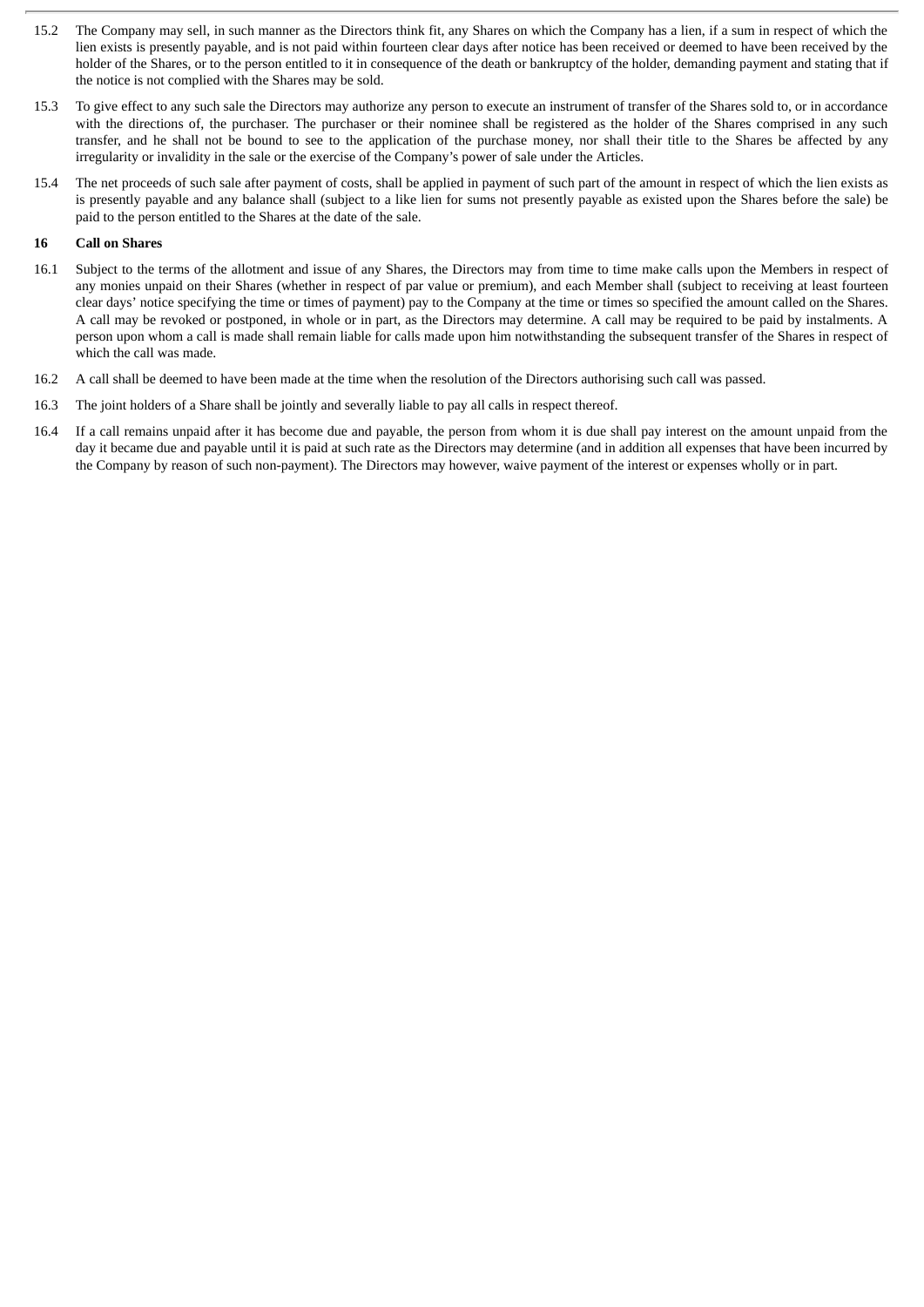- 16.5 An amount payable in respect of a Share on issue or allotment or at any fixed date, whether on account of the par value of the Share or premium or otherwise, shall be deemed to be a call and if it is not paid all the provisions of the Articles shall apply as if that amount had become due and payable by virtue of a call.
- 16.6 The Directors may issue Shares with different terms as to the amount and times of payment of calls, or the interest to be paid.
- 16.7 The Directors may, if they think fit, receive an amount from any Member willing to advance all or any part of the monies uncalled and unpaid upon any Shares held by him, and may (until the amount would otherwise become payable) pay interest at such rate as may be agreed upon between the Directors and the Member paying such amount in advance.
- 16.8 No such amount paid in advance of calls shall entitle the Member paying such amount to any portion of a Dividend or other distribution payable in respect of any period prior to the date upon which such amount would, but for such payment, become payable.

#### **17 Forfeiture of Shares**

- 17.1 If a call or instalment of a call remains unpaid after it has become due and payable the Directors may give to the person from whom it is due not less than fourteen clear days' notice requiring payment of the amount unpaid together with any interest which may have accrued and any expenses incurred by the Company by reason of such non-payment. The notice shall specify where payment is to be made and shall state that if the notice is not complied with, the Shares in respect of which the call was made will be liable to be forfeited.
- 17.2 If the notice is not complied with, any Share in respect of which it was given may, before the payment required by the notice has been made, be forfeited by a resolution of the Directors. Such forfeiture shall include all Dividends, other distributions or other monies payable in respect of the forfeited Share and not paid before the forfeiture.
- 17.3 A forfeited Share may be sold, re-allotted or otherwise disposed of on such terms and in such manner as the Directors think fit and at any time before a sale, re-allotment or disposition, the forfeiture may be cancelled on such terms as the Directors think fit. Where for the purposes of its disposal, a forfeited Share is to be transferred to any person, the Directors may authorise some person to execute an instrument of transfer of the Share in favour of that person.
- 17.4 A person any of whose Shares have been forfeited shall cease to be a Member in respect of them and shall surrender to the Company for cancellation the certificate for the Shares forfeited and shall remain liable to pay to the Company all monies which at the date of forfeiture were payable by him to the Company in respect of those Shares together with interest at such rate as the Directors may determine, but their liability shall cease if and when the Company shall have received payment in full of all monies due and payable by him in respect of those Shares.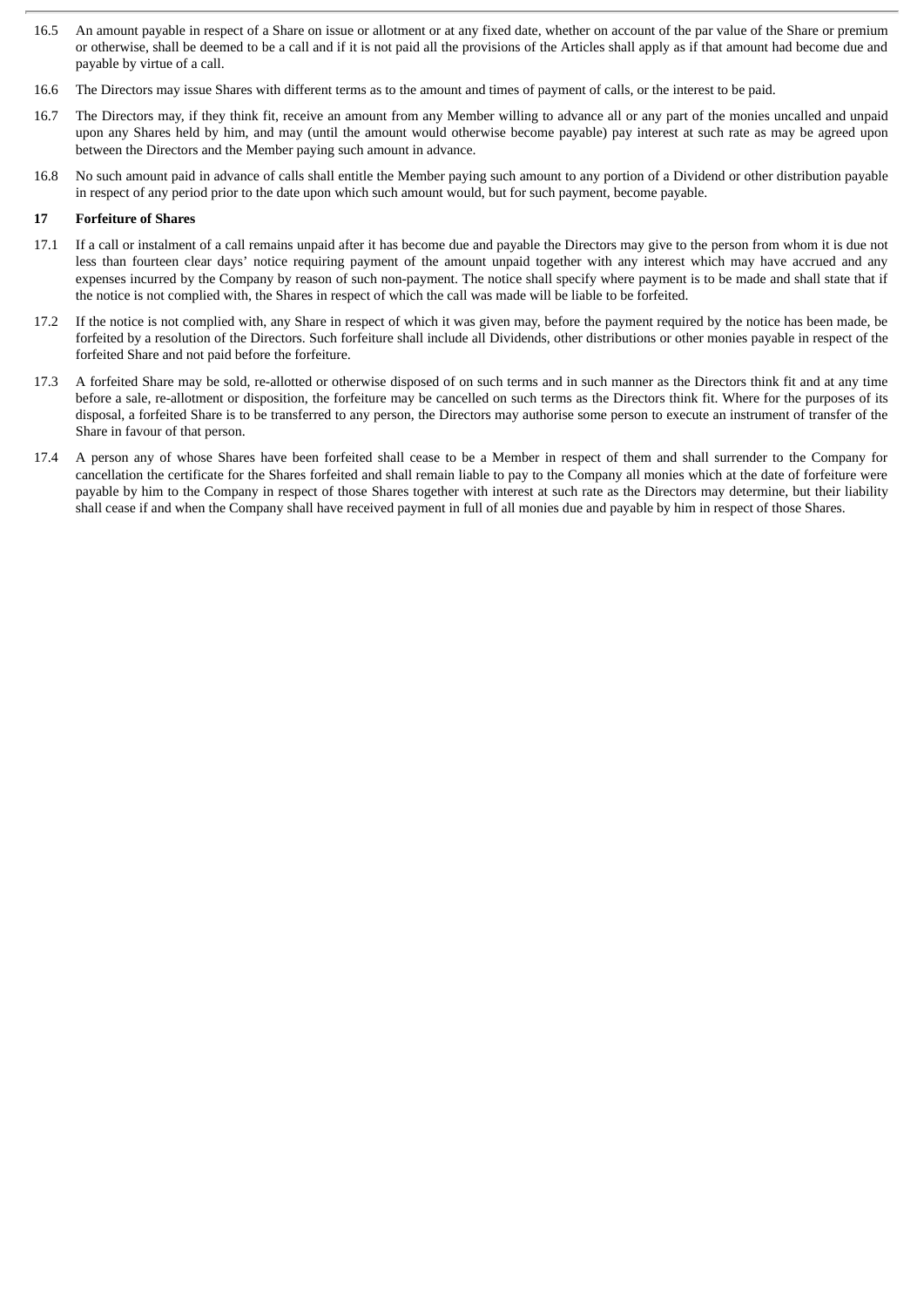- 17.5 A certificate in writing under the hand of one Director or Officer that a Share has been forfeited on a specified date shall be conclusive evidence of the facts stated in it as against all persons claiming to be entitled to the Share. The certificate shall (subject to the execution of an instrument of transfer) constitute a good title to the Share and the person to whom the Share is sold or otherwise disposed of shall not be bound to see to the application of the purchase money, if any, nor shall their title to the Share be affected by any irregularity or invalidity in the proceedings in reference to the forfeiture, sale or disposal of the Share.
- 17.6 The provisions of the Articles as to forfeiture shall apply in the case of non-payment of any sum which, by the terms of issue of a Share, becomes payable at a fixed time, whether on account of the par value of the Share or by way of premium as if it had been payable by virtue of a call duly made and notified.

#### **18 Transmission of Shares**

- 18.1 If a Member dies, the survivor or survivors (where he was a joint holder) or their legal personal representatives (where he was a sole holder), shall be the only persons recognised by the Company as having any title to their shares. The estate of a deceased Member is not thereby released from any liability in respect of any Shares, for which he was a joint or sole holder.
- 18.2 Any person becoming entitled to a share in consequence of the death or bankruptcy, liquidation or dissolution of a Member (or in any other way than by transfer) may, upon such evidence being produced as may be required by the Directors, elect, by a notice in writing sent by him to the Company, either to become the holder of such Shares or to have some person nominated by him registered as the holder of such Shares. If he elects to have another person registered as the holder of such Shares, he shall sign an instrument of transfer of that share to that person. The Directors shall, in either case, have the same right to decline or suspend registration as they would have had in the case of a transfer of the share by the relevant Member before their death or bankruptcy, liquidation or dissolution, as the case may be.
- 18.3 A person becoming entitled to a Share by reason of the death or bankruptcy or liquidation or dissolution of a Member (or in any other case than by transfer) shall be entitled to the same Dividends, other distributions and other advantages to which he would be entitled if he were the holder of such Share. However, he shall not, before becoming a Member in respect of a share, be entitled in respect of it to exercise any right conferred by membership in relation to general meetings of the Company and the Directors may at any time give notice requiring any such person to elect either to be himself be included on the Register or to have some person nominated by him be so included as the holder of the Share (but the Directors shall, in either case, have the same right to decline or suspend registration as they would have had in the case of a transfer of the Share by the relevant Member before their death or bankruptcy or liquidation or dissolution or any other case than by transfer, as the case may be). If the notice is not complied with within ninety days of being received or deemed to be received (as determined pursuant to these Articles) the Directors may thereafter withhold payment of all Dividends, other distributions, bonuses or other monies payable in respect of the share until the requirements of the notice have been complied with.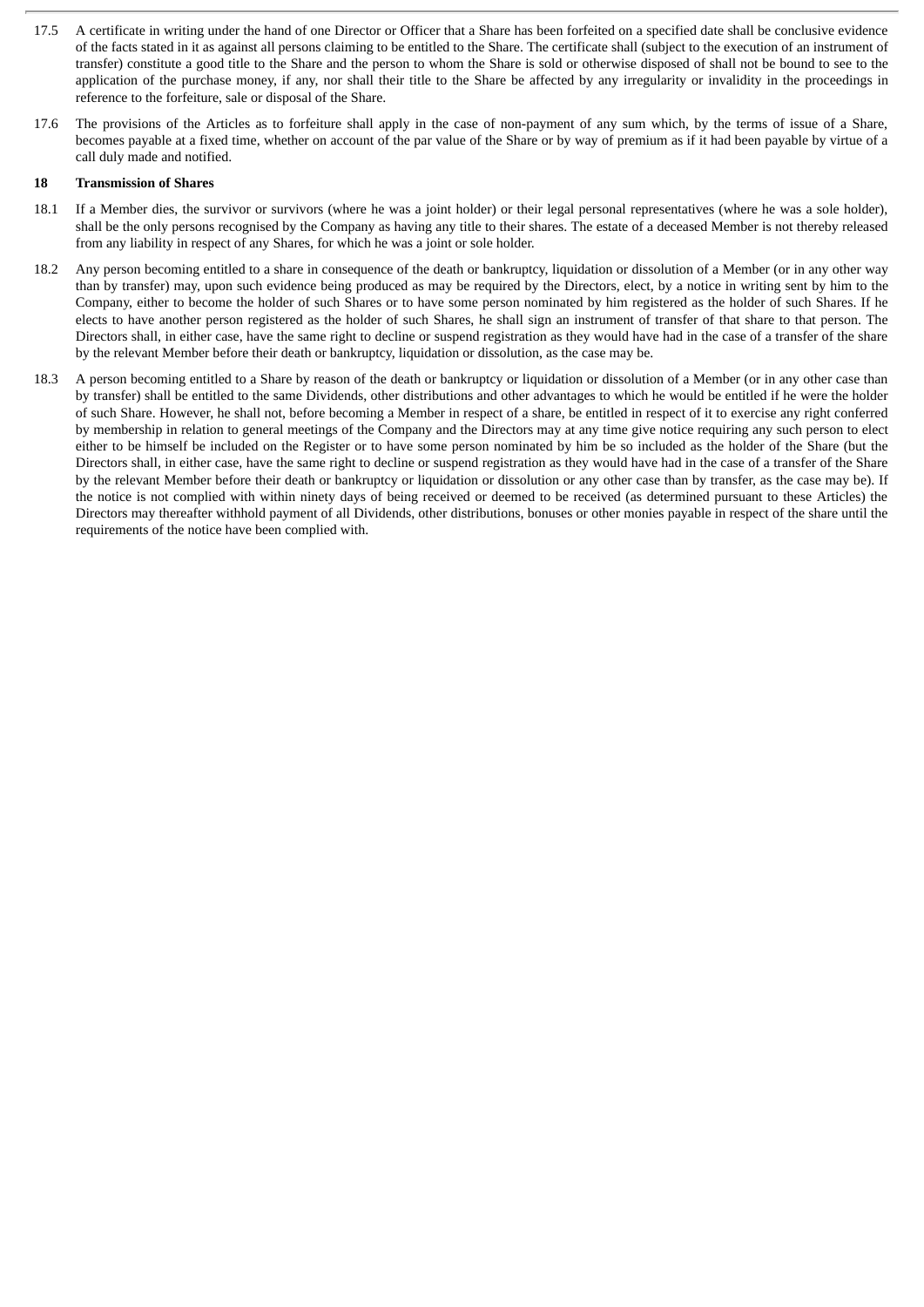#### **19 Alteration of Capital**

- 19.1 Subject to these Articles, the Company may from time to time by Ordinary Resolution increase the share capital by such sum, to be divided into shares of such classes and amount, as the resolution shall prescribe.
- 19.2 Subject to these Articles, the Company may by Ordinary Resolution:
	- (a) consolidate and divide all or any of its share capital into shares of larger amount than its existing shares, provided that any fractions of a share that result from such a consolidation or division of its share capital shall be automatically repurchased by the Company at (i) the market price on the date of such consolidation or division, in the case of any shares listed on a Designated Stock Exchange and (ii) a price to be agreed between the Company and the applicable Member in the case of any shares not listed on a Designated Stock Exchange;
	- (b) sub-divide its existing shares, or any of them into shares of a smaller amount provided that in the subdivision the proportion between the amount paid and the amount, if any, unpaid on each reduced share shall be the same as it was in case of the share from which the reduced share is derived;
	- (c) divide shares into multiple classes; or
	- (d) cancel any shares which, at the date of the passing of the resolution, have not been taken or agreed to be taken by any person and diminish the amount of its share capital by the amount of the shares so cancelled.
- 19.3 All new shares created hereunder shall be subject to the same provisions with reference to the payment of calls, liens, transfer, transmission, forfeiture and otherwise as the shares in the original share capital.
- 19.4 Subject to these Articles, the Company may by Special Resolution:
	- (a) change its name;
	- (b) alter or add to these Articles;
	- (c) alter or add to the Memorandum of Association with respect to any objects, powers or other matters specified therein; or
	- (d) reduce its share capital and any capital redemption reserve in any manner authorized by law.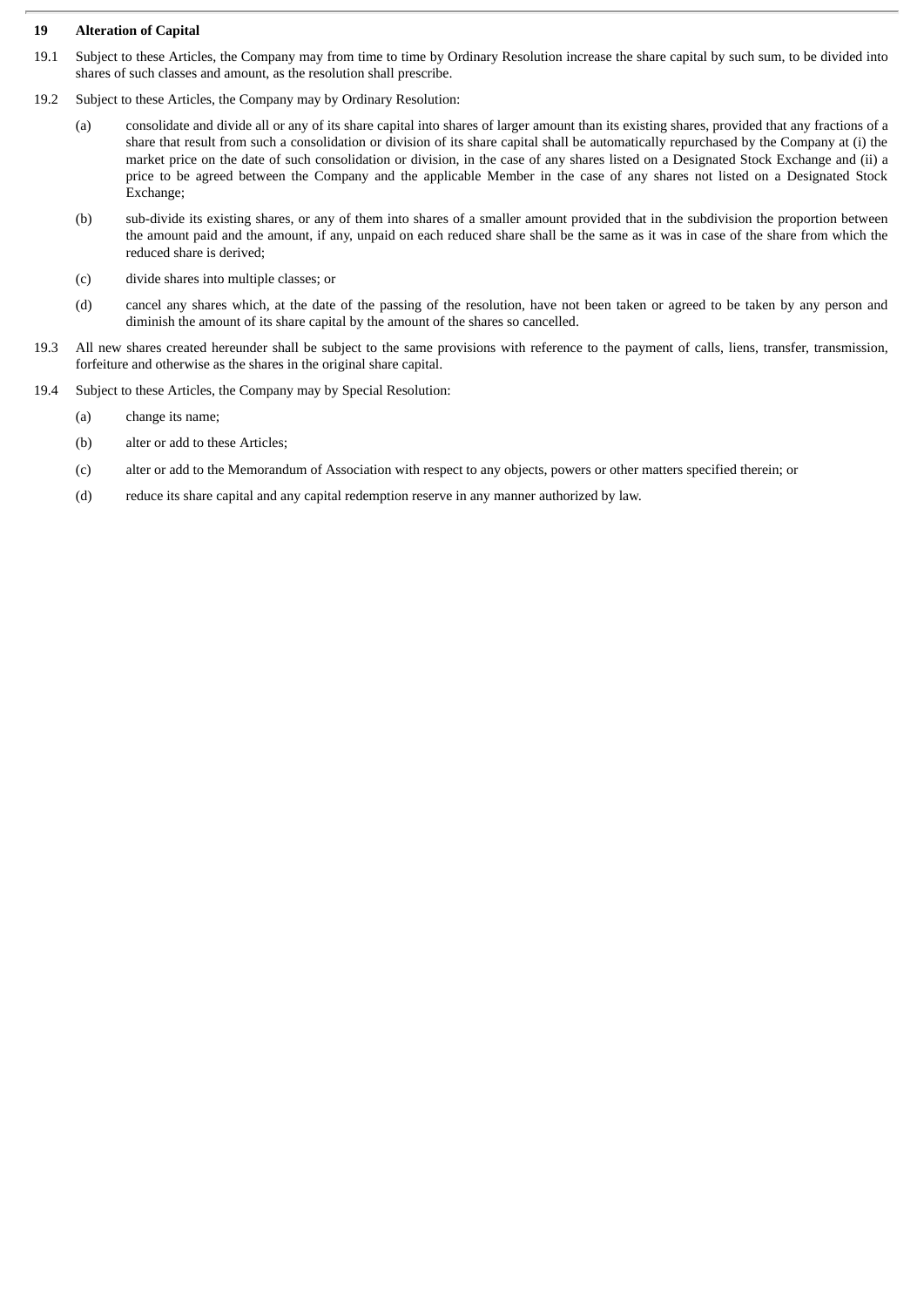#### **20 Offices and Places of Business**

Subject to the provisions of the Statute, the Company may by resolution of the Directors change the location of its Registered Office. The Company may, in addition to its Registered Office, maintain such other offices or places of business as the Directors determine.

#### **21 General Meetings**

- 21.1 All general meetings of the Company other than annual general meetings shall be called extraordinary general meetings.
- 21.2 The Company may, but shall not (unless required by the Statute) be obliged to, in each calendar year hold a general meeting as its annual general meeting, and shall specify the meeting as such in the notices calling it. Any annual general meeting shall be held at such time and place as may be determined by the Directors. At these meetings the report of the Directors (if any) shall be presented.
- 21.3 The Directors, the Chief Executive Officer or the chairman of the board of Directors may call general meetings, and they shall on a Members' requisition pursuant to Article 21.4 forthwith proceed to convene an extraordinary general meeting of the Company.
- 21.4 A Members' requisition is a requisition of Members holding at the date of deposit of the requisition in aggregate not less than one third of the issued Shares which as at that date carry the right to vote at general meetings of the Company.
- 21.5 The Members' requisition must state the objects of the meeting and must be signed by such Member or Members making such requisition and deposited at the Registered Office, and may consist of several documents in like form each signed by one or more such Member or Members.
- 21.6 If there are no Directors as at the date of the deposit of the Members' requisition or if the Directors do not within twenty-one days from the date of the deposit of the Members' requisition duly proceed to convene a general meeting to be held within a further twenty-one days, the requisitioning Members, or any of them representing more than one-half of the total voting rights of all of the requisitioning Members, may themselves convene a general meeting, but any meeting so convened shall be held no later than the day which falls three months after the expiration of the said twenty-one day period.
- 21.7 A general meeting convened as aforesaid by requisitioning Members shall be convened in the same manner as nearly as possible as that in which general meetings are to be convened by Directors.
- 21.8 A person may participate at a general meeting by conference telephone or other communications equipment by means of which all the persons participating in the meeting can communicate with each other. Participation by a person in a general meeting in this manner is treated as presence in person at that meeting.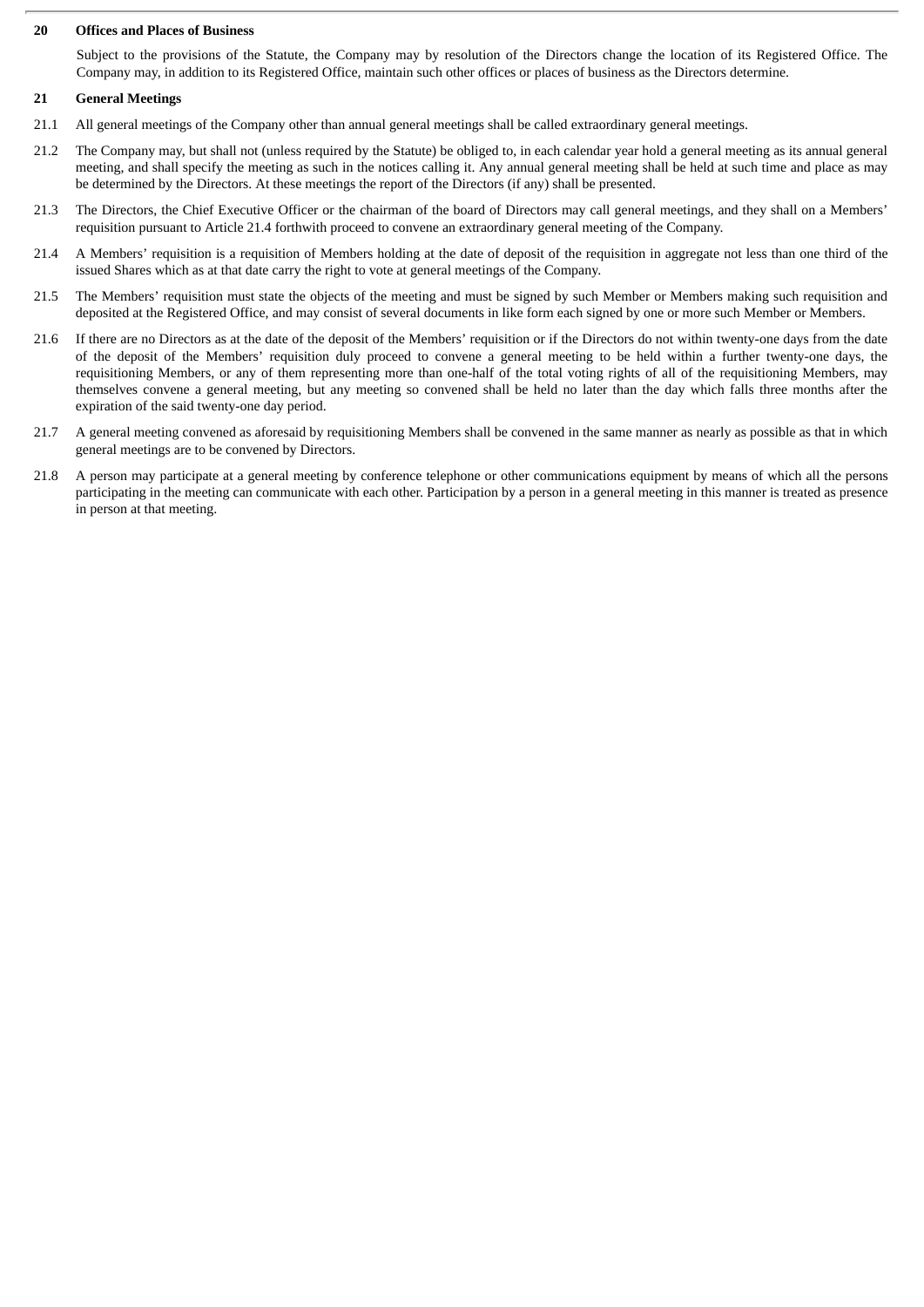#### **22 Notice of General Meetings**

- 22.1 At least ten (10) calendar days' notice shall be given of any general meeting. Every notice shall be exclusive of the day on which it is given or deemed to be given and of the day for which it is given and shall specify the place, the day and the hour of the meeting, the matters that are intended to be presented, and, in the case of annual general meetings, the name of any nominee who the Directors intend to present for election, and shall be given in the manner hereinafter mentioned or in such other manner if any as may be prescribed by the Company, provided that a general meeting of the Company shall, whether or not the notice specified in this Article 22.1 has been given and whether or not the provisions of the Articles regarding general meetings have been complied with, be deemed to have been duly convened if it is so agreed:
	- (a) in the case of an annual general meeting, by all of the Members (or their proxies) entitled to attend and vote thereat; and
	- (b) in the case of an extraordinary general meeting, by the Members (or their proxies) having a right to attend and vote at the meeting, together holding not less than ninety-five (95) per cent in par value of the shares giving that right.
- 22.2 The notice convening an annual general meeting shall specify the meeting as such, and the notice convening a meeting to pass a Special Resolution shall specify the intention to propose the resolution as a Special Resolution. Notice of every general meeting shall be given to all Members other than such as, under the provisions hereof or the terms of issue of the shares they hold, are not entitled to receive such notice from the Company.
- 22.3 In cases where instruments of proxy are sent out with a notice of general meeting, the accidental omission to send such instrument of proxy to, or the non-receipt of any such instrument of proxy by any person entitled to receive notice shall not invalidate any resolution passed or any proceeding at any such meeting.
- 22.4 Members shall have no right to put any proposals before an annual general meeting or an extraordinary general meeting of the Company other than proposals put before an extraordinary general meeting of the Company that has been requisitioned by such Members pursuant to Article 21.4.
- 22.5 No business may be transacted at any general meeting, other than business that is either (A) specified in the notice of meeting (or any supplement thereto) given by or at the direction of the Directors (or any duly authorised committee thereof), (B) otherwise properly brought before an annual general meeting by or at the direction of the Directors (or any duly authorized committee thereof), or (C) otherwise, to the extent permitted under these Articles, properly brought before an annual or extraordinary general meeting by any Member of the Company who (1) is a Member of record on both (x) the date of the giving of the notice by such Member provided for in this Article and (y) the record date for the determination of Members entitled to vote at such annual general meeting and (2) complies with the notice procedures set forth in this Article.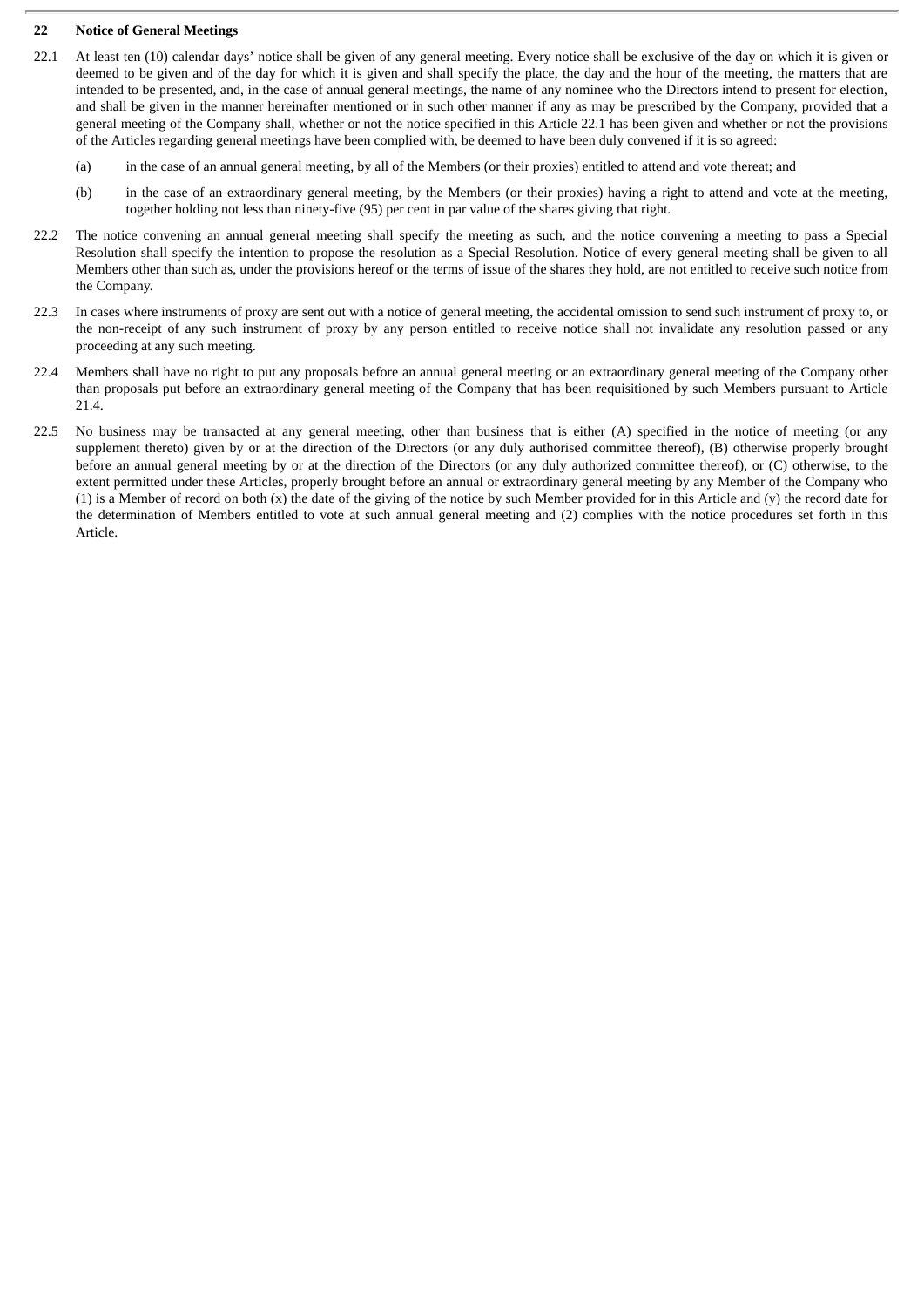22.6 Members seeking to nominate candidates for appointment as Directors at the annual general meeting must deliver notice to the principal executive offices of the Company not less than 120 calendar days before the date of the Company's proxy statement released to Members in connection with the previous year's annual general meeting or, if the Company did not hold an annual general meeting the previous year, or if the date of the current year's annual general meeting has been changed by more than 30 days from the date of the previous year's annual general meeting, then the deadline shall be set by the board of Directors with such deadline being a reasonable time before the Company begins to print and send its related proxy materials.

# **23 Proceedings at General Meetings**

- 23.1 No business shall be transacted at any general meeting unless a quorum of Members is present at the time when the meeting proceeds to business. Members holding in aggregate not less than one-third of all voting share capital of the Company in issue present in person or by proxy and entitled to vote shall be a quorum. A person may participate at a general meeting by conference telephone or other communications equipment by means of which all the persons participating in the meeting can communicate with each other. Participation by a person in a general meeting in this manner is treated as presence in person at that meeting. If, however, such quorum is not present or represented at any general meeting, then either (i) the chairman of the meeting or (ii) the Members entitled to vote thereat, present in person or represented by proxy, shall have power to adjourn the meeting.
- 23.2 When a meeting is adjourned to another time and place, unless these Articles otherwise require, notice need not be given of the adjourned meeting if the time and place thereof are announced at the meeting at which the adjournment is taken. At the adjourned meeting the Company may transact any business that might have been transacted at the original meeting. If the adjournment is for more than thirty (30) days, or if after the adjournment a new record date is fixed for the adjourned meeting, a notice of the adjourned meeting shall be given to each Member of record entitled to vote at the meeting.
- 23.3 A determination of the Members of record entitled to notice of or to vote at a general meeting shall apply to any adjournment of such meeting unless the Directors fix a new record date for the adjourned meeting, but the Directors shall fix a new record date if the meeting is adjourned for more than thirty (30) days from the date set for the original meeting.
- 23.4 The chairman of the board of Directors shall preside as chairman at every general meeting of the Company. If at any meeting, the chairman of the board of Directors is not present within thirty minutes after the time appointed for holding the meeting or is unwilling to act as chairman, the Directors present shall elect one of their number as chairman of the meeting or if all the Directors present decline to take the chair, the Members present shall choose one of their own number to be the chairman of the meeting.
- 23.5 A resolution (including a Special Resolution) in writing (in one or more counterparts) signed by or on behalf of all of the Members for the time being entitled to receive notice of and to attend and vote at general meetings (or, being corporations or other non-natural persons, signed by their duly authorized representatives) shall be as valid and effective as if the resolution had been passed at a general meeting of the Company duly convened and held.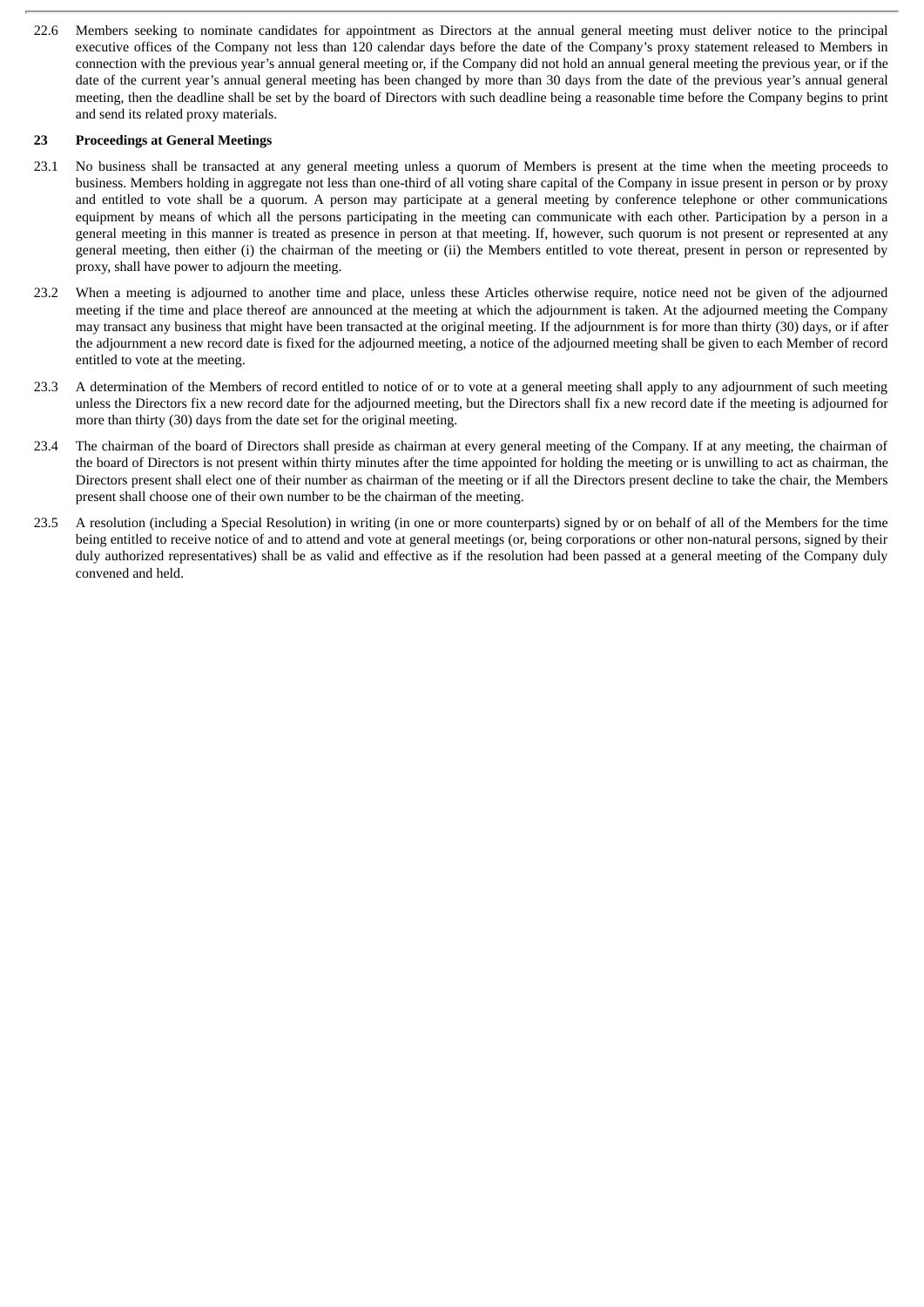- 23.6 At any general meeting a resolution put to the vote of the meeting shall be decided by a show of hands unless a poll is demanded. A poll may be demanded by the chairman of the meeting, or by Members present in person or by proxy holding at least 10% of the shares giving the right to attend and vote at the meeting.
- 23.7 A poll shall be taken in such manner as the chairman directs, and the result of the poll shall be deemed to be the resolution of the meeting.
- 23.8 In the case of an equality of votes, the chairman of the meeting shall not be entitled to a second or casting vote.

#### **24 Votes of Members**

- 24.1 Subject to any rights and restrictions for the time being attached to any class or classes of shares, every Member present in person and every person representing a Member by proxy at a general meeting of the Company shall have one vote for each share registered in such Member's name in the Register of Members. No cumulative voting shall be allowed.
- 24.2 In the case of joint holders the vote of the senior holder who tenders a vote whether in person or by proxy (or, in the case of a corporation or other non-natural person, by its duly authorized representative or proxy) shall be accepted to the exclusion of the votes of the other joint holders and for this purpose, seniority shall be determined by the order in which the names of the holders appear in the Register of Members.
- 24.3 A Member of unsound mind, or in respect of whom an order has been made by any court having jurisdiction in lunacy, may vote on a poll by their committee, or other person in the nature of a committee appointed by that court, and any such committee or other person, may on a poll, vote by proxy.
- 24.4 No Member shall be entitled to vote at any general meeting unless all sums presently payable by him in respect of shares in the Company have been paid.
- 24.5 On a poll, votes may be given either personally or by proxy.
- 24.6 The instrument appointing a proxy shall be in writing (whether by manual signature, typewriting, telegraphic transmission, telefacsimile or otherwise) under the hand of the appointor or of their attorney duly authorised in writing or, if the appointor is an entity, either under seal or under the hand of an officer or attorney duly authorised in that behalf provided however, that a Member may also authorise the casting of a vote by proxy pursuant to telephonic or electronically transmitted instructions (including, without limitation, instructions transmitted over the internet) obtained pursuant to procedures approved by the Directors which are reasonably designed to verify that such instructions have been authorised by such Member. A proxy need not be a Member of the Company. Notwithstanding the foregoing, no proxy shall be voted or acted upon after three (3) years from its date unless the proxy provides for a longer period.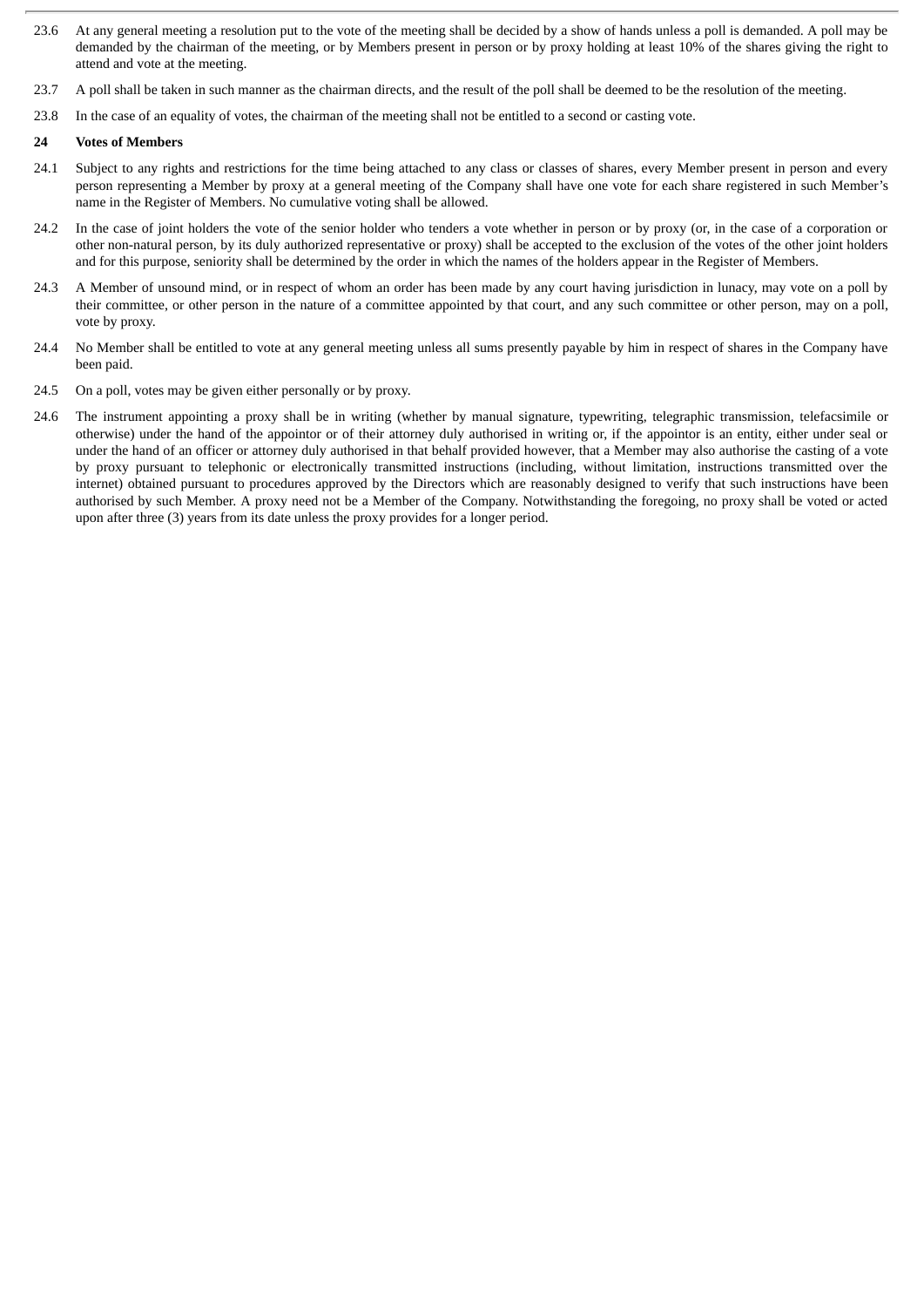- 24.7 An instrument appointing a proxy may be in any usual or common form or such other form as the Directors may approve.
- 24.8 The instrument appointing a proxy shall be deemed to confer authority to demand or join in demanding a poll.
- 24.9 Shares that are beneficially owned by the Company shall not be voted, directly or indirectly, at any general meeting and shall not be counted in determining the total number of issued Shares at any given time.

#### **25 Corporations Acting by Representatives at Meeting**

Any corporation or other entity which is a Member may, by resolution of its directors, other governing body or authorised individual(s), authorise such person as it thinks fit to act as its representative at any general meeting of the Company or of any class of Members, and the person so authorised shall be entitled to exercise the same powers on behalf of the corporation which he represents as that corporation could exercise if it were an individual Member.

#### **26 Clearing Houses**

If a recognised clearing house or depository (or its nominee) is a Member it may, by resolution of its directors, other governing body or authorised individual(s) or by power of attorney, authorise such person or persons as it thinks fit to act as its representative or representatives at any general meeting of the Company or at any general meeting of any class of Members; provided that, if more than one person is so authorised, the authorisation shall specify the number and class of shares in respect of which each such person is so authorised. A person so authorized pursuant to this Article shall be entitled to exercise the same powers on behalf of the recognized clearing house (or its nominee) which he represents as that recognised clearing house (or its nominee) could exercise if it were an individual member of the Company holding the number and class of shares specified in such authorisation.

#### **27 Shares that May Not be Voted**

Shares in the Company that are beneficially owned by the Company shall not be voted, directly or indirectly, at any meeting and shall not be counted in determining the total number of outstanding Shares at any given time.

#### **28 Directors**

28.1 There shall be a board of Directors consisting of such number of Directors as may be fixed by the Directors from time to time (but not less than one (1) Director), unless increased or decreased from time to time by the Directors or the Company in general meeting; provided that for so long as the Mubadala Entities are entitled to nominate at least one Mubadala Designee to the board of Directors, the number of Directors shall not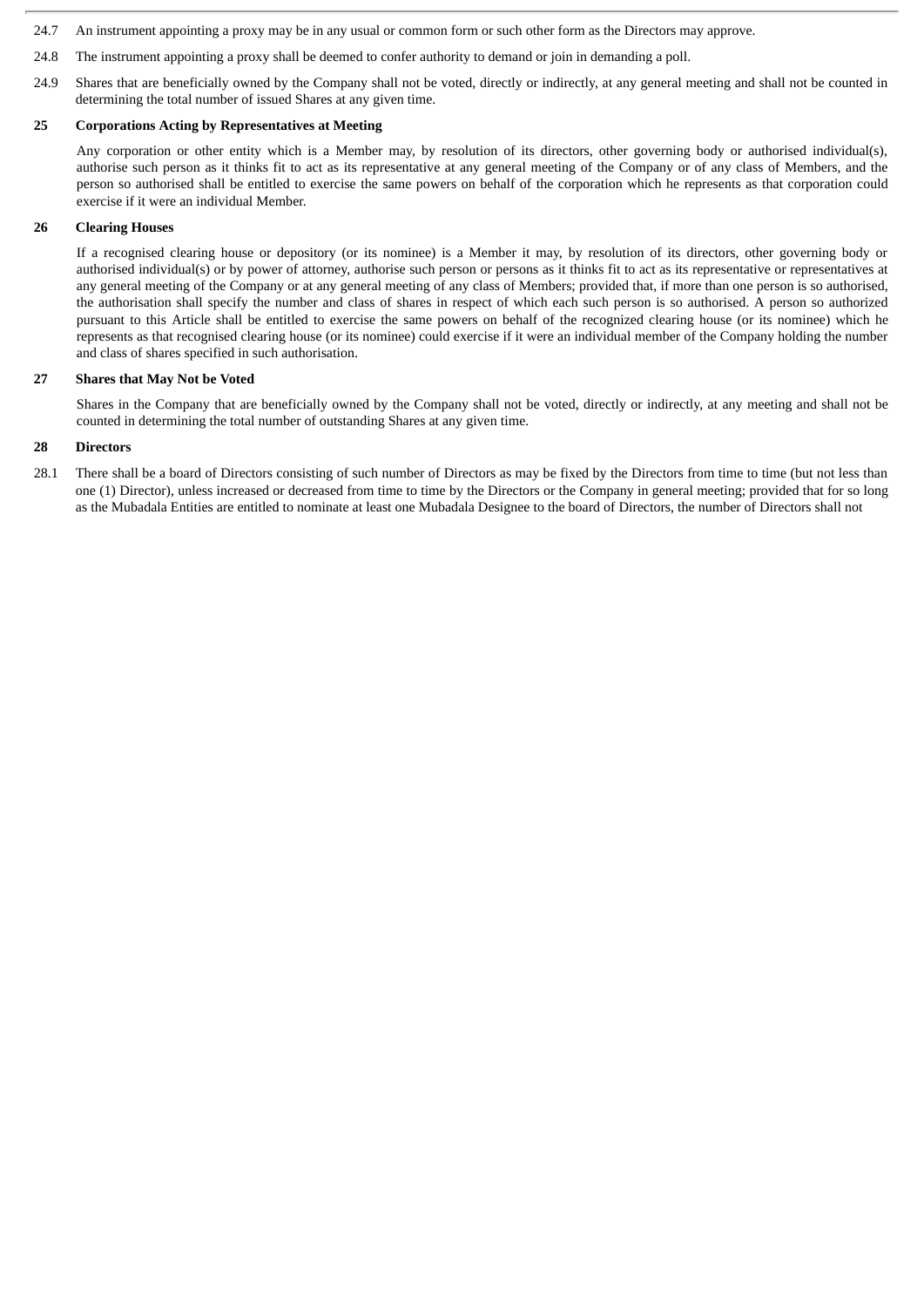exceed twelve (12) Directors without the prior written consent of MTIC; and provided, further, that until such time as the Mubadala Entities no longer beneficially own at least 30% of the outstanding Ordinary Shares, the Company shall not change the number of Directors without the prior written approval of MTIC.

- 28.2 So long as Shares are listed on the Designated Stock Exchange, the board of Directors shall include such number of Independent Directors as the relevant rules applicable to the listing of any Shares on the Designated Stock Exchange require (subject to any applicable exceptions for Controlled Companies).
- 28.3 The Directors shall be divided into three (3) classes designated as Class I, Class II and Class III, respectively. Directors shall be assigned to each class in accordance with a resolution or resolutions adopted by the Directors. At the 2022 annual general meeting of Members, the term of office of the Class I Directors shall expire and Class I Directors shall be elected for a full term of three (3) years. At the 2023 annual general meeting of Members, the term of office of the Class II Directors shall expire and Class II Directors shall be elected for a full term of three (3) years. At the 2024 annual general meeting of Members, the term of office of the Class III Directors shall expire and Class III Directors shall be elected for a full term of three (3) years. At each succeeding annual general meeting of Members, Directors shall be elected for a full term of three (3) years to succeed the Directors of the class whose terms expire at such annual general meeting. Notwithstanding the foregoing provisions of this Article, each Director shall hold office until the expiration of their term, until their successor shall have been duly elected and qualified or until their earlier death, resignation or removal. No decrease in the number of Directors constituting the board of Directors shall shorten the term of any incumbent Director.
- 28.4 The Directors, by an affirmative vote of a simple majority of the remaining Directors present and voting at a meeting of the Directors, even if less than a quorum, shall have the power from time to time and at any time to appoint any person as a Director to fill a casual vacancy on the board of Directors or as an addition to the existing board of Directors, subject to these Articles, the rules and regulations of the Designated Stock Exchange, the Securities and Exchange Commission and/or any other competent regulatory authority or otherwise under Applicable Law; provided that any vacancy not filled by the Directors may be filled by the Members by Ordinary Resolution at the next annual general meeting or extraordinary general meeting called for that purpose; provided further, that whenever the holders of any class or classes of shares or series thereof are entitled to elect one or more Directors by the provisions of these Articles, vacancies and newly created directorships of such class or classes or series may be filled by a majority of the Directors elected by such class or classes or series thereof then in office, or by a sole remaining Director so elected or by the Members holding such class or classes of shares or series thereof in accordance with these Articles; provided that any vacancy on the board of directors in respect of a Mubadala Designee (for whatever reason) may be filled only by decision of a majority of the Mubadala Designees then in office or, if there are no such directors then in office, MTIC, in each case by providing written notice to the board of Directors. Any Director so appointed shall hold office until the expiration of the term of such class of Directors or until their earlier death, resignation or removal.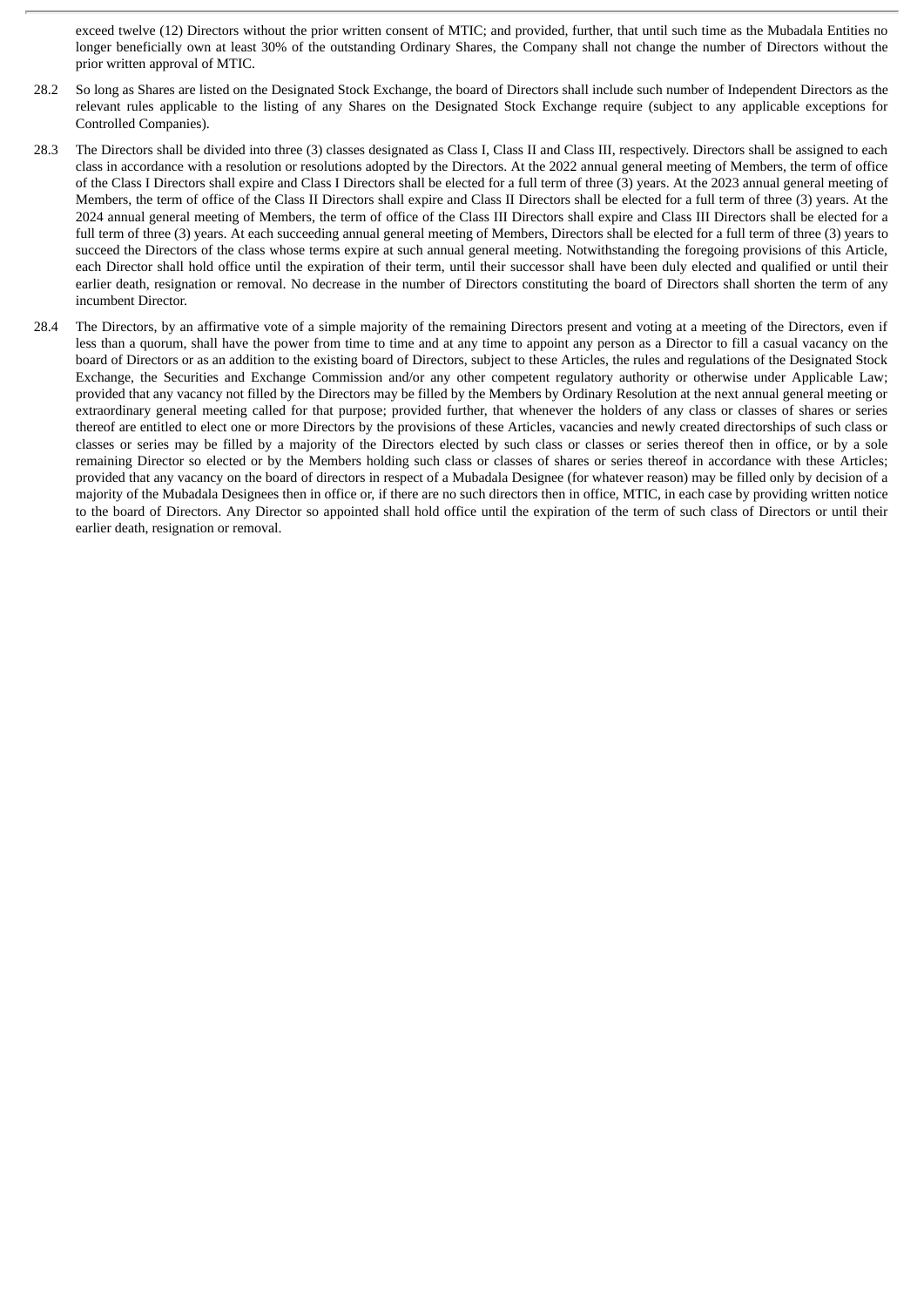- 28.5 Subject to Article 28.6, a Director may be removed from office by the Members by a resolution passed by not less than seventy-five (75) per cent of the Members only for cause ("cause" for removal of a Director shall be deemed to exist only if (a) the Director whose removal is proposed has been convicted of a felony by a court of competent jurisdiction and such conviction is no longer subject to direct appeal; (b) such Director has been found by the affirmative vote of a majority of the Directors then in office at any regular or special meeting of the board of Directors called for that purpose, or by a court of competent jurisdiction, to have been guilty of wilful misconduct in the performance of such Director's duties to the Company in a matter of substantial importance to the Company, provided that such Director shall be entitled to attend the applicable meeting and be heard on the motion for his removal; or (c) such Director has been adjudicated by a court of competent jurisdiction to be mentally incompetent, which mental incompetency directly affects such director's ability to perform their obligations as a Director) at any time before the expiration of their term notwithstanding anything in these Articles or in any agreement between the Company and such Director (but without prejudice to any claim for damages under such agreement).
- 28.6 For as long as the Mubadala Entities beneficially own (directly or indirectly) in aggregate at least 50 per cent of the outstanding and issued Ordinary Shares;
	- (a) a Mubadala Designee may only be removed (with or without cause) by MTIC; and
	- (b) Directors (other than the Mubadala Designees) may be removed with or without cause by Ordinary Resolution.
- 28.7 Subject to Article 29.4, a vacancy on the board of Directors created by the removal of a Director under the provisions of these Articles may be filled by the election or appointment by Ordinary Resolution at the general meeting at which such Director is removed or by the affirmative vote of a simple majority of the remaining Directors present and voting at a meeting of the Directors, subject to these Articles, the rules and regulations of the Designated Stock Exchange, the Securities and Exchange Commission and/or any other competent regulatory authority or otherwise under Applicable Law. A Director appointed to fill a vacancy in accordance with this Article shall be of the same Class of Director as the Director he or she replaced and the term of such appointment shall terminate in accordance with that Class of Director.
- 28.8 The Directors may, from time to time, and except as required by the rules and regulations of the Designated Stock Exchange, the Securities and Exchange Commission and/or any other competent regulatory authority or otherwise under Applicable Law, adopt, institute, amend, modify or revoke the corporate governance policies or initiatives, which shall be intended to set forth the policies of the Company and the Directors on various corporate governance related matters, as the Directors shall determine by resolution from time to time.
- 28.9 A Director shall not be required to hold any shares in the Company by way of qualification. A Director who is not a member of the Company shall nevertheless be entitled to receive notice of and to attend and speak at general meetings of the Company and all classes of shares of the Company.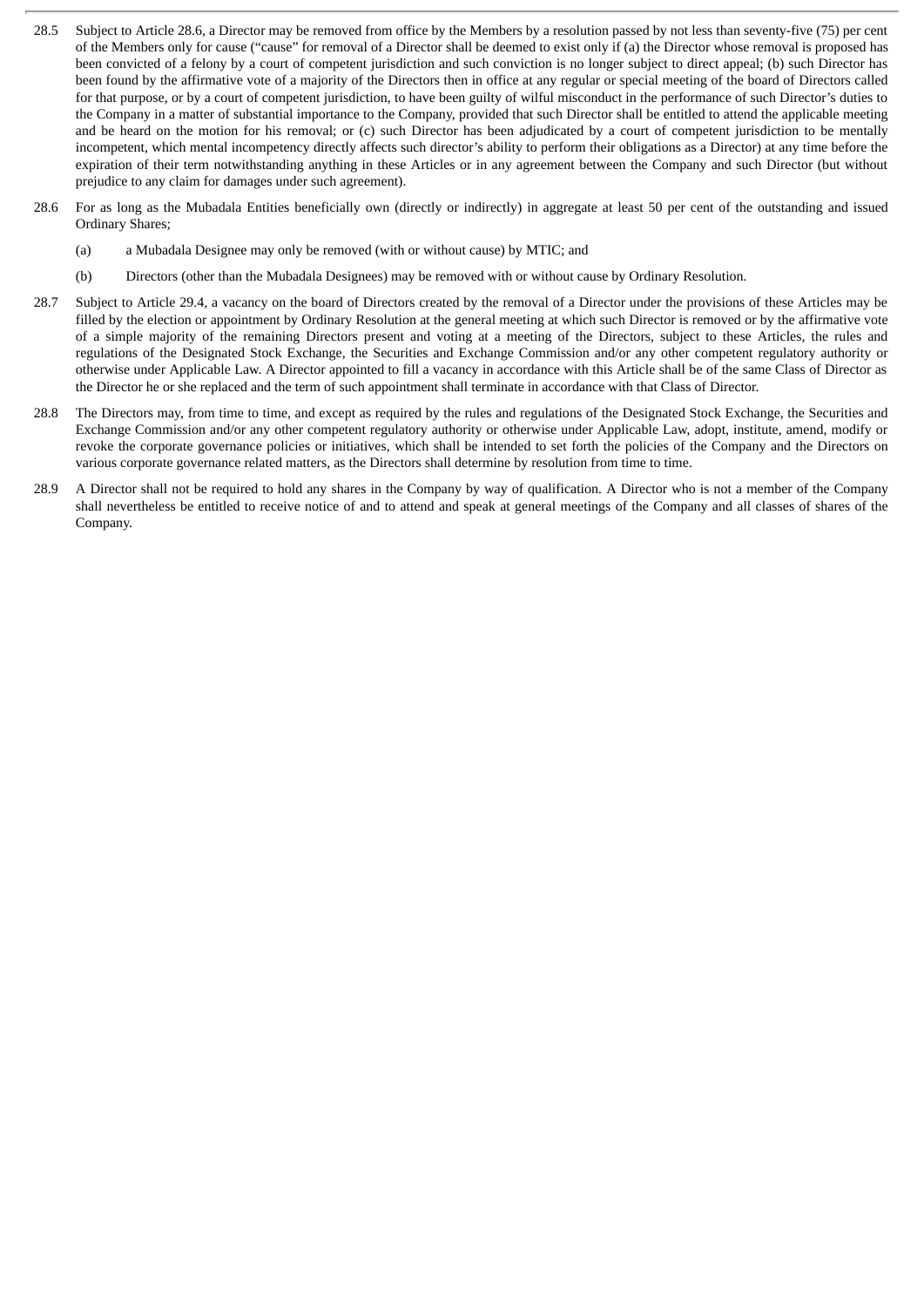#### **29 Nomination of Directors**

- 29.1 Subject to these Articles, including without limitation Article 29.2, nominations of persons for appointment as Directors may be made at an annual general meeting only by:
	- (a) the Directors; and
	- (b) by any Member who:
		- (i) holds a minimum of 5% of the Shares at the time of giving of the notice provided for in this Article and at the time of the annual general meeting;
		- (ii) is entitled to vote for the appointments at such annual general meeting; and
		- (iii) complies with the notice procedures set forth in this Article (notwithstanding anything to the contrary set forth in the Articles, this Article shall be the exclusive means for a Member to make nominations of persons for appointment of Directors at an annual general meeting).
- 29.2 MTIC shall have the right, but not the obligation, to nominate to the board of Directors a number of designees equal to at least:
	- (a) a majority of the Total Number of Directors, so long as the Mubadala Entities beneficially own 50% or more of the Ordinary Shares beneficially owned by the Mubadala Entities at the Closing Date;
	- (b) 50% of the Total Number of Directors, in the event that the Mubadala Entities beneficially own 40% or more, but less than 50%, of the Ordinary Shares beneficially owned by the Mubadala Entities at the Closing Date;
	- (c) 40% of the Total Number of Directors, in the event that the Mubadala Entities beneficially own 30% or more, but less than 40%, of the Ordinary Shares beneficially owned by the Mubadala Entities at the Closing Date;
	- (d) 30% of the Total Number of Directors, in the event that Mubadala Entities beneficially own 20% or more, but less than 30%, of the Ordinary Shares beneficially owned by the Mubadala Entities at the Closing Date; and
	- (e) 20% of the Total Number of Directors, in the event that the Mubadala Entities beneficially own 5% or more, but less than 20%, of the Ordinary Shares beneficially owned by the Mubadala Entities at the Closing Date.

For purposes of calculating the number of Directors that MTIC is entitled to designate pursuant to this Article, (i) any fractional amounts shall automatically be rounded up to the nearest whole number (e.g., one and one quarter (1 1/4) Directors shall equate to two (2) Directors) and any such calculations shall be made after taking into account any increase in the Total Number of Directors; and (ii) the number of Ordinary Shares beneficially owned by the Mubadala Entities at the Closing Date shall be appropriately adjusted to reflect share splits, combinations, reclassifications and similar transactions.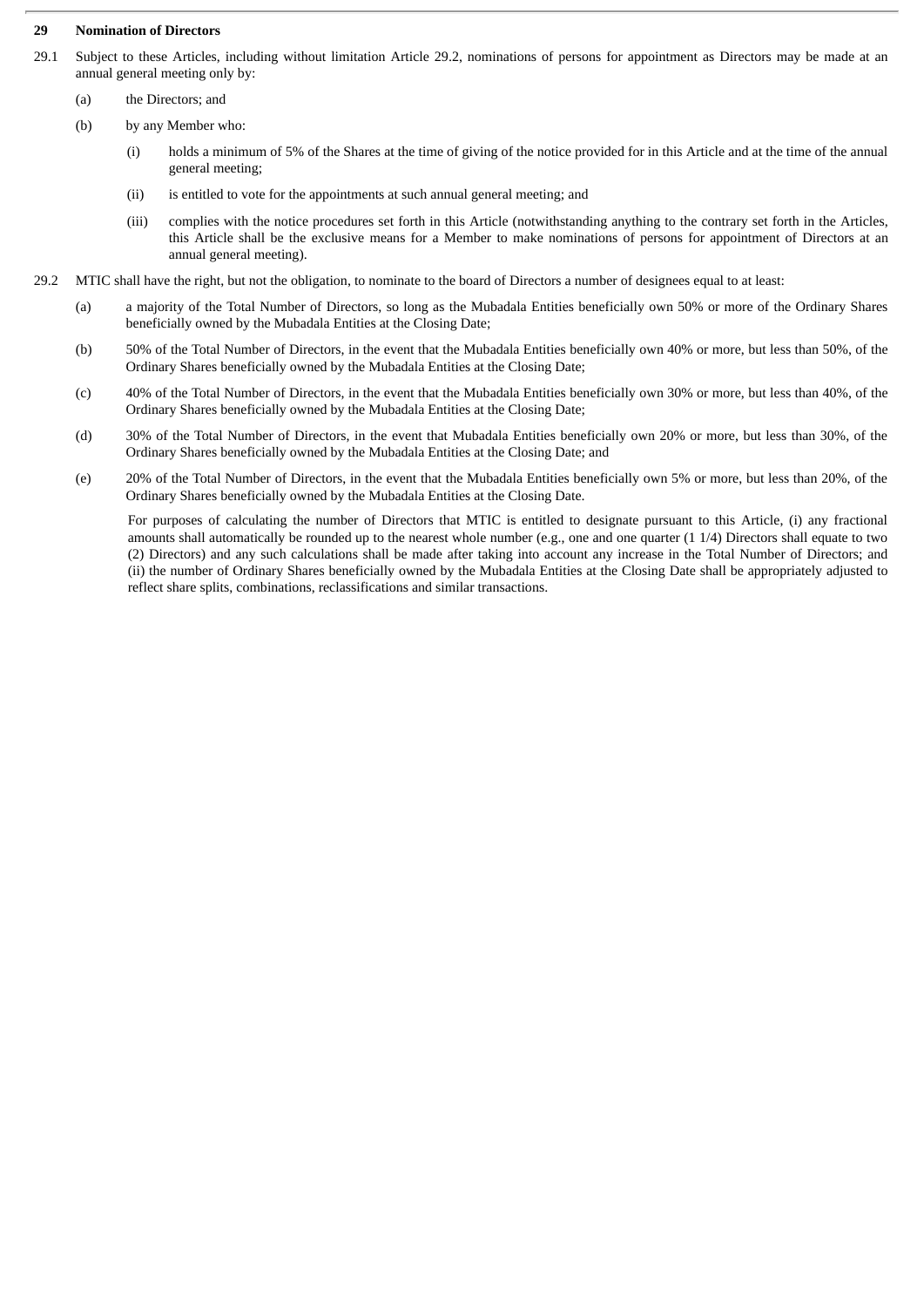- 29.3 In the event that MTIC has nominated less than the total number of designees MTIC shall be entitled to nominate pursuant to Article 29.2, MTIC shall have the right, at any time, to nominate such additional designees to which it is entitled, in which case, the Company and the board of Directors shall take all necessary corporate action, to the fullest extent permitted by applicable law, to (i) enable MTIC to nominate and effect the election or appointment of such additional individuals, whether by increasing the size of the board of Directors, or otherwise, and (ii) to effect the election or appointment of such additional individuals nominated by MTIC to fill such newly created directorships or to fill any other existing vacancies.
- 29.4 In the event that a vacancy is created at any time by the death, retirement or resignation of any Mubadala Designee, the remaining Directors shall, to the fullest extent permitted by applicable Law and as soon as possible, take all actions necessary at any time and from time to time, to cause the vacancy created thereby to be filled by a person designated by majority vote of the Mubadala Designees then in office or, if there are no such Mubadala Designees, designated by MTIC, in each case by providing written notice to the board of Directors
- 29.5 The Company agrees, to the fullest extent permitted by applicable Law, to include in the slate of nominees recommended by the board of Directors for election at any meeting of shareholders called for the purpose of electing directors the persons designated pursuant to this Article 29 and to nominate and recommend each such individual to be elected as a Director as provided herein, and to solicit proxies or consents in favour thereof. The Company is entitled, solely for the purposes set forth in this Article, to identify such individual as a Mubadala Designee.
- 29.6 Save as otherwise provided for under these Articles, any Member entitled to vote for the elections may nominate a person or persons for appointment as Directors only if written notice of such Member's intent to make such nomination is given in accordance with the procedures set forth in this Article, either by personal delivery or express or registered mail (postage prepaid), to the Company not earlier than the close of business on the 120th day and not later than the close of business on the 90th day prior to the one-year anniversary of the date of the annual general meeting for the immediately preceding year. However, in the event that the date of the annual general meeting is more than 30 days before or after such anniversary date, in order to be timely, a Member's notice must be received by the Company not later than the later of: (x) the close of business 90 days prior to the date of such annual general meeting; and (y) if the first public announcement of the date of such advanced or delayed annual general meeting is less than 100 days prior to such date, 10 days following the date of the first public announcement of the annual general meeting date. In no event shall the public announcement of an adjournment or postponement of an annual general meeting, or such adjournment or postponement, commence a new time period or otherwise extend any time period for the giving of a Member's notice as described herein. Members may nominate a person or persons (as the case may be) for appointment as Directors only as provided in this Article and only for such class(es) as are specified in the notice of annual general meeting as being up for appointment at such annual general meeting.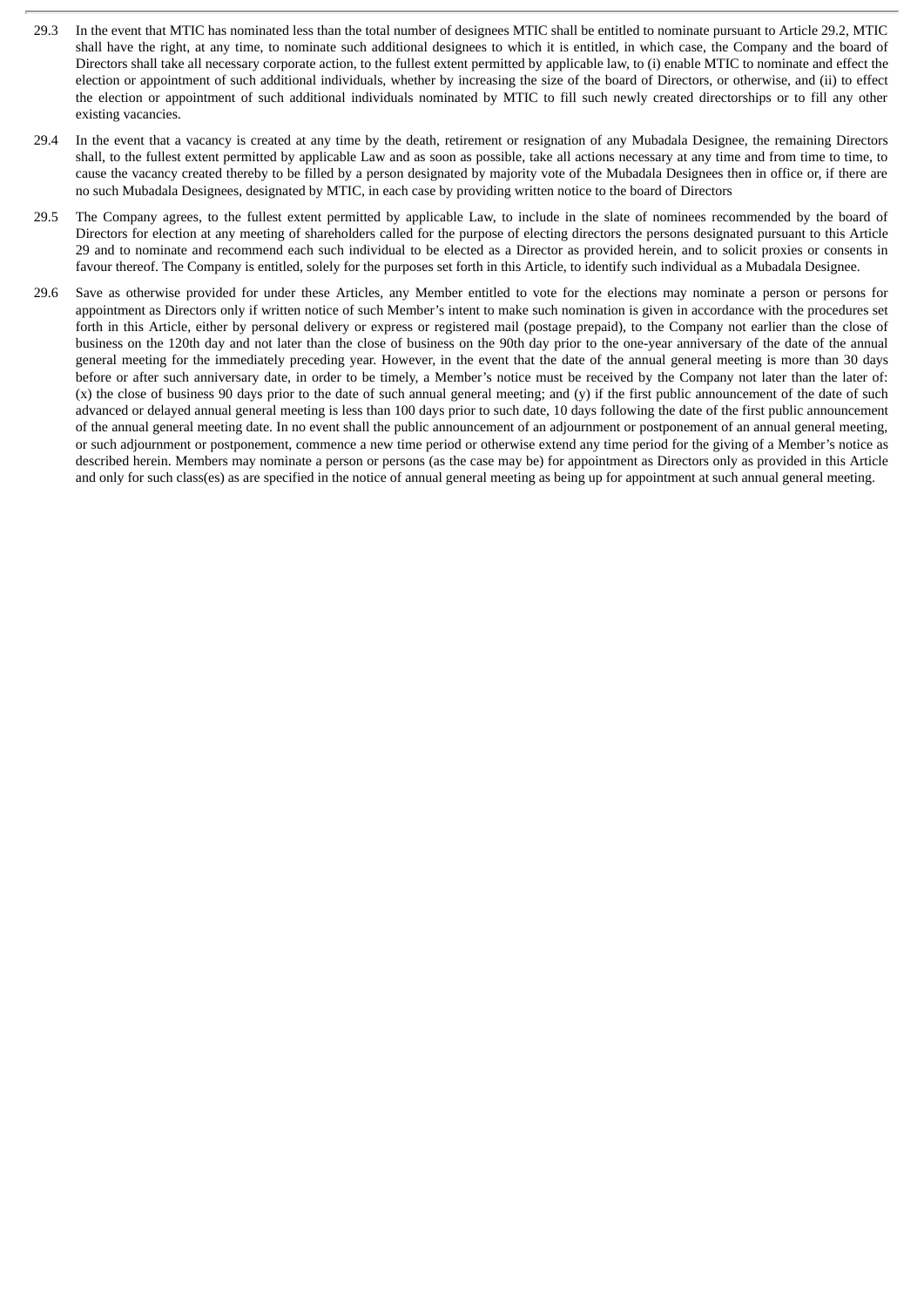- 29.7 Each such notice of a Member's intent to make a nomination of a Director shall set forth:
	- (a) as to the Member giving notice and any beneficial owner on whose behalf the nomination is made:
		- (i) the name and address of such Member (as it appears in the Register of Members) and any such beneficial owner on whose behalf the nomination is made;
		- (ii) the class and number of Shares which are, directly or indirectly, owned beneficially and of record by such Member and any such beneficial owner, respectively, or their respective Affiliates (naming such Affiliates), as at the date of such notice;
		- (iii) a description of any agreement, arrangement or understanding (including, without limitation, any swap or other derivative or short positions, profit interests, options, hedging transactions, and securities lending or borrowing arrangement) (each a "Covered Arrangement") to which such Member or any such beneficial owner or their respective Affiliates is, directly or indirectly, a party as at the date of such notice:  $(x)$  with respect to any Shares; or  $(y)$  the effect or intent of which is to mitigate loss to, manage the potential risk or benefit of share price changes (increases or decreases) for, or increase or decrease the voting power of such Member or beneficial owner or any of their Affiliates with respect to Shares or which may have payments based in whole or in part, directly or indirectly, on the value (or change in value) of any Shares (any agreement, arrangement or understanding of a type described in this Article, to which such Member or beneficial owner, or their respective Affiliates, directly or indirectly, is a party as at the date of such notice;
		- (iv) any other information relating to such Member and any such beneficial owner that would be required to be disclosed in a proxy statement in connection with a solicitation of proxies for the appointment of Directors in a contested election pursuant to section 14 of the Exchange Act; and
		- (v) a representation that the Member is a holder of record of Shares entitled to vote at such annual general meeting and intends to appear in person or by proxy at the meeting to nominate the person or persons specified in such Member's notice;
	- (b) a description of all arrangements or understandings between the Member or any beneficial owner, or their respective Affiliates, and each nominee or any other person or persons (naming such person or persons) pursuant to which the nomination or nominations are to be made by the Member;
	- (c) a representation whether the Member or the beneficial owner is or intends to be part of a Group which intends: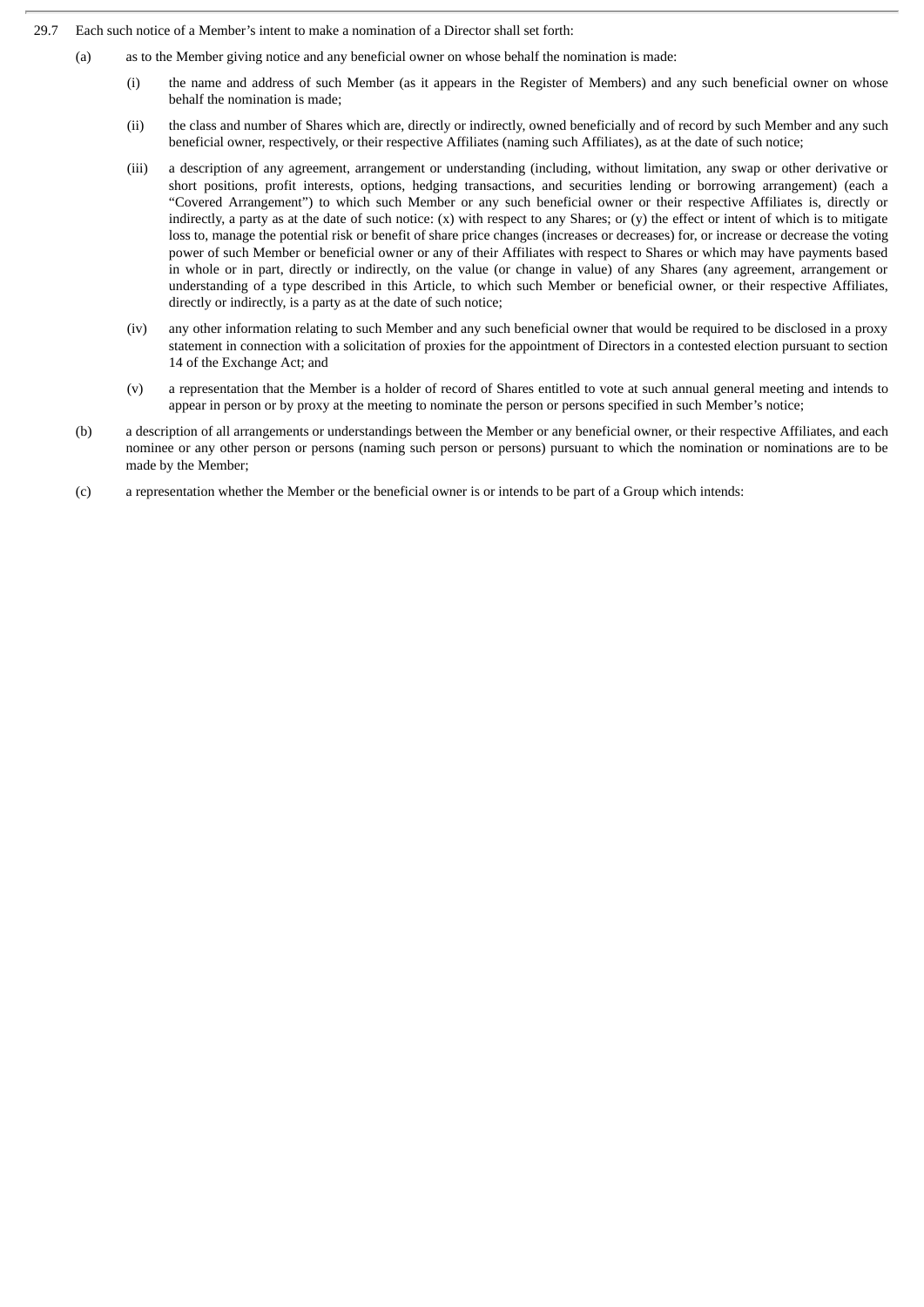- (i) to deliver a proxy statement and/or form of proxy to holders of at least the percentage of the Ordinary Shares (or other Shares) required to appoint the Director or Directors nominated; and/or
- (ii) otherwise to solicit proxies from Members in support of such nomination or nominations;
- (d) as to each person whom the Member proposes to nominate for appointment or re-appointment as a Director:
	- (i) all information relating to such person as would have been required to be included in a proxy statement filed in connection with a solicitation of proxies for the appointment of Directors in a contested election pursuant to section 14 of the Exchange Act;
	- (ii) a description of any Covered Arrangement to which such nominee or any of his Affiliates is a party as at the date of such notice
	- (iii) the written consent of each nominee to being named in the proxy statement as a nominee and to serving as a Director if so appointed; and
	- (iv) whether, if appointed, the nominee intends to tender any advance resignation notice(s) requested by the Directors in connection with subsequent elections, such advance resignation to be contingent upon the nominee's failure to receive a majority vote and acceptance of such resignation by the Directors; and
- (e) an undertaking by the Member of record and each beneficial owner, if any, to (i) notify the Company in writing of the information set forth in Articles 29.7(a)(iii), 29.7(b) and 29.7(d) above as at the record date for the annual general meeting promptly (and, in any event, within five business days) following the later of the record date or the date notice of the record date is first disclosed by public announcement and (ii) update such information thereafter within two business days of any change in such information and, in any event, as at close of business on the day preceding the meeting date.
- 29.8 No person shall be eligible for appointment as a Director unless nominated in accordance with the procedures set forth in these Articles. Except as otherwise provided by Applicable Law or these Articles, the chairman of any annual general meeting convened with respect to appointment Directors or the Directors may, if the facts warrant, determine that a nomination was not made in compliance with the foregoing procedure or that the Member has solicited proxies in support of such Member's nominee(s) without such Member having made the representation required by Article 29.7(c); and if the chairman or the Directors should so determine, it shall be so declared to the annual general meeting, and the defective nomination shall be disregarded. Notwithstanding anything in the Articles to the contrary, unless otherwise required by the rules and regulations of the Designated Stock Exchange, the Securities and Exchange Commission and/or any other competent regulatory authority or otherwise under Applicable Law, if a Member intending to make a nomination at an annual general meeting in accordance with this Article does not:
	- (a) timely provide the notifications contemplated by of Article 29.7(e); or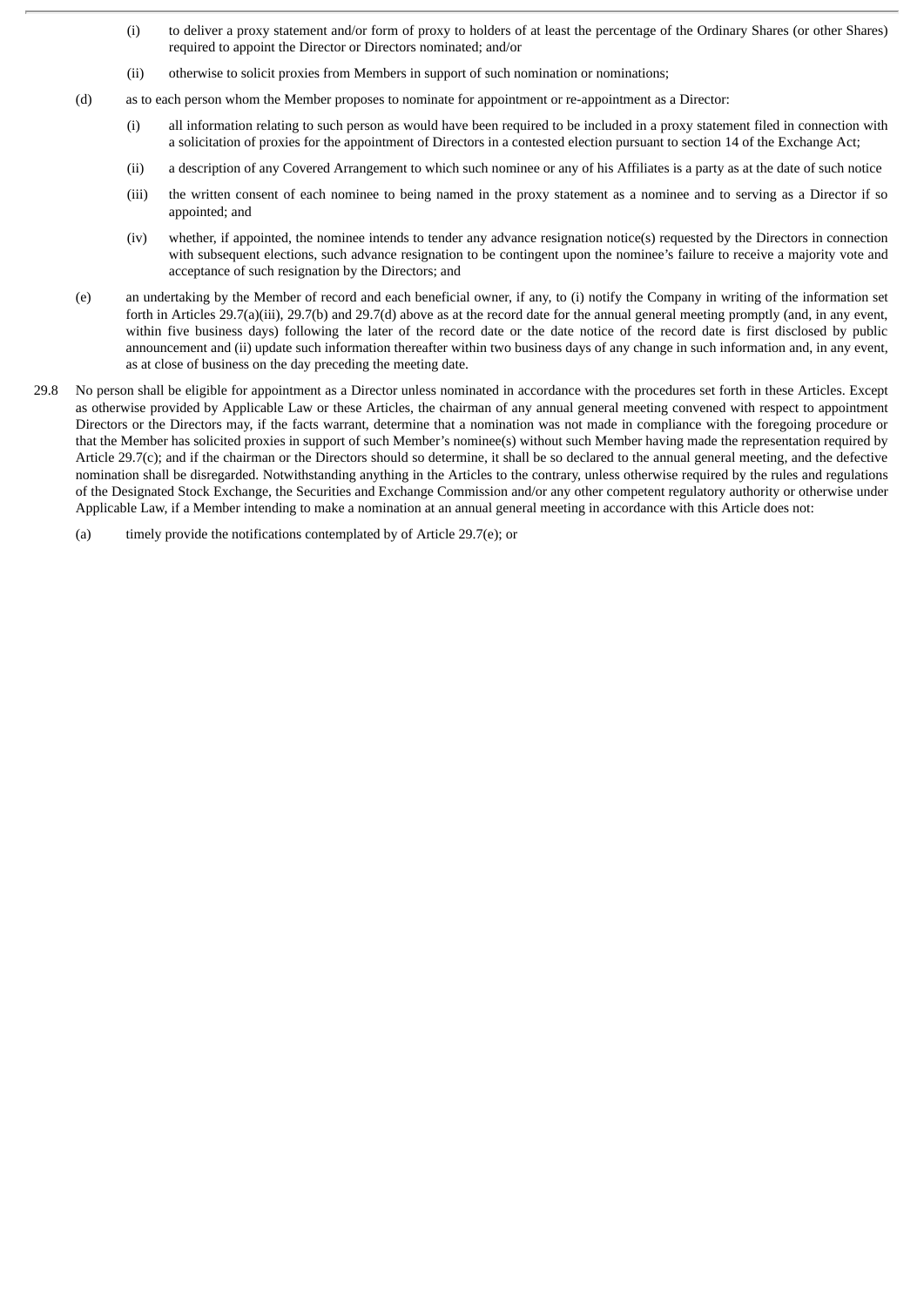- (b) timely appear in person or by proxy at the annual general meeting to present the nomination, such nomination shall be disregarded, notwithstanding that proxies in respect of such nomination may have been received by the Company or any other person or entity.
- 29.9 Notwithstanding the foregoing provisions of this Article, any Member intending to make a nomination at an annual general meeting in accordance with this Article, and each related beneficial owner, if any, shall also comply with all requirements of the Exchange Act and the rules and regulations thereunder to the extent applicable; provided, however, that to the full extent permitted by Applicable Law, any references in the Articles to the Exchange Act are not intended to and shall not limit the requirements applicable to nominations made or intended to be made in accordance with Article 29.2.
- 29.10 Nothing in this Article shall be deemed to affect any rights of the holders of any class of Preference Shares, or any other class of Shares authorised to be issued by the Company, to appoint Directors pursuant to the terms thereof.
- 29.11 To be eligible to be a nominee for appointment or re-appointment as a Director pursuant to Article 29.1(b), a person must deliver (not later than the deadline prescribed for delivery of notice) to the Company a written questionnaire prepared by the Company with respect to the background and qualification of such person and the background of any other person or entity on whose behalf the nomination is being made (which questionnaire shall be provided by the Company upon written request) and a written representation and agreement (in the form provided by the Company upon written request) that such person:
	- (a) is not and will not become a party to:
		- (i) any agreement, arrangement or understanding with, and has not given any commitment or assurance to, any person or entity as to how such person, if appointed as a Director, will act or vote on any issue or question (a "**Voting Commitment**") that has not been disclosed to the Company; or
		- (ii) any Voting Commitment that could limit or interfere with such person's ability to comply, if appointed as a Director, with such person's duties under Applicable Law;
	- (b) is not and will not become a party to any agreement, arrangement or understanding with any person or entity other than the Company with respect to any direct or indirect compensation, reimbursement or indemnification in connection with service or action as a Director that has not been disclosed therein;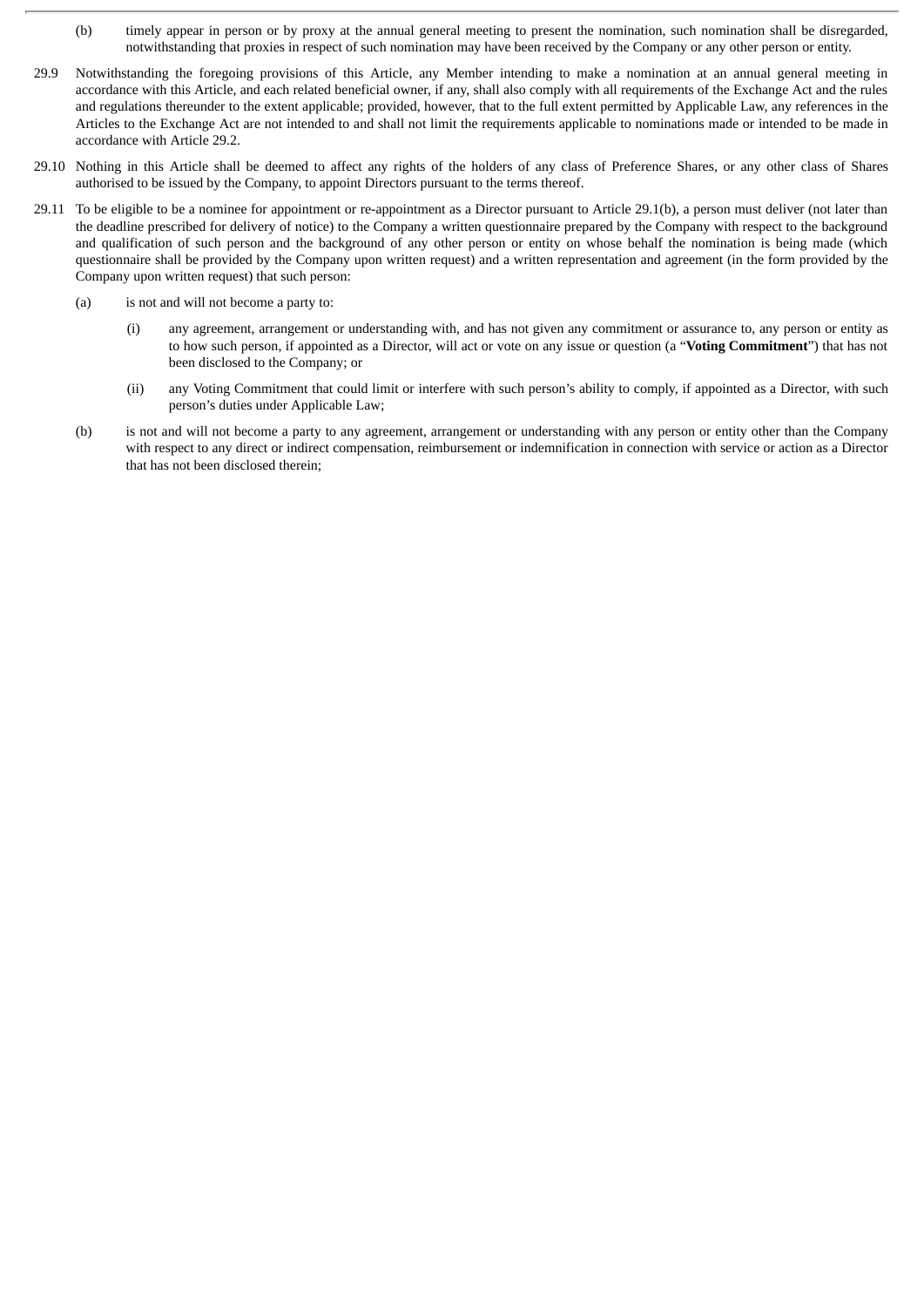- (c) in such person's individual capacity and on behalf of any person or entity on whose behalf the nomination is being made, would be in compliance, if appointed as a Director, and will comply with, Applicable Law and corporate governance, conflict of interest, confidentiality and share ownership and trading policies and guidelines of the Company that are applicable to Directors generally; and
- (d) if appointed as a Director, will act in the best interests of the Company and not in the interest of any individual constituency. The Nominating and Governance Committee shall review all such information submitted by the Member with respect to the proposed nominee and determine whether such nominee is eligible to act as a Director. The Company and the Nominating and Governance Committee may require any proposed nominee to furnish such other information as may reasonably be required by the Company to determine the eligibility of such proposed nominee to serve as an Independent Director or that could be material to a reasonable Member's understanding of the independence, or lack thereof, of such nominee.
- 29.12 At the request of the Directors, any person nominated for appointment as a Director shall furnish to the Company the information that is required to be set forth in a Members' notice of nomination pursuant to this Article.
- 29.13 Any Member proposing to nominate a person or persons for appointment as Director shall be responsible for, and bear the costs associated with, soliciting votes from any other voting Member and distributing materials to such Members prior to the annual general meeting in accordance with the Articles and applicable rules of the Securities and Exchange Commission. A Member shall include any person or persons such Member intends to nominate for appointment as Director in its own proxy statement and proxy card.

#### **30 Directors' Fees and Expenses**

- 30.1 The Directors may receive such remuneration as the Directors may from time to time determine. The Directors may be entitled to be repaid all traveling, hotel and incidental expenses reasonably incurred or expected to be incurred by him in attending meetings of the Directors or committees of the Directors or general meetings or separate meetings of any class of securities of the Company or otherwise in connection with the discharge of their duties as a Director.
- 30.2 Any Director who performs services which in the opinion of the Directors go beyond the ordinary duties of a Director may be paid such extra remuneration (whether by way of salary, commission, participation in profits or otherwise) as the Directors may determine and such extra remuneration shall be in addition to or in substitution for any ordinary remuneration provided for, by or pursuant to any other Article, including, without limitation, Article 30.1.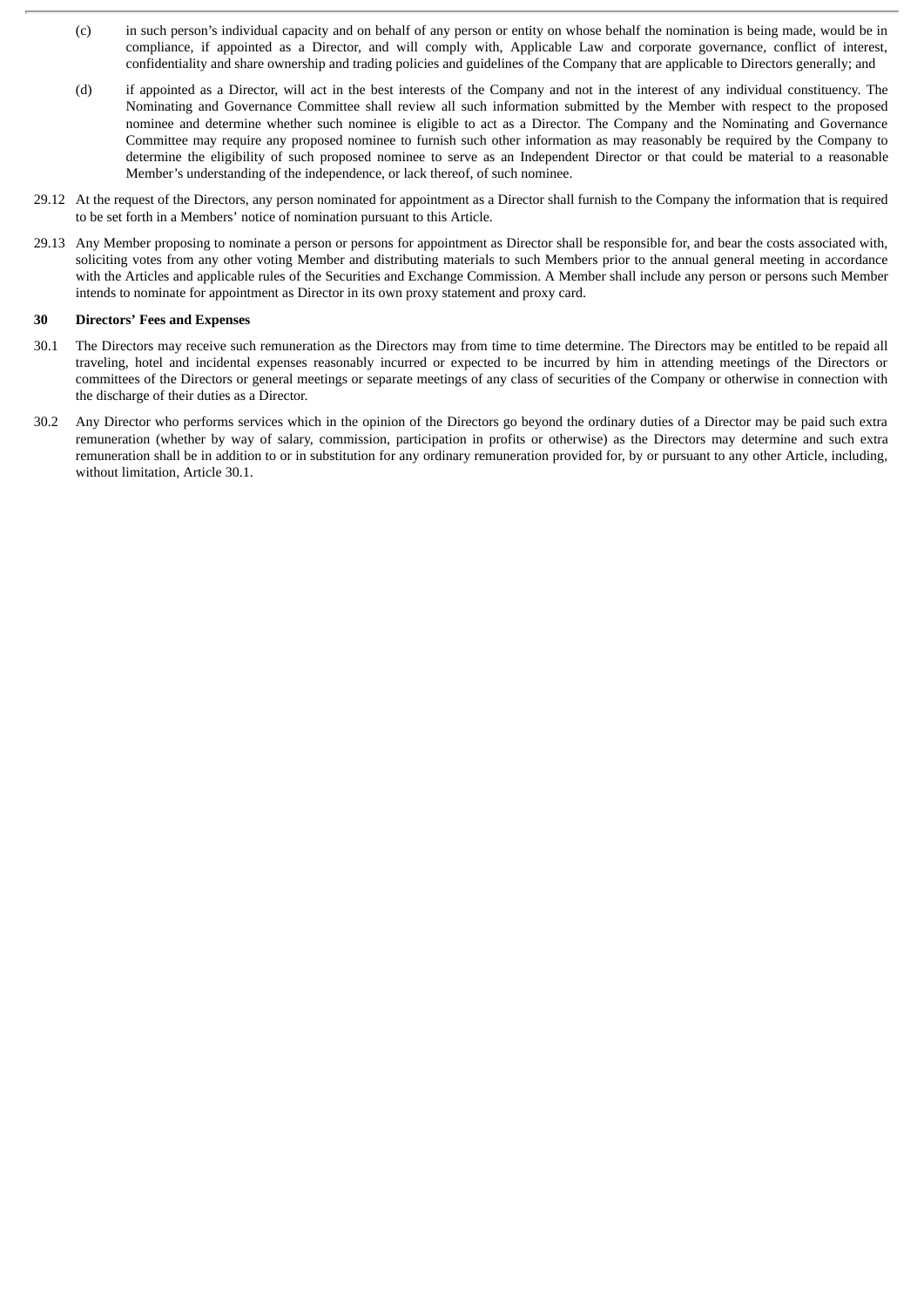#### **31 Powers and Duties of Directors**

- 31.1 Subject to the provisions of the Statute, these Articles and any resolutions made in a general meeting, the business of the Company shall be managed by the Directors, who may pay all expenses incurred in setting up and registering the Company and may exercise all powers of the Company. No resolution made by the Company in a general meeting shall invalidate any prior act of the Directors that would have been valid if that resolution had not been made, provided that until such time as the Mubadala Entities no longer beneficially own at least 30% of the outstanding Ordinary Shares the Directors shall not cause the Company or any of its Subsidiaries to take the following actions without the prior written approval of MTIC:
	- (a) issue additional equity interests of the Company any of its Subsidiaries, other than (A) any award under any shareholder-approved equity compensation plan, or (B) any intra-company issuance among the Company and its wholly-owned Subsidiaries;
	- (b) merge, consolidate with or into any other entity, or transfer (by lease, assignment, sale or otherwise) all or substantially all of the Company's and its Subsidiaries' assets, taken as a whole, to another entity, or enter into or agree to undertake any transaction that would constitute a "change of control" as defined in the Company's and its Subsidiaries' principal credit facilities or debt instruments (other than, in each case, transactions among the Company and its wholly-owned Subsidiaries);
	- (c) other than in the ordinary course of business with vendors, customers and suppliers, enter into or effect any (A) acquisition by the Company or any Subsidiary of the equity interests or assets of any person, or the acquisition by the Company or any Subsidiary of any business, properties, assets, or persons, in one transaction or a series of related transactions or (B) disposition of assets of the Company or any Subsidiary or the shares or other equity interests of any Subsidiary, in each case where the amount of consideration for any such acquisition or disposition exceeds \$300 million in any single transaction, or an aggregate amount of \$500 million in any series of transactions during a calendar year;
	- (d) incur financial indebtedness, in a single transaction or a series of related transactions, aggregating to more than \$200 million, except for borrowings under a revolving credit facility that has previously been approved or is in existence (with no increase in maximum availability) on the Closing Date; or
	- (e) effect any material change in the nature of the business of the Company or any Subsidiary, taken as a whole.
- 31.2 All cheques, promissory notes, drafts, bills of exchange and other negotiable or transferable instruments and all receipts for monies paid to the Company shall be signed, drawn, accepted, endorsed or otherwise executed as the case may be in such manner as the Directors shall determine by resolution.
- 31.3 The Directors may delegate any of their powers, authorities and discretions, including the power to sub-delegate, to any committees consisting of such member or members of their body as they think fit, subject to Article 31.4; provided that any committee so formed shall include amongst its members at least two Directors unless otherwise required by the rules and regulations of the Designated Stock Exchange, the Securities and Exchange Commission and/or any other competent regulatory authority or otherwise under Applicable Law; provided further that no committee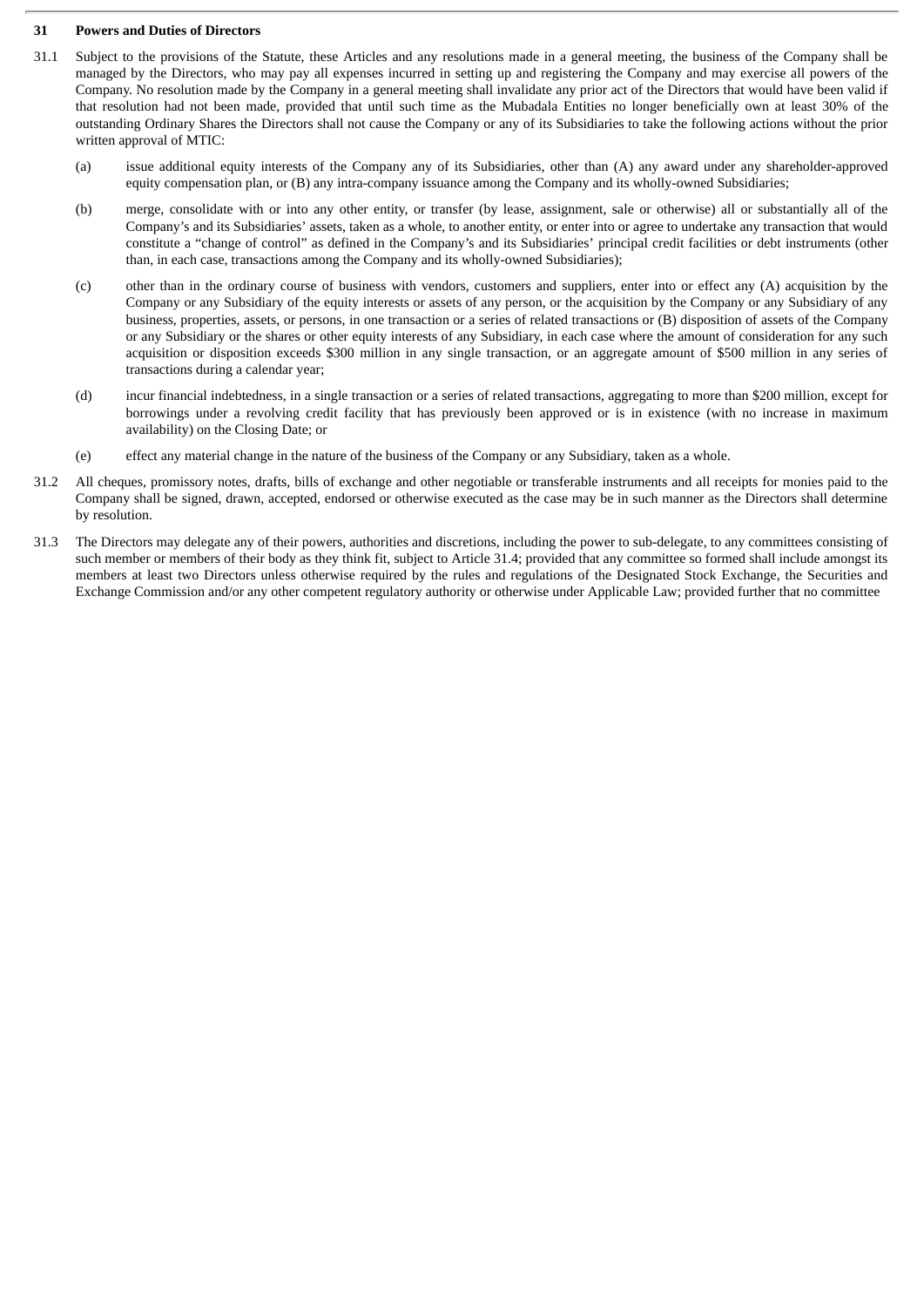shall have the power of authority to (a) recommend to the Members an amendment of these Articles (except that a committee may, to the extent authorised in the resolution or resolutions providing for the issuance of shares adopted by the Directors as provided under the laws of the Cayman Islands, fix the designations and any of the preferences or rights of such shares relating to dividends, redemption, dissolution, any distribution of assets of the Company or the conversion into, or the exchange of such shares for, shares of any other class or classes or any other series of the same or any other class or classes of shares of the Company); (b) adopt an agreement of merger or consolidation; (c) recommend to the Members the sale, lease or exchange of all or substantially all of the Company's property and assets; (d) recommend to the Members a dissolution of the Company or a revocation of a dissolution; (e) recommend to the Members an amendment of the Memorandum of Association of the Company; or (f) declare a dividend or authorise the issuance of shares unless the resolution establishing such committee (or the charter of such committee approved by the Directors) or the Memorandum of Association or these Articles so provide. Any committee so formed shall in the exercise of the powers so delegated conform to any regulations that may be imposed on it by the Directors. The Directors may also delegate to any Director holding any executive office such of their powers as they consider desirable to be exercised by them. Any such delegation may be made subject to any conditions the Directors may impose, and either collaterally with or to the exclusion of their own powers, and may be revoked or altered.

- 31.4 The Directors may from time to time and at any time by power of attorney or otherwise appoint any company, firm or person or body of persons, whether nominated directly or indirectly by the Directors, to be the attorney or attorneys of the Company for such purposes and with such powers, authorities and discretion (not exceeding those vested in or exercisable by the Directors under these Articles) and for such period and subject to such conditions as they may think fit, and any such power of attorney may contain such provisions for the protection and convenience of persons dealing with any such attorney as the Directors may think fit, and may also authorise any such attorney to delegate all or any of the powers, authorities and discretion vested in him.
- 31.5 The Directors may from time to time provide for the management of the affairs of the Company in such manner as they shall think fit and the provisions contained in the following paragraphs shall be without prejudice to the general powers conferred by this paragraph.
- 31.6 The Directors from time to time and at any time may establish any advisory committees, local boards or agencies for managing any of the affairs of the Company and may appoint any persons to be members of such advisory committees or local boards and may appoint any managers or agents of the Company and may fix the remuneration of any of the aforesaid.
- 31.7 The Directors from time to time and at any time may delegate to any such advisory committee, local board, manager or agent any of the powers, authorities and discretions for the time being vested in the Directors and may authorise the members for the time being of any such local board, or any of them to fill up any vacancies therein and to act notwithstanding vacancies and any such appointment or delegation may be made on such terms and subject to such conditions as the Directors may think fit and the Directors may at any time remove any person so appointed and may annul or vary any such delegation, but no person dealing in good faith and without notice of any such annulment or variation shall be affected thereby.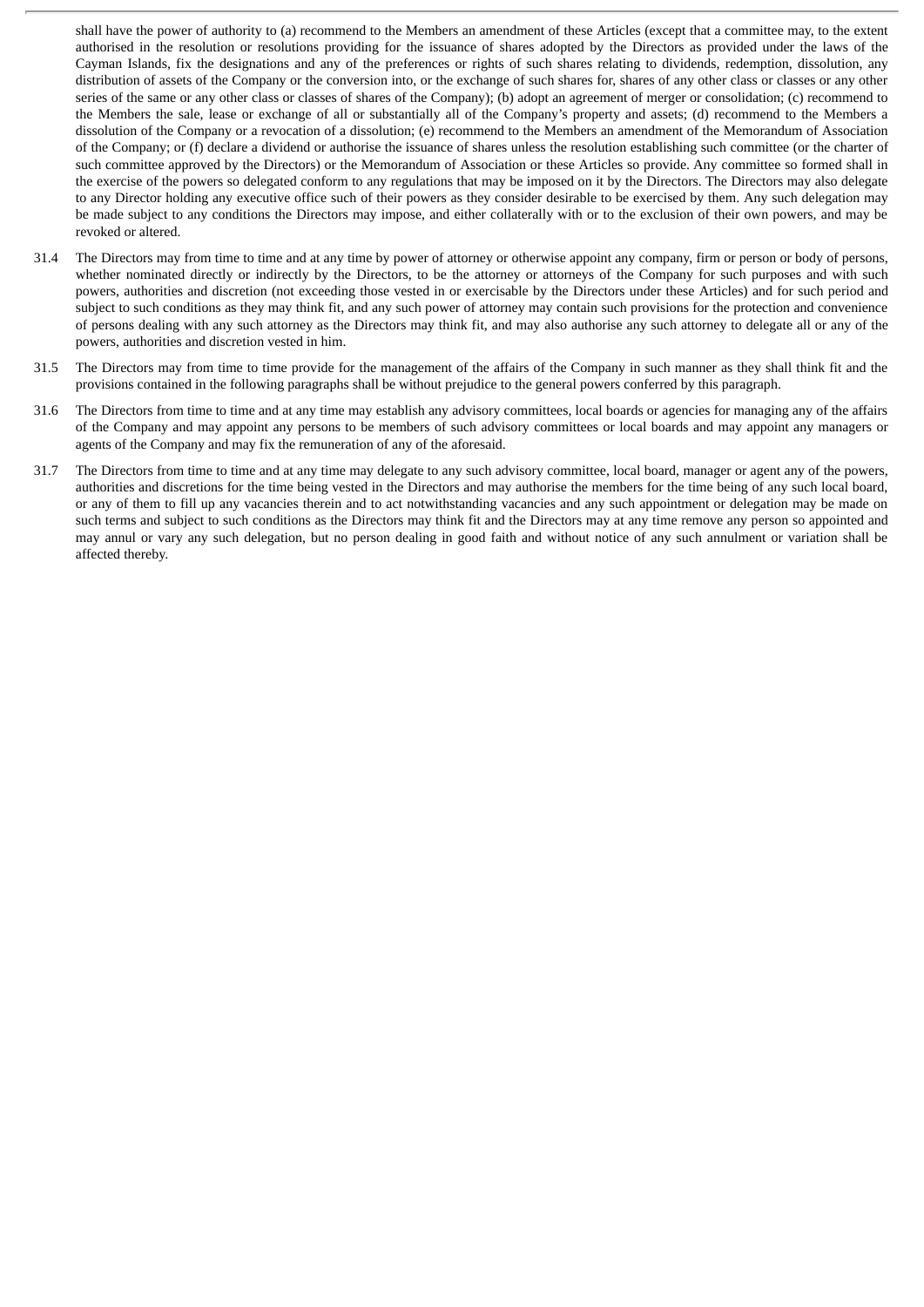- 31.8 The Directors may adopt formal written charters for committees and, if so adopted, shall review and assess the adequacy of such formal written charters on a periodic basis, subject to the rules and regulations of the Designated Stock Exchange, the Securities and Exchange Commission and/or any other competent regulatory authority or otherwise under Applicable Law. Each of these committees shall be empowered to do all things necessary to exercise the rights of such committee set forth in the Articles and shall have such powers as the Directors may delegate pursuant to the Articles and as required by the rules and regulations of the Designated Stock Exchange, the Securities and Exchange Commission and/or any other competent regulatory authority or otherwise under Applicable Law. Each of the Audit Committee, the Compensation Committee and the Nominating and Governance Committee, if established, shall, subject to Article 31.4, consist of such number of Directors as the Directors shall from time to time determine (or such minimum number as may be required from time to time by the rules and regulations of the Designated Stock Exchange, the Securities and Exchange Commission and/or any other competent regulatory authority or otherwise under Applicable Law). For so long as any class of Shares is listed on the Designated Stock Exchange, the Audit Committee, the Compensation Committee and the Nominating and Governance Committee shall be made up of such number of Independent Directors as is required from time to time by the rules and regulations of the rules and regulations of the Designated Stock Exchange, the Securities and Exchange Commission and/or any other competent regulatory authority or otherwise under Applicable Law.
- 31.9 Any such delegates as aforesaid may be authorised by the Directors to sub-delegate all or any of the powers, authorities, and discretions for the time being vested to them.
- 31.10 For so long as MTIC is entitled to nominate a number of Mubadala Designees to the board of Directors equal to or greater than 30% of the Total Number of Directors, the chair of the board shall be selected by vote of a majority of the Mubadala Designees then in office, otherwise the Directors may elect a chairman by the affirmative vote of a majority of the Directors then in office. The chairman of the board of Directors may be a director or an officer of the Company. Subject to the provisions of these Articles and the direction of the Directors, the chairman of the board of Directors shall perform all duties and have all powers which are commonly incident to the position of chairman of a board or which are delegated to them by the Directors, preside at all general meetings and meetings of the Directors at which he or she is present and have such powers and perform such duties as the Directors may from time to time prescribe.
- 31.11 The Directors may exercise all the powers of the Company to borrow money and to mortgage or charge its undertaking, property and assets (present and future) and uncalled capital or any part thereof and to issue debentures, debenture stock, mortgages, bonds and other such securities whether outright or as security for any debt, liability or obligation of the Company or of any third party.
- 31.12 The Directors may present a winding up petition on behalf of the Company without the prior approval of a resolution of the Members passed at general meeting.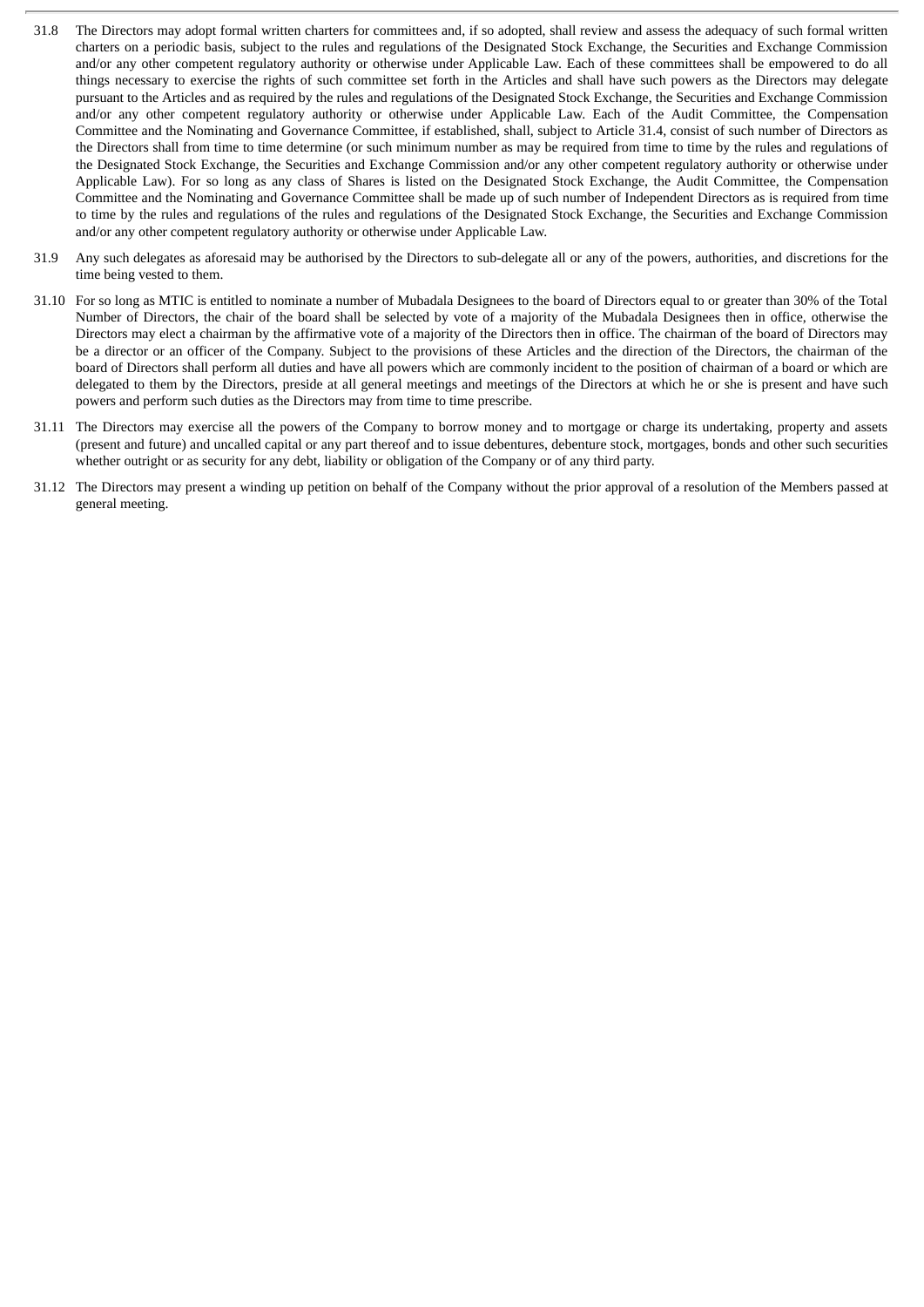#### **32 Disqualification of Directors**

Subject to these Articles, the office of Director shall be vacated, if the Director:

- (a) becomes bankrupt or makes any arrangement or composition with their creditors;
- (b) dies or is found to be or becomes of unsound mind;
- (c) resigns their office by notice in writing to the Company;
- (d) is prohibited by applicable law or the Designated Stock Exchange, the Securities and Exchange Commission and/or any other competent regulatory authority or otherwise under Applicable Law from being a director;
- (e) without special leave of absence from the Directors, is absent from meetings of the Directors for six consecutive months (for the avoidance of doubt, without being represented by proxy) and the Directors resolve that their office be vacated; or
- (f) if he or she shall be removed from office pursuant to these Articles.

#### **33 Proceedings of Directors**

- 33.1 Subject to these Articles, the Directors may meet together for the dispatch of business, adjourn, and otherwise regulate their meetings and proceedings as they think fit. Such meetings may be held at any place within or outside the Cayman Islands that has been designated by the Directors. In the absence of such a designation, meetings of the Directors shall be held at the principal executive office of the Company. Questions arising at any meeting of the Directors shall be decided by the method set forth in Article 33.4.
- 33.2 The chairman of the board of Directors or the secretary of the Company on request of a Director, may, at any time summon a meeting of the Directors by twenty-four (24) hour notice to each Director in person, by telephone, facsimile, electronic email, or in such other manner as the Directors may from time to time determine, which notice shall set forth the general nature of the business to be considered unless notice is waived by all the Directors either at, before or after the meeting is held. Notice of a meeting need not be given to any Director (i) who signs a waiver of notice or a consent to holding the meeting or an approval of the minutes thereof, whether before or after the meeting, or (ii) who attends the meeting without protesting, prior thereto or at its commencement, the lack of notice to such Directors. All such waivers, consents, and approvals shall be filed with the corporate records or made part of the minutes of the meeting. A waiver of notice need not specify the purpose of any regular or special meeting of the Directors.
- 33.3 A Director or Directors may participate in any meeting of the Directors, or of any committee appointed by the Directors of which such Director or Directors are members, by means of telephone or similar communication equipment by way of which all persons participating in such meeting can hear each other and such participation shall be deemed to constitute presence in person at the meeting.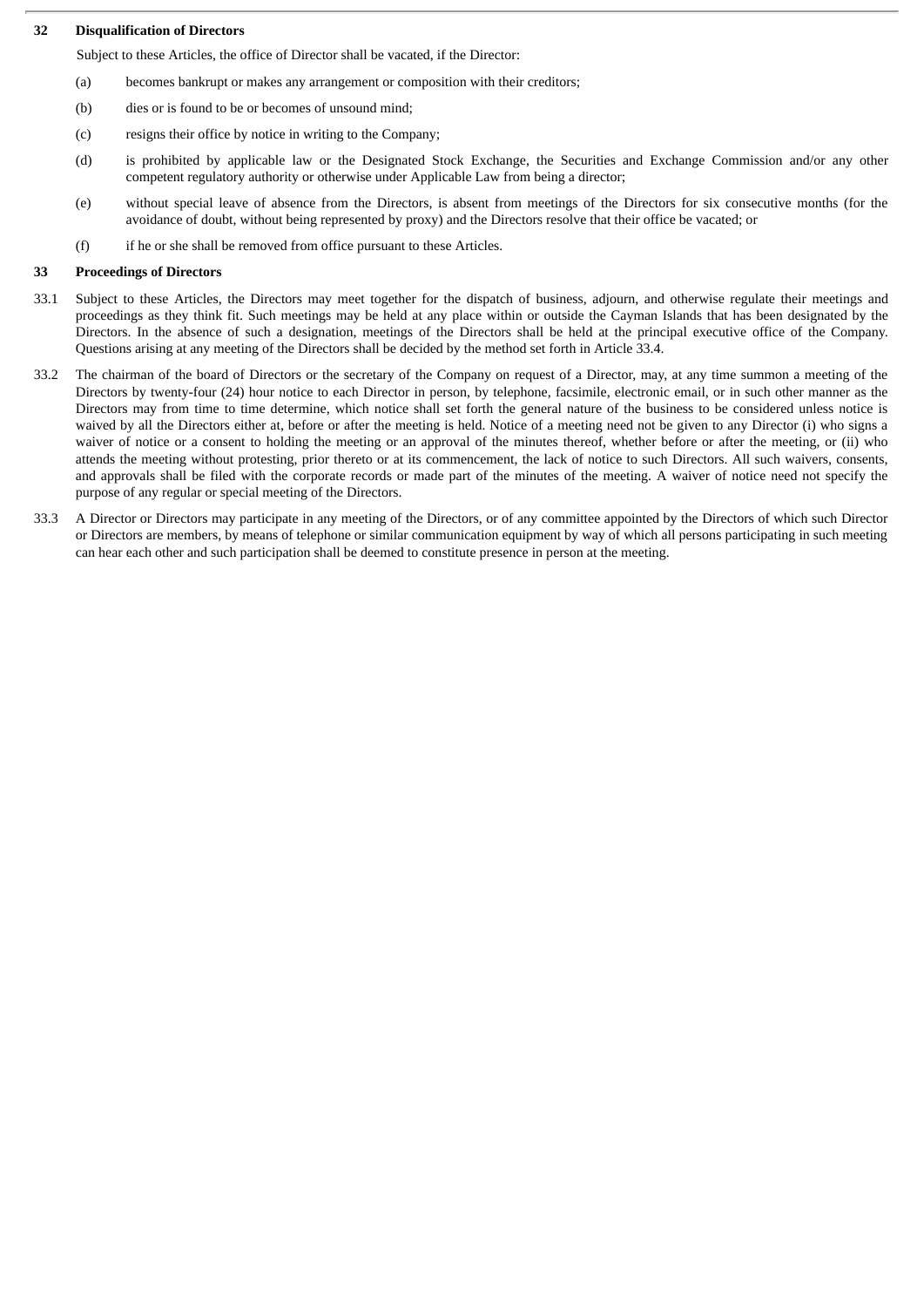- 33.4 The quorum necessary for the transaction of the business of the Directors may be fixed by the Directors, and unless so fixed shall be a majority of the Directors then in office; provided that for so long as the Mubadala Entities are entitled to nominate one (1) Mubadala Designee to the board of Directors, the presence of at least one (1) Mubadala Designee shall be required for a quorum. If at any time there is only a sole Director, the quorum shall be one (1) Director. In the event the quorum requirement for a meeting of the Directors is not met, the meeting shall be reconvened at such time and place as the Directors shall agree with no additional written notice of the reconvened meeting required. Every act or decision done or made by a majority of the Directors present at a duly held meeting at which a quorum is present shall be regarded as the act of the Directors, subject to the provisions of these Articles and other applicable law. In the case of an equality of votes, the chairman shall not have an additional tie-breaking vote.
- 33.5 A meeting of the Directors may be held by means of telephone or teleconferencing or any other telecommunications facility provided that all participants are thereby able to communicate immediately by voice with all other participants.
- 33.6 Subject to these Articles, a Director who is in any way, whether directly or indirectly, interested in a contract or proposed contract with the Company shall declare the nature of their interest at a meeting of the Directors. A general notice given to the Directors by any Director to the effect that he is a member of any specified company or firm and is to be regarded as interested in any contract which may thereafter be made with that company or firm shall be deemed a sufficient declaration of interest in regard to any contract so made. A Director may vote in respect of any contract or proposed contract or arrangement notwithstanding that he may be interested therein and if he does so their vote shall be counted and he may be counted in the quorum at any meeting of the Directors at which any such contract or proposed contract or arrangement shall come before the meeting for consideration.
- 33.7 A Director may hold any other office or place of profit under the Company (other than the office of auditor) in conjunction with their office of Director for such period and on such terms (as to remuneration and otherwise) as the Directors may determine and no Director or intending Director shall be disqualified by their office from contracting with the Company either with regard to their tenure of any such other office or place of profit or as vendor, purchaser or otherwise, nor shall any such contract or arrangement entered into by or on behalf of the Company in which any Director is in any way interested, be liable to be avoided, nor shall any Director so contracting or being so interested be liable to account to the Company for any profit realised by any such contract or arrangement by reason of such Director holding that office or of the fiduciary relation thereby established. A Director, notwithstanding their interest, may be counted in the quorum present at any meeting whereat he or any other Director is appointed to hold any such office or place of profit under the Company or whereat the terms of any such appointment are arranged and he may vote on any such appointment or arrangement. Any Director who enters into a contract or arrangement or has a relationship that is reasonably likely to be implicated under this Article or that would reasonably be likely to affect a Director's status as an Independent Director under the rules and regulations of the Designated Stock Exchange, Designated Stock Exchange, the Securities and Exchange Commission and/or any other competent regulatory authority or otherwise under Applicable Law shall disclose the nature of their interest in any such contract or arrangement in which he is interested or any such relationship.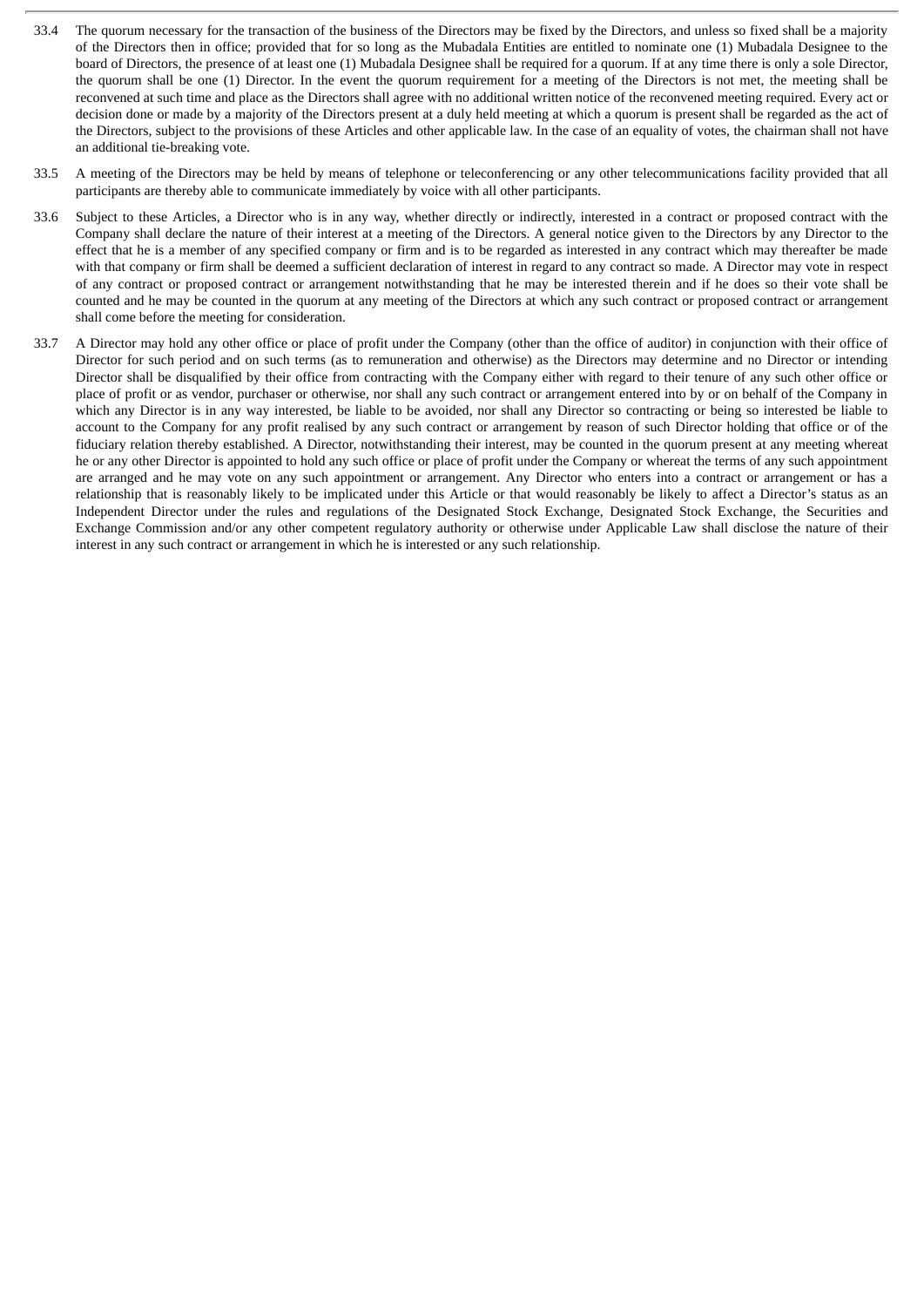- 33.8 Any Director may act by their self or their firm in a professional capacity for the Company, and they or their firm shall be entitled to reasonable expense reimbursement consistent with the Company's policies in connection with such Directors service in their official capacity; provided that nothing herein contained shall authorise a Director or their firm to act as auditor to the Company.
- 33.9 The Directors shall cause minutes to be made for the purpose of recording:
	- (a) all appointments of officers made by the Directors;
	- (b) the names of the Directors present at each meeting of the Directors and of any committee of the Directors; and
	- (c) all resolutions and proceedings at all meetings of the Company, and of the Directors and of committees of Directors.
- 33.10 When the secretary of a meeting of the Directors signs the minutes of such meeting the same shall be deemed to have been duly held notwithstanding that all the Directors have not actually come together or that there may have been a technical defect in the proceedings.
- 33.11 A resolution signed by all the Directors shall be as valid and effectual as if it had been passed at a meeting of the Directors duly called and constituted. When signed, a resolution may consist of several documents each signed by one or more of the Directors.
- 33.12 The continuing Directors may act notwithstanding any vacancy in their body but if and so long as their number is reduced below the number fixed by or pursuant to these Articles as the necessary quorum of Directors, the continuing Directors may act for the purpose of increasing the number, or of summoning a general meeting of the Company, but for no other purpose.
- 33.13 A committee appointed by the Directors may elect a chairman of its meetings. If no such chairman is elected, or if at any meeting the chairman is not present within five minutes after the time appointed for holding the same, the members present may choose one of their number to be chairman of the meeting.
- 33.14 A committee appointed by the Directors may meet and adjourn as it thinks proper. Questions arising at any meeting shall be determined by a majority of votes of the committee members present and in case of an equality of votes the chairman shall not have a second or casting vote.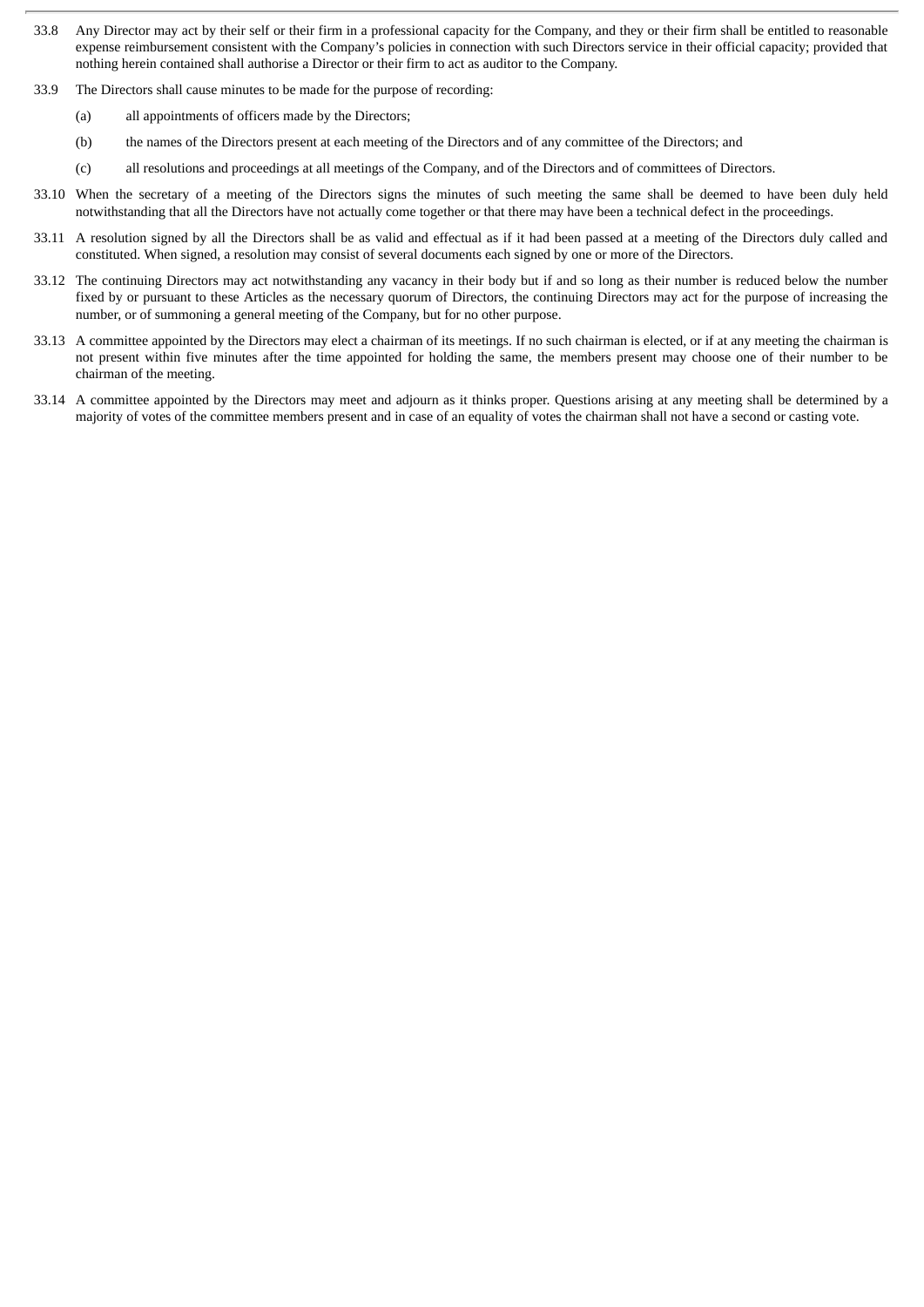- 33.15 Meetings and actions of committees of the Directors shall be governed by, and held and taken in accordance with, the provisions of Article 33.1, Article 33.2, Article 33.3, and Article 33.4, with such changes in the context of these Articles as are necessary to substitute the committee and its members for the Directors; provided, however, that the time of regular meetings of committees may be determined either by resolution of the Directors or by resolution of the committee, that special meetings of committees may also be called by resolution of the Directors, and that notice of special meetings of committees shall also be given to all alternate members, who shall have the right to attend all meetings of the committee. The Directors may adopt rules for the government of any committee not inconsistent with the provisions of these Articles.
- 33.16 All acts done by any meeting of the Directors or of a committee of Directors, or by any person acting as a Director, shall, notwithstanding that it be afterwards discovered that there was some defect in the appointment of any such Director or person acting as aforesaid, or that they or any of them were disqualified, be as valid as if every such person had been duly appointed and was qualified to be a Director.
- 33.17 A Director may be represented at any meetings of the board of Directors by a proxy appointed in writing by him. The proxy shall count towards the quorum and the vote of the proxy shall for all purposes be deemed to be that of the appointing Director. The proxy may be another Director, provided that no Director shall hold more than one proxy at any one meeting.

#### **34 Presumption of Assent**

A Director of the Company who is present at a meeting of the Directors at which action on any Company matter is taken shall be presumed to have assented to the action taken unless their dissent or abstention shall be entered in the Minutes of the meeting or unless he shall file their written dissent or abstention from such action with the person acting as the chairman or Secretary of the meeting before the adjournment thereof or shall forward such dissent or abstention by registered post to such person immediately after the adjournment of the meeting. Such right to dissent or abstain shall not apply to a Director who voted in favour of such action.

#### **35 Dividends, Distributions and Reserve**

- 35.1 Subject to any rights and restrictions for the time being attached to any class or classes of shares and these Articles, the Directors may from time to time declare dividends (including interim dividends) and other distributions on shares in issue and authorise payment of the same out of the funds of the Company lawfully available therefor. All dividends unclaimed for one (1) year after having been declared may be invested or otherwise made use of by the Directors for the benefit of the Company until claimed. Subject to any applicable unclaimed property or other laws, any dividend unclaimed after a period of six (6) years from the date of declaration shall be forfeited and shall revert to the Company. The payment by the Directors of any unclaimed dividend or other sums payable on or in respect of a share into a separate account shall not constitute the Company a trustee in respect thereof.
- 35.2 The Directors may, before recommending or declaring any dividend, set aside out of the funds legally available for distribution such sums as they think proper as a reserve or reserves which shall, at the discretion of the Directors be applicable for meeting contingencies, or for equalising dividends or for any other purpose to which those funds be properly applied and pending such application may, at the like discretion, either be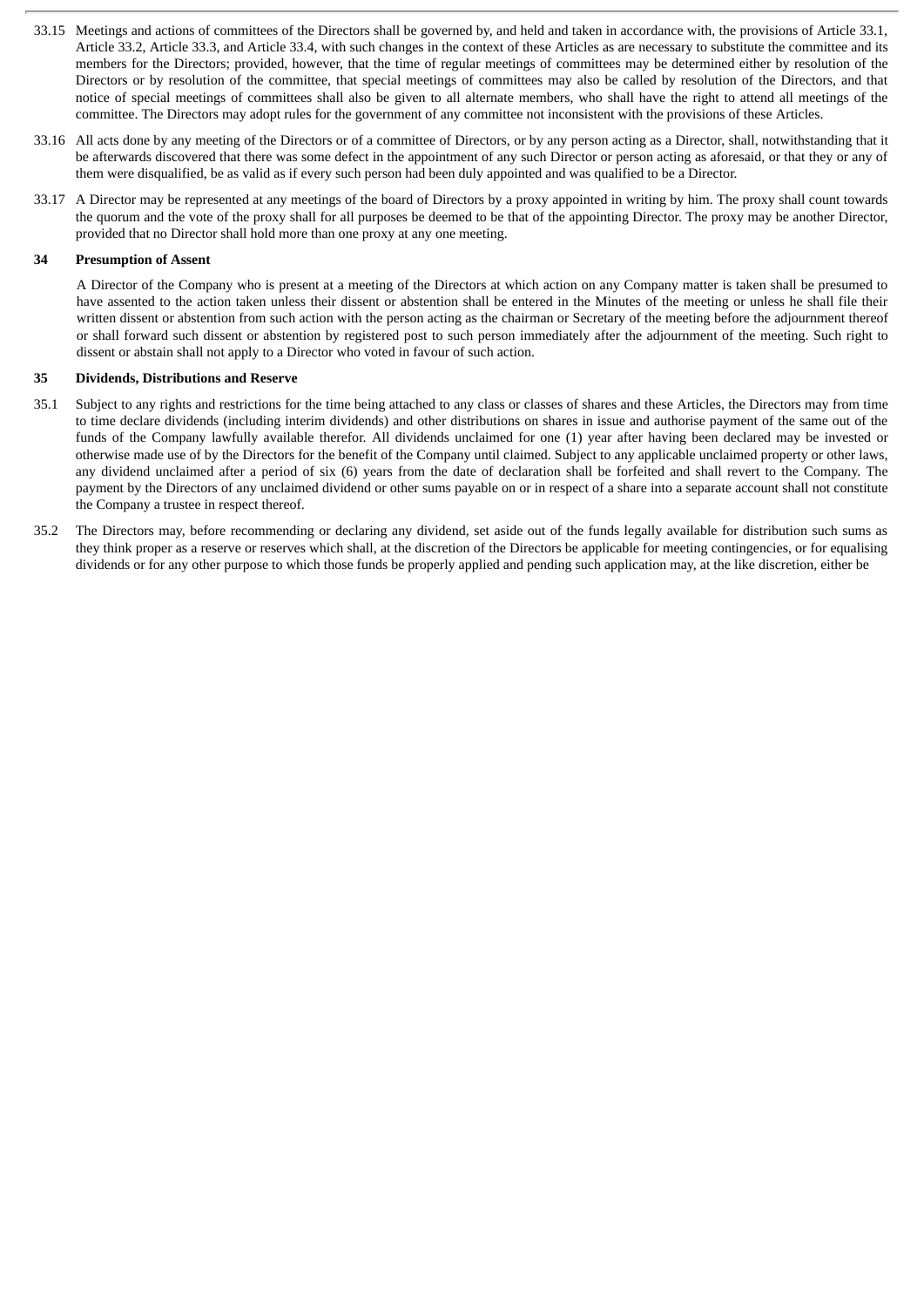employed in the business of the Company or be invested in such investments (other than shares of the Company) as the Directors may from time to time think fit. The Directors shall establish an account to be called the "**Share Premium Account**" and shall carry to the credit of such account from time to time a sum equal to the amount or value of the premium paid on the issue of any share in the Company. Unless otherwise provided by the provisions of these Articles, the Directors may apply the share premium account in any manner permitted by the Statute and the rules and regulations of the Designated Stock Exchange, the Securities and Exchange Commission and/or any other competent regulatory authority or otherwise under Applicable Law. The Company shall at all times comply with the provisions of these Articles, the Statute and the rules and regulations of the Designated Stock Exchange, the Securities and Exchange Commission and/or any other competent regulatory authority or otherwise under Applicable Law in relation to the share premium account.

- 35.3 Any dividend may be paid by cheque or warrant sent through the post to the registered address of the Member or person entitled thereto, or in the case of joint holders, to any one of such joint holders at their registered address or to such person and such address as the Member or person entitled, or such joint holders as the case may be, may direct. Each such cheque or warrant shall be made payable to the order of the person to whom it is sent or to the order of such other person as the Member or person entitled, or such joint holders as the case may be, may direct. Notwithstanding the foregoing, dividends may also be paid electronically to the account of the Members or persons entitled thereto or in such other manner approved by the Directors.
- 35.4 The Directors when paying dividends to the Members in accordance with the foregoing provisions may make such payment either in cash or in specie.
- 35.5 No dividend shall be paid otherwise than out of profits or, subject to the restrictions of the Statute and the Share Premium Account and in any case, in no circumstances may a dividend be paid if such payment would result in the Company being unable to pay its debts as they fall due in the ordinary course of business.
- 35.6 Subject to the rights of persons, if any, entitled to shares with special rights as to dividends, all dividends shall be declared and paid according to the amounts paid or credited as fully paid on the shares, but if and so long as nothing is paid up on any of the shares in the Company dividends may be declared and paid according to the amounts of the shares. No amount paid on a share in advance of calls shall, while carrying interest, be treated for the purposes of this Article as paid on the share.
- 35.7 If several persons are registered as joint holders of any share, any of them may give effectual receipts for any dividend or other moneys payable on or in respect of the share.
- 35.8 No dividend shall bear interest against the Company.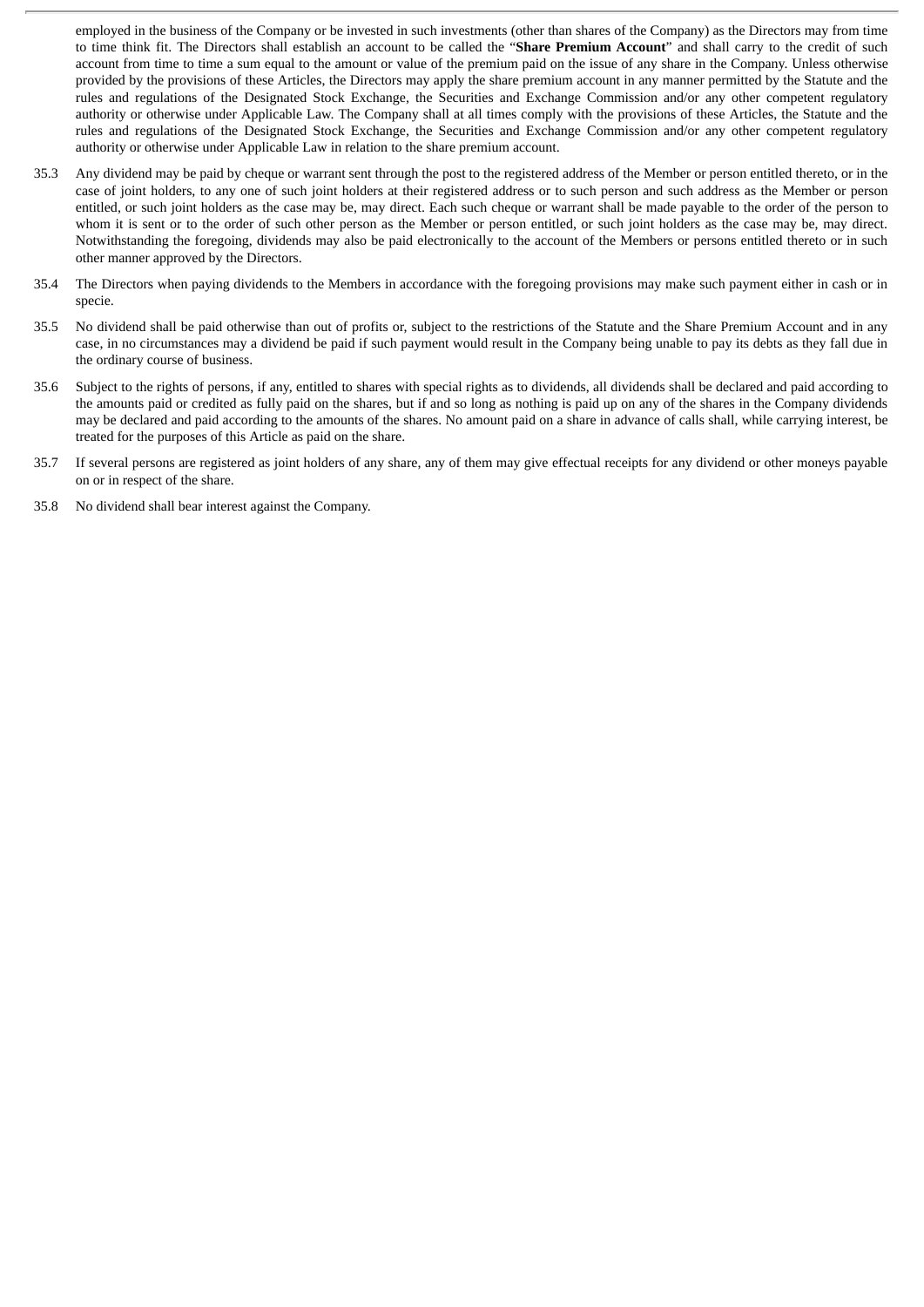#### **36 Book of Accounts**

- 36.1 The books of account relating to the Company's affairs shall be kept in such manner as may be determined from time to time by the Directors.
- 36.2 The books of account shall be kept at such place or places as the Directors think fit and shall always be open to the inspection of the Directors.
- 36.3 The Directors shall from time to time determine whether and to what extent and at what times and places and under what conditions or regulations the accounts and books of the Company or any of them shall be open to the inspection of Members not being Directors, and no Member (not being a Director) shall have any right of inspecting any account or book or document of the Company except as conferred by Statute or authorised by the Directors.
- 36.4 The accounts relating to the Company's affairs shall be audited in such manner and with such financial year end as may be determined from time to time by the Directors or failing any determination as aforesaid shall not be audited.

#### **37 Audit**

- 37.1 The Directors or, if authorised to do so, the audit committee of the Directors, may appoint an auditor of the Company who shall hold office until removed from office by a resolution of the Directors and may fix their or their remuneration.
- 37.2 Every auditor of the Company shall have a right of access at all times to the books and accounts and vouchers of the Company and shall be entitled to require from the Directors and officers of the Company such information and explanation as may be necessary for the performance of the duties of the auditors.
- 37.3 Auditors shall, if so required by the Directors, make a report on the accounts of the Company during their tenure of office at the next annual general meeting following their appointment in the case of a company which is registered with the Registrar of Companies as an ordinary company, and at the next extraordinary general meeting following their appointment in the case of a company which is registered with the Registrar of Companies as an exempted company, and at any other time during their term of office, upon request of the Directors or any general meeting of the Members.

#### **38 The Seal**

38.1 The Seal of the Company shall not be affixed to any instrument except by the authority of a resolution of the Directors, provided always that such authority may be given prior to or after the affixing of the Seal and if given after may be in general form confirming a number of affixings of the Seal. The Seal shall be affixed in the presence of any one or more persons as the Directors may appoint for the purpose and every person as aforesaid shall sign every instrument to which the Seal of the Company is so affixed in their presence.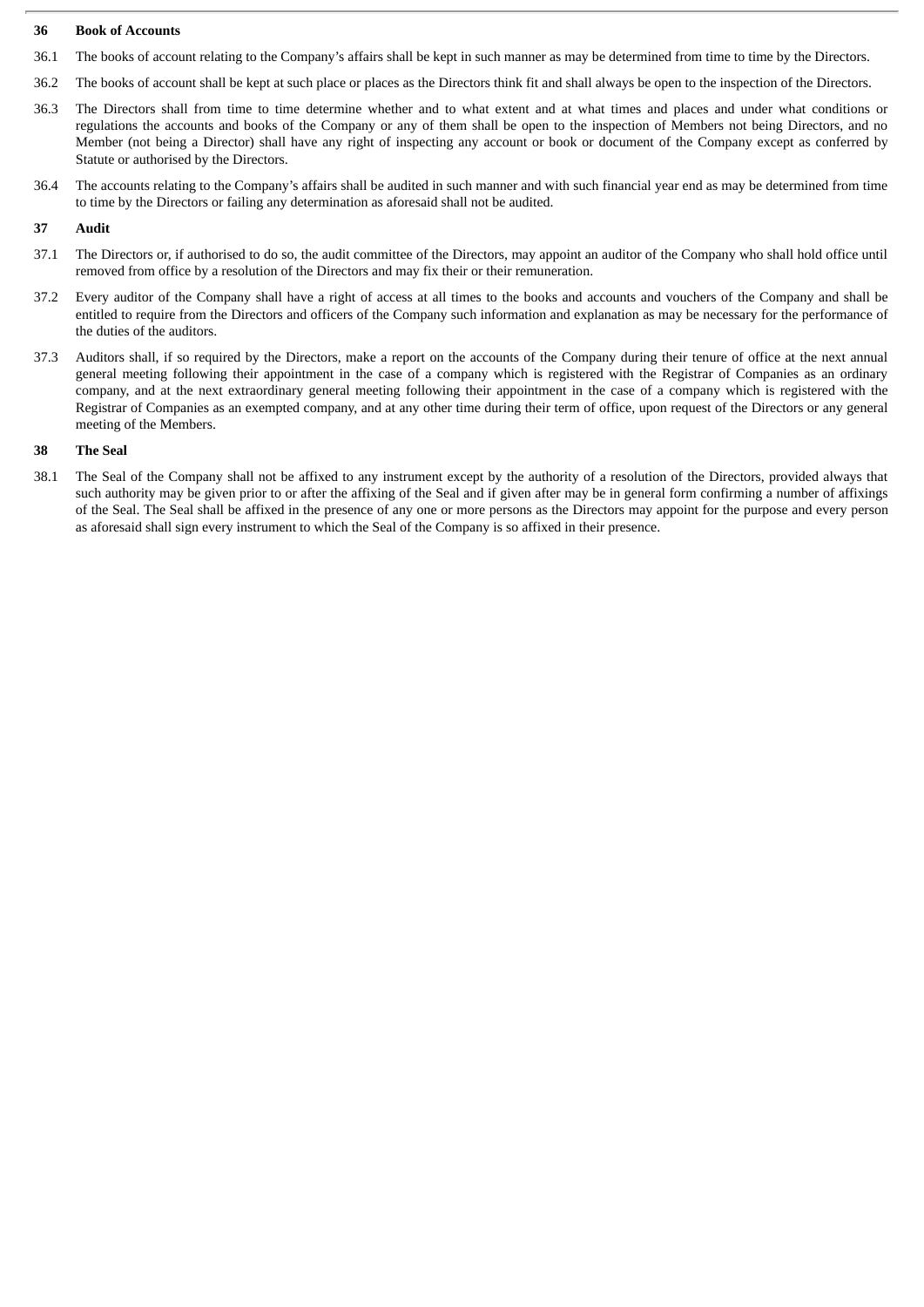- 38.2 The Company may maintain a facsimile of its Seal in such countries or places as the Directors may appoint and such facsimile Seal shall not be affixed to any instrument except by the authority of a resolution of the Directors provided always that such authority may be given prior to or after the affixing of such facsimile Seal and if given after may be in general form confirming a number of affixings of such facsimile Seal. The facsimile Seal shall be affixed in the presence of such person or persons as the Directors shall for this purpose appoint and such person or persons as aforesaid shall sign every instrument to which the facsimile Seal of the Company is so affixed in their presence of and the instrument signed by a Director or the Secretary (or an Assistant Secretary) of the Company or in the presence of any one or more persons as the Directors may appoint for the purpose.
- 38.3 Notwithstanding the foregoing, a Director shall have the authority to affix the Seal, or the facsimile Seal, to any instrument for the purposes of attesting authenticity of the matter contained therein but which does not create any obligation binding on the Company.

#### **39 Officers**

Subject to these Articles, the Directors may from time to time appoint any person, whether or not a director of the Company, to hold the office of the Chief Executive Officer, the President, the Chief Financial Officer, Chief Legal Officer, one or more Vice Presidents or such other officers as the Directors may think necessary for the administration of the Company, for such term and at such remuneration (whether by way of salary or commission or participation in profits or partly in one way and partly in another), and with such powers and duties as the Directors may think fit, provided that until such time as the Mubadala Entities no longer beneficially own at least 30% of the outstanding Ordinary Shares, in the case of the Chief Executive Officer, the Chief Financial Officer and Chief Legal Officer, no such appointment, and no termination of those positions or the designation of a replacement thereto, shall be made without the prior written approval of MTIC.

#### **40 Register of Directors and Officers**

The Company shall cause to be kept in one or more books at its office a register of Directors and Officers in which there shall be entered the full names and addresses of the Directors and Officers and such other particulars as required by the Statute. The Company shall send to the Registrar of Companies in the Cayman Islands a copy of such register and shall from time to time notify the said Registrar of any change that takes place in relation to such Directors and Officers as required by the Statute.

#### **41 Capitalisation of Profits**

Subject to the Statute and these Articles, the Directors may capitalise any sum standing to the credit of any of the Company's reserve accounts (including a share premium account or a capital redemption reserve fund) or any sum standing to the credit of profit and loss account or otherwise available for distribution and to appropriate such sum to Members in the proportions in which such sum would have been divisible amongst them had the same been a distribution of profits by way of dividend and to apply such sum on their behalf in paying up in full unissued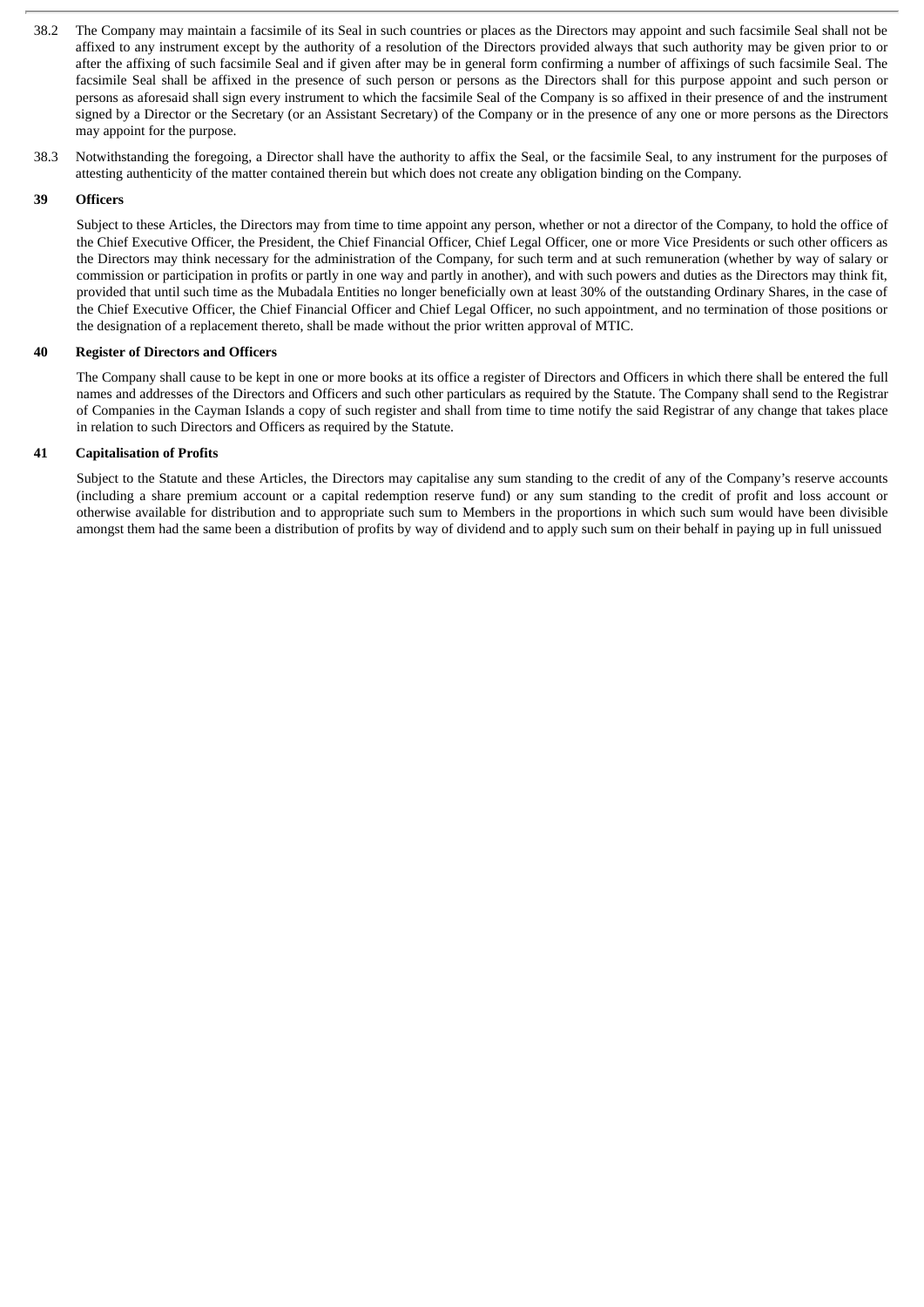shares for allotment and distribution credited as fully paid up to and amongst them in the proportion aforesaid. In such event the Directors shall do all acts and things required to give effect to such capitalisation, with full power to the Directors to make such provisions as they think fit for the case of shares becoming distributable in fractions (including provisions whereby the benefit of fractional entitlements accrue to the Company rather than to the Members concerned). The Directors may authorise any person to enter on behalf of all of the Members interested into an agreement with the Company providing for such capitalisation and matters incidental thereto and any agreement made under such authority shall be effective and binding on all concerned.

# **42 Notices**

- 42.1 Except as otherwise provided in these Articles, any notice or document may be served by the Company or by the person entitled to give notice to any Member either personally, by facsimile, by email or by sending it through the post in a prepaid letter or via a recognised courier service, fees prepaid, addressed to the Member at their address as appearing in the Register of Members or, to the extent permitted by all applicable laws and regulations, by electronic means by transmitting it to any electronic number or address or website supplied by the Member to the Company or by placing it on the Company's Website, provided that, (i) with respect to notification via electronic means, the Company has obtained the Member's prior express positive confirmation in writing to receive or otherwise have made available to him notices in such fashion, and (i) with respect to posting to Company's Website, notification of such posting is provided to such Member. In the case of joint holders of a share, all notices shall be given to that one of the joint holders whose name stands first in the Register of Members in respect of the joint holding, and notice so given shall be sufficient notice to all the joint holders.
- 42.2 An affidavit of the mailing or other means of giving any notice of any general meeting, executed by the Secretary, Assistant Secretary or any transfer agent of the Company giving the notice, shall be prima facie evidence of the giving of such notice.
- 42.3 Any Member present, either personally or by proxy, at any meeting of the Company shall for all purposes be deemed to have received due notice of such meeting and, where requisite, of the purposes for which such meeting was convened.
- 42.4 Any notice or other document, if served by (a) post, shall be deemed to have been served when the letter containing the same is posted, or (b) facsimile or email, shall be deemed to have been served upon confirmation of successful transmission, or (c) recognised courier service, shall be deemed to have been served when the letter containing the same is delivered to the courier service and in proving such service it shall be sufficient to provide that the letter containing the notice or documents was properly addressed and duly posted or delivered to the courier, or (d) electronic means as provided herein shall be deemed to have been served and delivered on the day on which it is successfully transmitted or at such later time as may be prescribed by any applicable laws or regulations.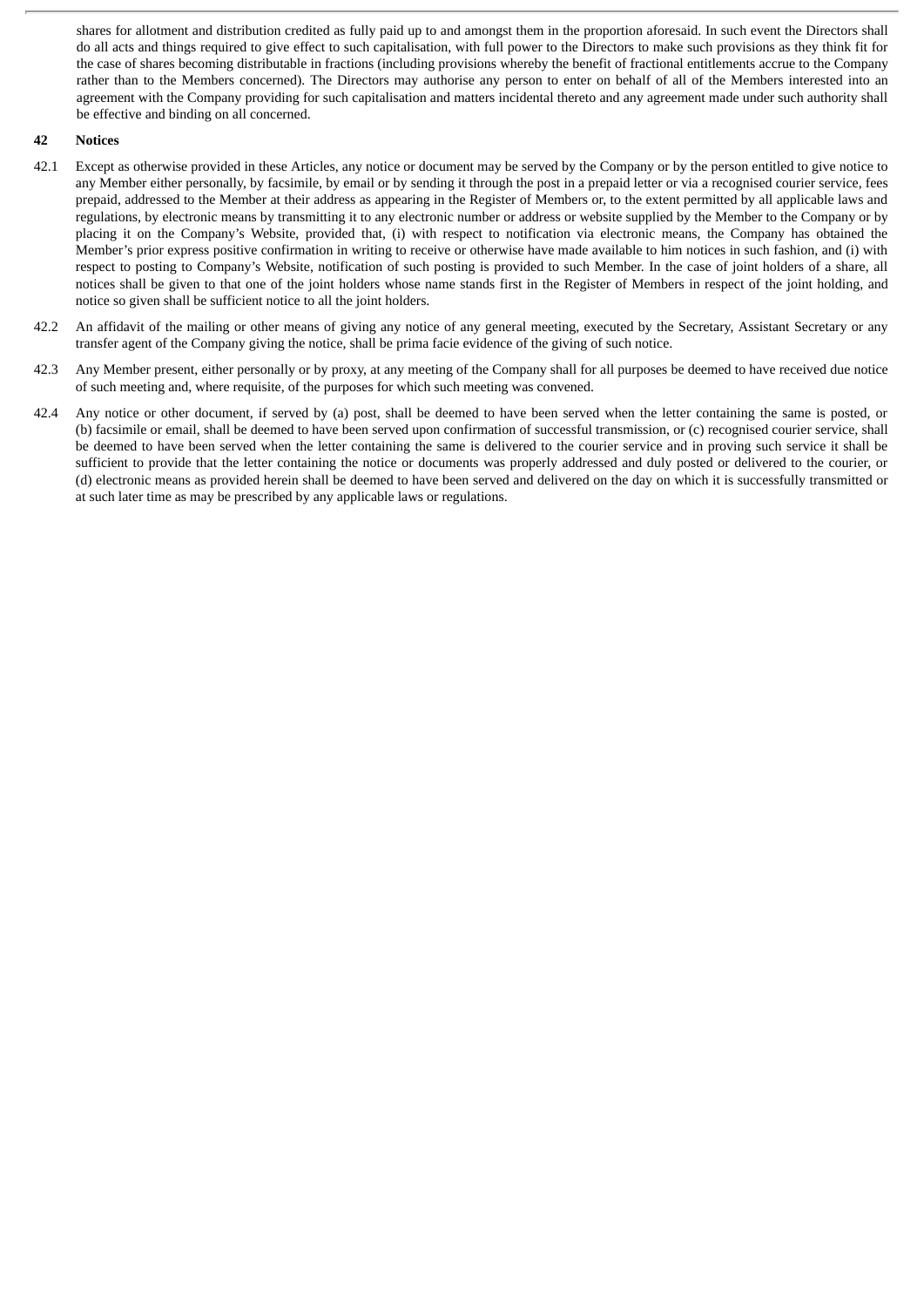- 42.5 Any notice or document delivered or sent to any Member in accordance with the terms of these Articles shall notwithstanding that such Member be then dead or bankrupt, and whether or not the Company has notice of their death or bankruptcy, be deemed to have been duly served in respect of any share registered in the name of such Member as sole or joint holder, unless their name shall at the time of the service of the notice or document, have been removed from the Register of Members as the holder of the share, and such service shall for all purposes be deemed a sufficient service of such notice or document on all persons interested (whether jointly with or as claiming through or under him) in the share.
- 42.6 Notice of every general meeting shall be given to:
	- (a) all Members who have supplied to the Company an address for the giving of notices to them, except that in case of joint holders, the notice shall be sufficient if given to the joint holder first named in the Register of Members; and
	- (b) each Director.
- 42.7 No other person shall be entitled to receive notices of general meetings.

#### **43 Information**

- 43.1 No Member shall be entitled to require discovery of any information in respect of any detail of the Company's trading or any information which is or may be in the nature of a trade secret or secret process which may relate to the conduct of the business of the Company and which in the opinion of the Directors would not be in the interests of the members of the Company to communicate to the public.
- 43.2 The Directors may in their discretion release or disclose any information in its possession, custody or control regarding the Company or its affairs to any of its Members including, without limitation, information contained in the Register of Members and transfer books of the Company. For the avoidance of doubt, such disclosure shall not be required, unless as provided by Applicable Law.

#### **44 Indemnity**

44.1 The Company shall indemnify every Director and officer of the Company or any predecessor to the Company (which for the avoidance of doubt, shall not include auditors of the Company), together with every former Director and former officer of the Company or any predecessor to the Company, and may indemnify any person (other than current and former Directors and officers) (any such Director, officer or other person, an "**Indemnified Person**"), out of the assets of the Company against any liability, action, proceeding, claim, demand, costs, damages or expenses, including legal expenses, whatsoever which they or any of them may incur as a result of any act or failure to act in carrying out their functions in connection with the Company other than such liability (if any) that they may incur by reason of their own actual fraud, dishonesty, wilful neglect or wilful default. No Indemnified Person shall be liable to the Company for any loss or damage incurred by the Company as a result (whether direct or indirect) of the carrying out of their functions unless that liability arises through the actual fraud, dishonesty, wilful neglect or wilful default of such Indemnified Person. No person shall be found to have committed actual fraud, dishonesty, wilful neglect or wilful default under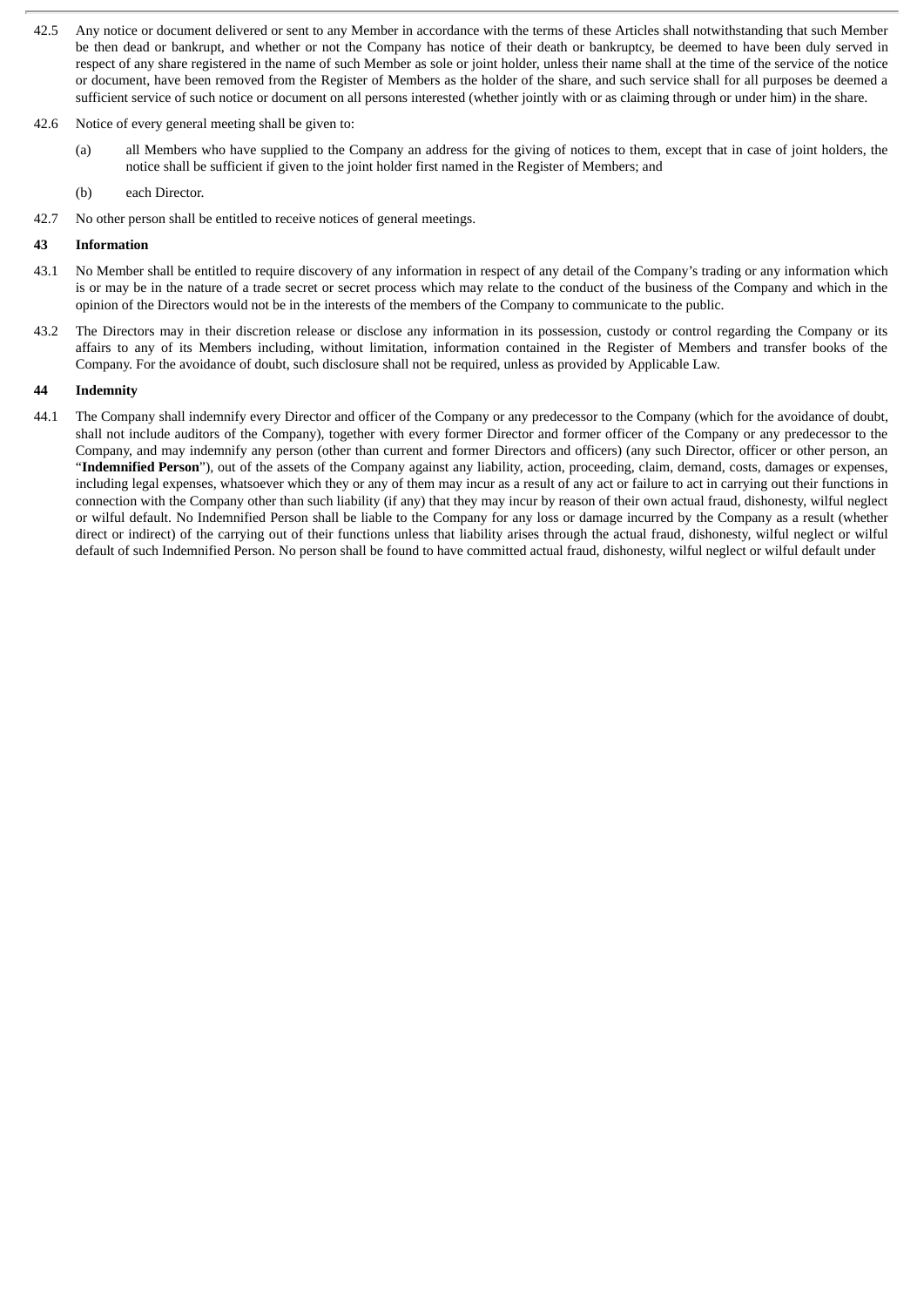this Article unless or until a court of competent jurisdiction shall have made a finding to that effect. Each Member agrees to waive any claim or right of action he or she might have, whether individually or by or in the right of the Company, against any Indemnified Person on account of any action taken by such Indemnified Person, or the failure of such Indemnified Person to take any action in the performance of their duties with or for the Company; provided that such waiver shall not extend to any matter in respect of any actual fraud, dishonesty, wilful neglect or wilful default which may attach to such Indemnified Person.

- 44.2 The Company shall advance to each Indemnified Person reasonable attorneys' fees and other costs and expenses incurred in connection with the defence of any action, suit, proceeding or investigation involving such Indemnified Person for which indemnity will or could be sought. In connection with any advance of any expenses hereunder, the Indemnified Person shall execute an undertaking to repay the advanced amount to the Company if it shall be determined by final judgment or other final adjudication that such Indemnified Person was not entitled to indemnification pursuant to this Article. If it shall be determined by a final judgment or other final adjudication that such Indemnified Person was not entitled to indemnification with respect to such judgment, costs or expenses, then such party shall not be indemnified with respect to such judgment, costs or expenses and any advancement shall be returned to the Company (without interest) by the Indemnified Person.
- 44.3 The Company may purchase and maintain insurance for the benefit of any Indemnified Person against any liability which, by virtue of any rule of law, would otherwise attach to such person in respect of any negligence, default, breach of duty or breach of trust of which such person may be guilty in relation to the Company.
- 44.4 Neither any amendment nor repeal of these Articles set forth under this heading of "**Indemnity**" (the "**Indemnification Articles**"), nor the adoption of any provision of the Company's Articles or Memorandum of Association inconsistent with the Indemnification Articles, shall eliminate or reduce the effect of the Indemnification Articles, in respect of any matter occurring, or any action or proceeding accruing or arising or that, but for these Indemnification Articles, would accrue or arise, prior to such amendment, repeal or adoption of an inconsistent provision.

#### **45 Financial Year**

Unless the Directors otherwise prescribe, the financial year of the Company shall end on December 31 in each calendar year and the financial year shall begin on the day following.

#### **46 Winding Up**

- 46.1 If the Company shall be wound up the liquidator shall apply the assets of the Company in satisfaction of creditors' claims in such manner and order as such liquidator thinks fit. Subject to the rights attaching to any shares, in a winding up:
	- (a) if the assets available for distribution amongst the Members shall be insufficient to repay the whole of the Company's issued share capital, such assets shall be distributed so that, as nearly as may be, the losses shall be borne by the Members in proportion to the par value of the shares held by them; or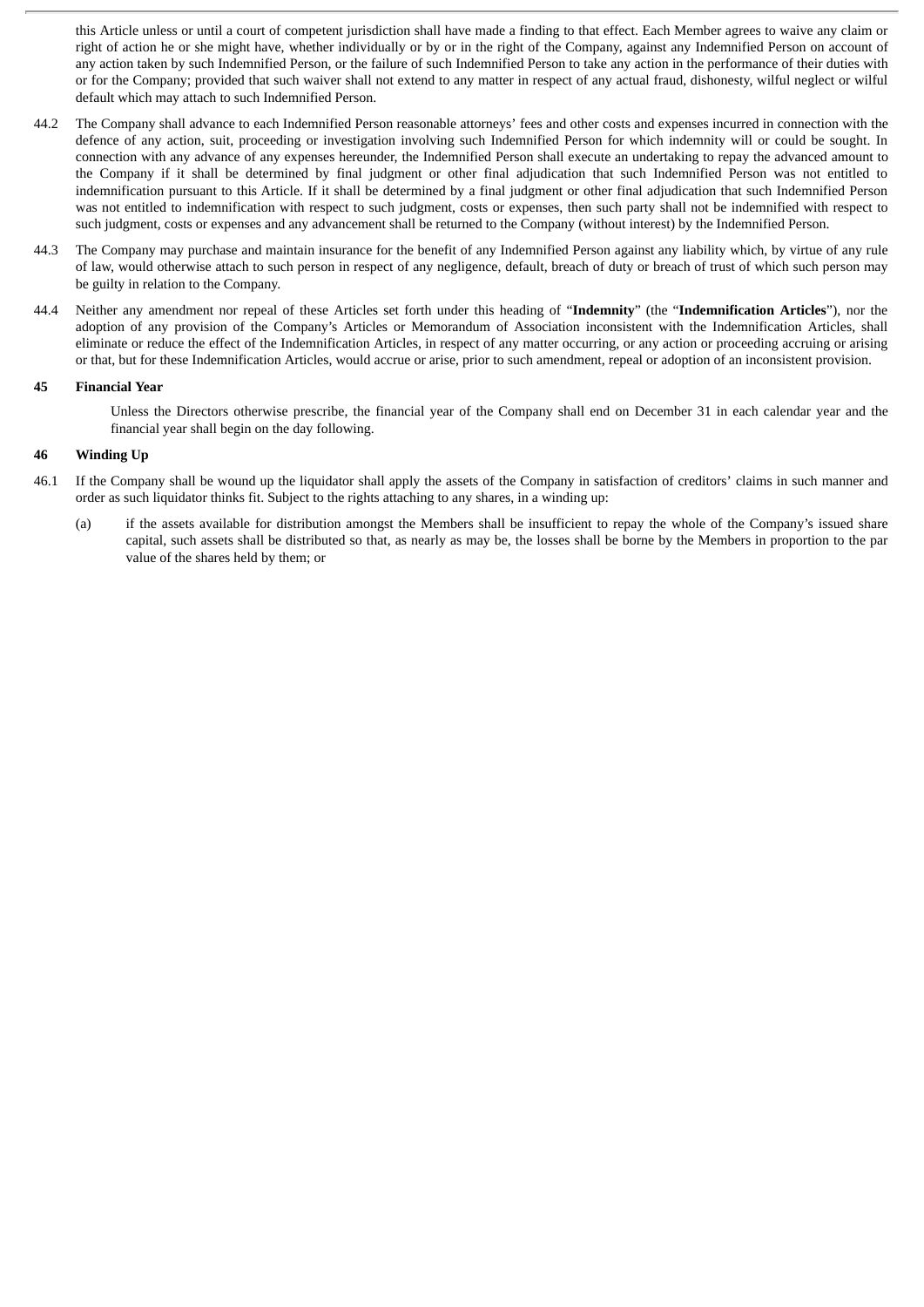- (b) if the assets available for distribution amongst the Members shall be more than sufficient to repay the whole of the Company's issued share capital at the commencement of the winding up, the surplus shall be distributed amongst the Members in proportion to the par value of the shares held by them at the commencement of the winding up subject to a deduction from those shares in respect of which there are monies due, of all monies payable to the Company for unpaid calls or otherwise.
- 46.2 If the Company shall be wound up the liquidator may, subject to the rights attaching to any shares and with the sanction of a Special Resolution of the Company and any other sanction required by the Statute, divide amongst the Members in kind the whole or any part of the assets of the Company (whether such assets shall consist of property of the same kind or not) and may for that purpose value any assets and determine how the division shall be carried out as between the Members or different classes of Members. The liquidator may, with the like sanction, vest the whole or any part of such assets in trustees upon such trusts for the benefit of the Members as the liquidator, with the like sanction, shall think fit, but so that no Member shall be compelled to accept any asset upon which there is a liability.

#### **47 Transfer by Way of Continuation**

If the Company is exempted as defined in the Statute, it shall, subject to the provisions of the Statute and with the approval of a Special Resolution, have the power to register by way of continuation as a body corporate under the laws of any jurisdiction outside the Cayman Islands and to be deregistered in the Cayman Islands.

# **48 Mergers and Consolidations**

The Company shall, with the approval of a Special Resolution, have the power to merge or consolidate with one or more constituent companies (as defined in the Statute), upon such terms as the Directors may determine.

# **49 Business Opportunities**

49.1 To the fullest extent permitted by Applicable Law, no individual serving as a Director or an Officer ("**Management**") shall have any duty, except and to the extent expressly assumed by contract, to refrain from engaging directly or indirectly in the same or similar business activities or lines of business as the Company. To the fullest extent permitted by Applicable Law, the Company renounces any interest or expectancy of the Company in, or in being offered an opportunity to participate in, any potential transaction or matter which may be a corporate opportunity for Management, on the one hand, and the Company, on the other. Except to the extent expressly assumed by contract, to the fullest extent permitted by Applicable Law, Management shall have no duty to communicate or offer any such corporate opportunity to the Company and shall not be liable to the Company or its Members for breach of any fiduciary duty as a Member, Director and/or Officer solely by reason of the fact that such party pursues or acquires such corporate opportunity for itself, himself or herself, directs such corporate opportunity to another person, or does not communicate information regarding such corporate opportunity to the Company.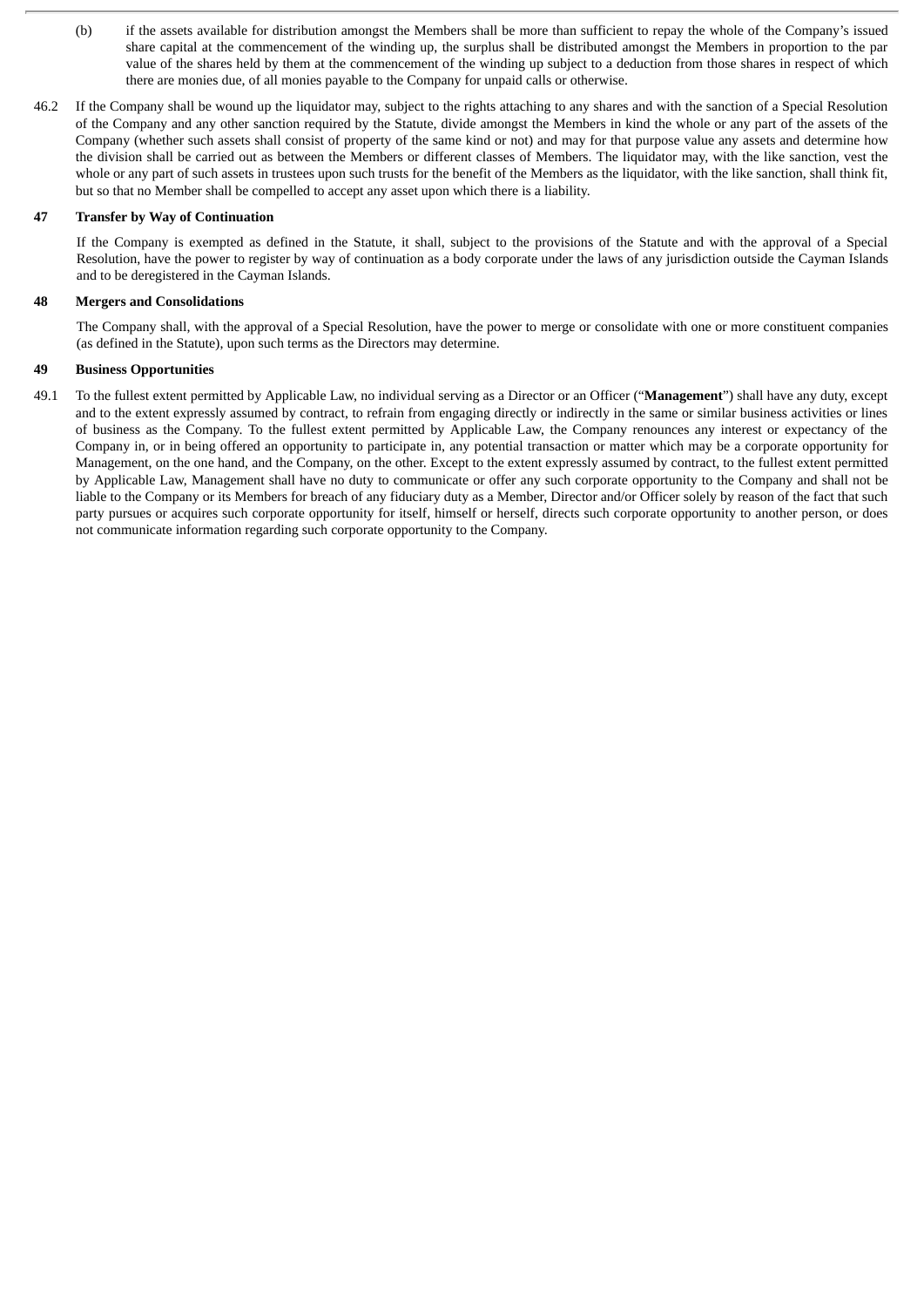- 49.2 Except as provided elsewhere in this Article 49, the Company hereby renounces any interest or expectancy of the Company in, or in being offered an opportunity to participate in, any potential transaction or matter which may be a corporate opportunity for both the Company and Management, about which a Director and/or Officer who is also a member of Management acquires knowledge.
- 49.3 In addition to and notwithstanding the foregoing provisions of this Article 49, a corporate opportunity shall not be deemed to belong to the Company if it is a business opportunity the Company is not financially able or contractually permitted or legally able to undertake, or that is, from its nature, not in the line of the Company's business or is of no practical advantage to it or that is one in which the Company has no interest or reasonable expectancy.
- 49.4 To the extent a court might hold that the conduct of any activity related to a corporate opportunity that is renounced in this Article 49 to be a breach of duty to the Company or its Members, the Company hereby waives, to the fullest extent permitted by Applicable Law, any and all claims and causes of action that the Company may have for such activities. To the fullest extent permitted by Applicable Law, the provisions of this Article 49 apply equally to activities conducted in the future and that have been conducted in the past.

#### **50 Exclusive Jurisdiction and Forum**

- 50.1 Unless the Company consents in writing to the selection of an alternative forum, the courts of the Cayman Islands will, to the fullest extent permitted by Applicable Law, have exclusive jurisdiction over any claim or dispute arising out of or in connection with the Memorandum of Association, the Articles or otherwise related in any way to each Member's shareholding in the Company, including but not limited to:
	- (a) any derivative action or proceeding brought on behalf of the Company;
	- (b) any action asserting a claim of breach of any fiduciary or other duty owed by any current or former Director, Officer or other employee of the Company to the Company or the Members;
	- (c) any action asserting a claim arising pursuant to any provision of the Statute, the Memorandum of Association or the Articles; or
	- (d) any action asserting a claim against the Company governed by the "Internal Affairs Doctrine" (as such concept is recognised under the laws of the United States of America).
- 50.2 Each Member irrevocably submits to the exclusive jurisdiction of the courts of the Cayman Islands over all such claims or disputes.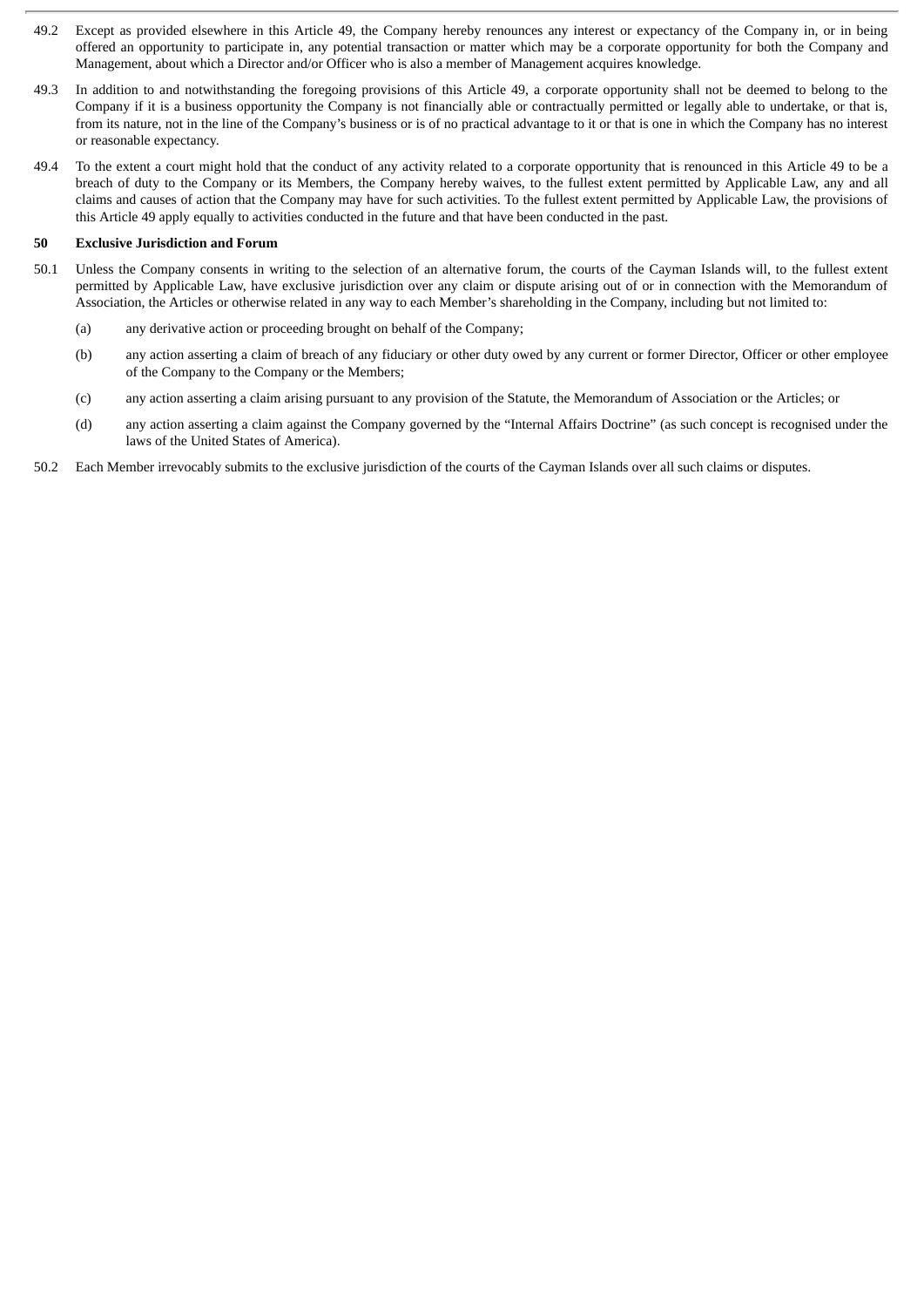- 50.3 Without prejudice to any other rights or remedies that the Company may have, each Member acknowledges that damages alone would not be an adequate remedy for any breach of the selection of the courts of the Cayman Islands as exclusive forum and that accordingly the Company shall be entitled, without proof of special damages, to the remedies of injunction, specific performance or other equitable relief for any threatened or actual breach of the selection of the courts of the Cayman Islands as exclusive forum.
- 50.4 This Article 50 shall not apply to any action or suits brought to enforce any liability or duty created by the Securities Act or the Exchange Act. Unless the Company consents in writing to the selection of an alternative forum, to the fullest extent permitted by Applicable Law, the courts of the federal district courts of the United States shall be the exclusive forum for the resolution of any complaint asserting a cause or causes of action arising under the Securities Act or Exchange Act, including all causes of action asserted against any defendant named in such complaint.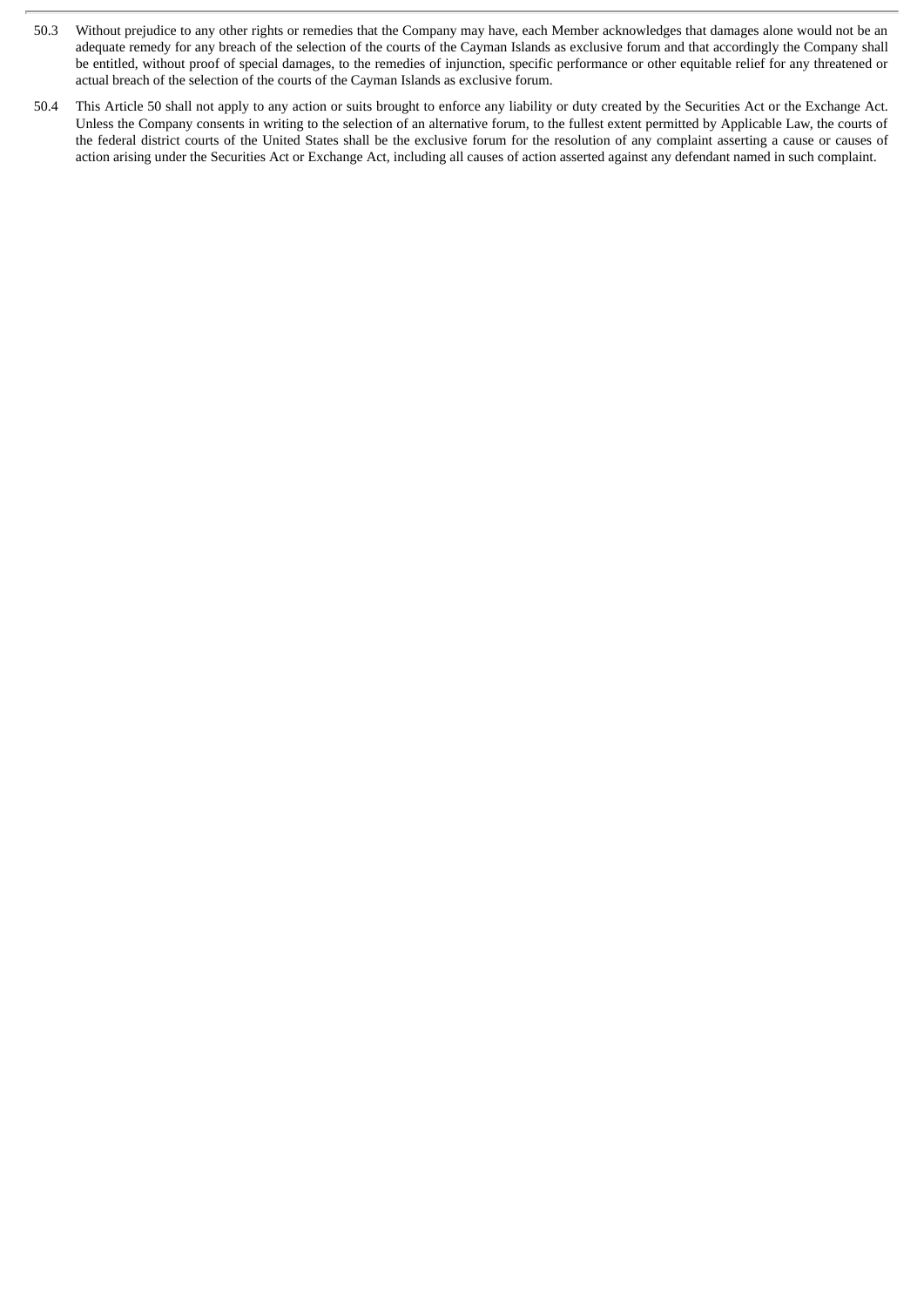<span id="page-55-0"></span>

Our ref SMC/646943-000001/68310445v3

GLOBALFOUNDRIES, Inc. PO Box 309, Ugland House Grand Cayman, KY1-1104 Cayman Islands

1 November 2021

#### **GLOBALFOUNDRIES, Inc.**

We have acted as Cayman Islands counsel to GLOBALFOUNDRIES Inc. (the "**Company**") to provide this legal opinion in connection with the Company's registration statement on Form S-8, including all amendments or supplements thereto (the "**Form S-8**"), filed with the United States Securities and Exchange Commission (the "**Commission**") under the United States Securities Act of 1933 (the "**Act**"), as amended (the "**Registration Statement**") relating to (i) 21,811,038 Ordinary Shares of the Company of a par value of US\$0.02 each (the "**2018 Option Shares**"), issuable upon the exercise of certain options awarded under the Company's 2018 Share Incentive Plan (the "**2018 Plan**"); (ii) 546,200 Ordinary Shares of the Company of a par value of US\$0.02 each (the "**2018 RSU Shares**") issuable upon the vesting of certain restricted stock unit awards awarded under the 2018 Plan; (iii) 2,550,470 Ordinary Shares of the Company of a par value of US\$0.02 each (the "**2018 Shares**") reserved for issuance pursuant to future awards under the 2018 Plan; (iv) 54,655 Ordinary Shares of the Company of a par value of US\$0.02 each (the "**LTIP Shares**") issuable upon the exercise of outstanding share option awards under the Company's 2017 Share Incentive Plan (the "**2017 LTIP**"); (v) 17,500,000 Ordinary Shares of the Company of a par value of US\$0.02 each (the "**2021 Shares**") reserved for issuance pursuant to future awards under the Company's 2021 Equity Compensation Plan (the "**2021 Plan**"); and (vi) 7,500,000 Ordinary Shares of the Company of a par value of US\$0.02 each (the "**ESPP Shares**" and, together with the 2018 Option Shares, the 2018 RSU Shares, the 2018 Shares, the LTIP Shares and the 2021 Shares, the "**Shares**"), to be issued under the Company's Employee Stock Purchase Plan (the "**ESPP**" and together with the 2018 Plan, the 2017 LTIP and the 2021 Plan, the "**Plans**").

#### Maples and Calder (Cayman) LLP

PO Box 309 Ugland House Grand Cayman KY1-1104 Cayman Islands Tel +1345 949 8066 Fax +1345 949 8080 maples.com

Maples and Calder (Cayman) LLP has been registered, and operating, as a Cayman Islands limited liability partnership since 1 March 2021 following the conversion of the Cayman Islands firm of Maples and Calder to a limited liability partnership on that date.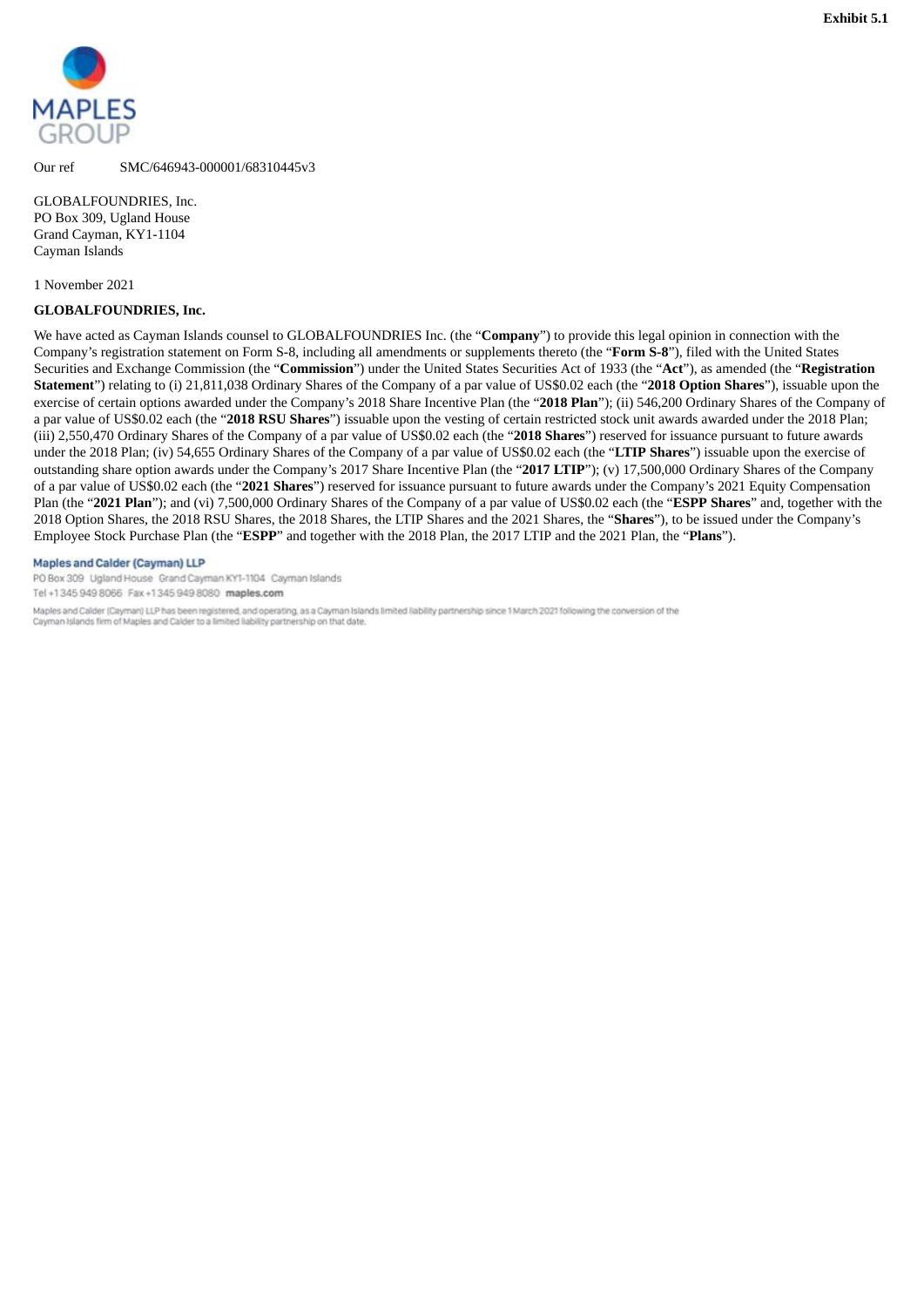#### **1 Documents Reviewed**

We have reviewed originals, copies, drafts or conformed copies of the following documents, and such other documents as we deem necessary:

- 1.1 The certificate of incorporation dated 7 October 2008, the certificate of incorporation on change of name dated 4 March 2009 and the amended and restated memorandum and articles of association of the Company as adopted by special resolution dated 19 October 2021 and effective 1 November 2021 (the "**Memorandum and Articles**").
- 1.2 The minutes (the "**Minutes**") of the meetings of the board of directors of the Company held on 16 January 2017, 20 January 2019 and 1 October 2021 and the corporate records of the Company maintained at its registered office in the Cayman Islands.
- 1.3 A certificate of good standing with respect to the Company issued by the Registrar of Companies (the "**Certificate of Good Standing**").
- 1.4 A certificate from a director of the Company a copy of which is attached to this opinion letter (the "**Director's Certificate**").
- 1.5 The Plans.
- 1.6 The Registration Statement.

#### **2 Assumptions**

The following opinions are given only as to, and based on, circumstances and matters of fact existing and known to us on the date of this opinion letter. These opinions only relate to the laws of the Cayman Islands which are in force on the date of this opinion letter. In giving the following opinions, we have relied (without further verification) upon the completeness and accuracy of the Director's Certificate and the Certificate of Good Standing. We have also relied upon the following assumptions, which we have not independently verified:

- 2.1 The Plans have been or will be authorised and duly executed and unconditionally delivered by or on behalf of all relevant parties in accordance with all relevant laws (other than, with respect to the Company, the laws of the Cayman Islands).
- 2.2 The Plans are, or will be, legal, valid, binding and enforceable against all relevant parties in accordance with their terms under the laws of the State of Delaware (the "**Relevant Law**") and all other relevant laws (other than, with respect to the Company, the laws of the Cayman Islands).
- 2.3 The choice of the Relevant Law as the governing law of the Plans has been made in good faith and would be regarded as a valid and binding selection which will be upheld by the courts of the State of Delaware and any other relevant jurisdiction (other than the Cayman Islands) as a matter of the Relevant Law and all other relevant laws (other than the laws of the Cayman Islands).
- 2.4 Copies of documents, conformed copies or drafts of documents provided to us are true and complete copies of, or in the final forms of, the originals.
- 2.5 All signatures, initials and seals are genuine.
- 2.6 The capacity, power, authority and legal right of all parties under all relevant laws and regulations (other than, with respect to the Company, the laws and regulations of the Cayman Islands) to enter into, execute, unconditionally deliver and perform their respective obligations under the Plans.
- 2.7 There is nothing under any law (other than the laws of the Cayman Islands) which would or might affect the opinions set out below. Specifically, we have made no independent investigation of the Relevant Law.

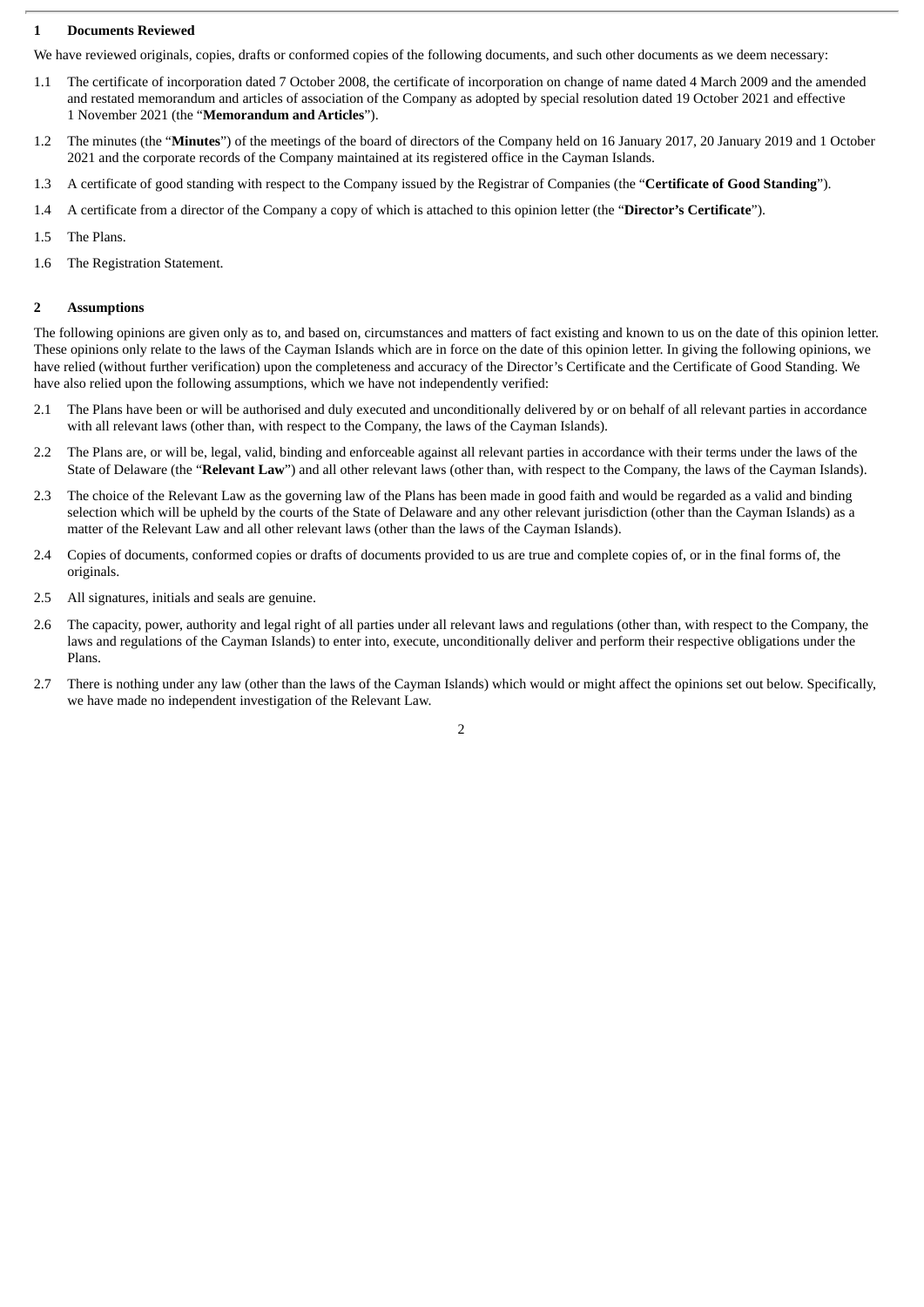2.8 The Company has received, or will receive, money or money's worth (the "**Consideration**") in consideration for the issue of the Shares, and none of the Shares have, or will be, issued for less than par value.

Save as aforesaid we have not been instructed to undertake and have not undertaken any further enquiry or due diligence in relation to the transaction the subject of this opinion.

#### **3 Opinions**

Based upon, and subject to, the foregoing assumptions and the qualification set out below, and having regard to such legal considerations as we deem relevant, we are of the opinion that the Shares to be offered and issued by the Company pursuant to the provisions of the Plans, have been duly authorised for issue, and when issued by the Company pursuant to the provisions of the Plans for the consideration fixed thereto and duly registered in the Company's register of members (shareholders), will be validly issued and (assuming that all of the Consideration is received by the Company) will be fully paid and non-assessable.

# **4 Qualifications**

The opinions expressed above are subject to the following qualification:

- 4.1 Under Cayman Islands law, the register of members (shareholders) is *prima facie* evidence of title to shares and this register would not record a third party interest in such shares. However, there are certain limited circumstances where an application may be made to a Cayman Islands court for a determination on whether the register of members reflects the correct legal position. Further, the Cayman Islands court has the power to order that the register of members maintained by a company should be rectified where it considers that the register of members does not reflect the correct legal position. As far as we are aware, such applications are rarely made in the Cayman Islands and there are no circumstances or matters of fact known to us on the date of this opinion letter which would properly form the basis for an application for an order for rectification of the register of members of the Company, but if such an application were made in respect of the Company's Shares, then the validity of such shares may be subject to re-examination by a Cayman Islands court.
- 4.2 In this opinion letter, the phrase "non-assessable" means, with respect to shares in the Company, that a shareholder shall not, solely by virtue of its status as a shareholder, be liable for additional assessments or calls on the shares by the Company or its creditors (except in exceptional circumstances, such as involving fraud, the establishment of an agency relationship or an illegal or improper purpose or other circumstances in which a court may be prepared to pierce or lift the corporate veil).

We hereby consent to the filing of this opinion as an exhibit to the Registration Statement. In providing our consent, we do not thereby admit that we are in the category of persons whose consent is required under Section 7 of the Act or the Rules and Regulations of the Commission thereunder.

This opinion is addressed to you and may be relied upon by you and your counsel. This opinion is limited to the matters detailed herein and is not to be read as an opinion with respect to any other matter.

Yours faithfully

/s/ Maples and Calder (Cayman) LLP

Maples and Calder (Cayman) LLP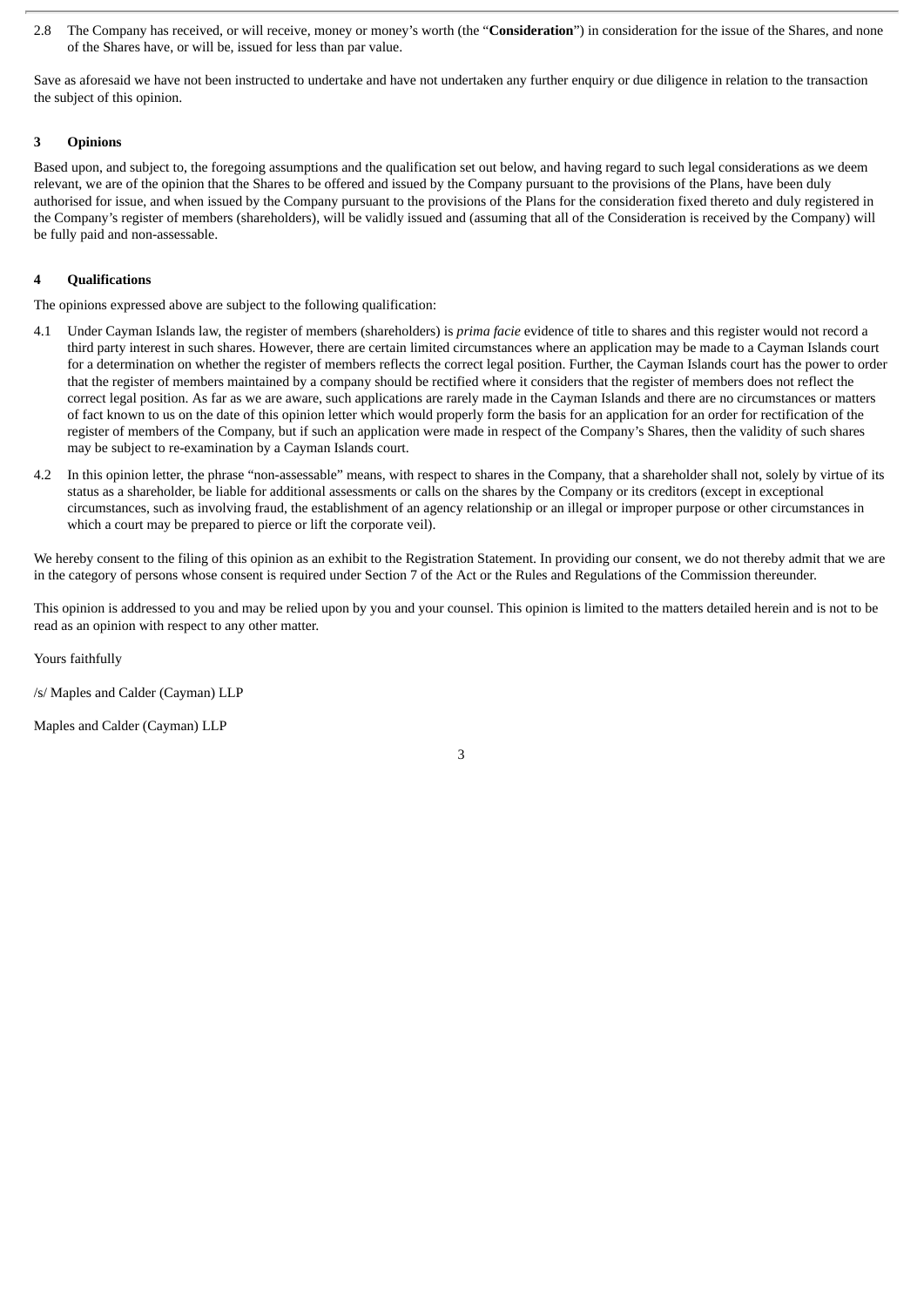1 November 2021

To: Maples and Calder (Cayman) LLP PO Box 309, Ugland House Grand Cayman KY1-1104 Cayman Islands

#### **GLOBALFOUNDRIES Inc.** (the "**Company**")

I, the undersigned, being a director of the Company, am aware that you are being asked to provide an opinion letter (the "**Opinion**") in relation to certain aspects of Cayman Islands law. Unless otherwise defined herein, capitalised terms used in this certificate have the respective meanings given to them in the Opinion. I hereby certify that:

- 1 The Memorandum and Articles remain in full force and effect and are unamended.
- 2 The Company has not entered into any mortgages or charges over its property or assets other than those entered in the register of mortgages and charges, or contemplated by the Plans.
- 3 The Minutes and the Secretary's Certificate are each a true and correct record of the proceedings of the relevant Meeting, which was duly convened and held, and at which a quorum was present throughout, in each case, in the manner prescribed in the Memorandum and Articles. The resolutions set out in the Minutes, the Secretary's Certificate and the Shareholder Resolutions were duly adopted, are in full force and effect at the date hereof and have not been amended, varied or revoked in any respect.
- 4 The authorised share capital of the Company is US\$30,000,000 divided into (i) 1,300,000,000 Ordinary Shares of a nominal or par value of US\$0.02 each, and (ii) 200,000,000 Preferred Shares of a nominal or par value of US\$0.02 each.
- 5 The shareholders of the Company (the "**Shareholders**") have not restricted the powers of the directors of the Company in any way.
- 6 There is no contractual or other prohibition (other than as arising under Cayman Islands law) binding on the Company prohibiting it from entering into and performing its obligations under the Plans.
- 7 The minute book and corporate records of the Company as maintained at its registered office in the Cayman Islands and made available to you are complete and accurate in all material respects, and all minutes and resolutions filed therein represent a complete and accurate record of all meetings of the Shareholders and directors (or any committee thereof) of the Company (duly convened in accordance with the Memorandum and Articles) and all resolutions passed at the meetings or passed by written resolution or consent, as the case may be.

4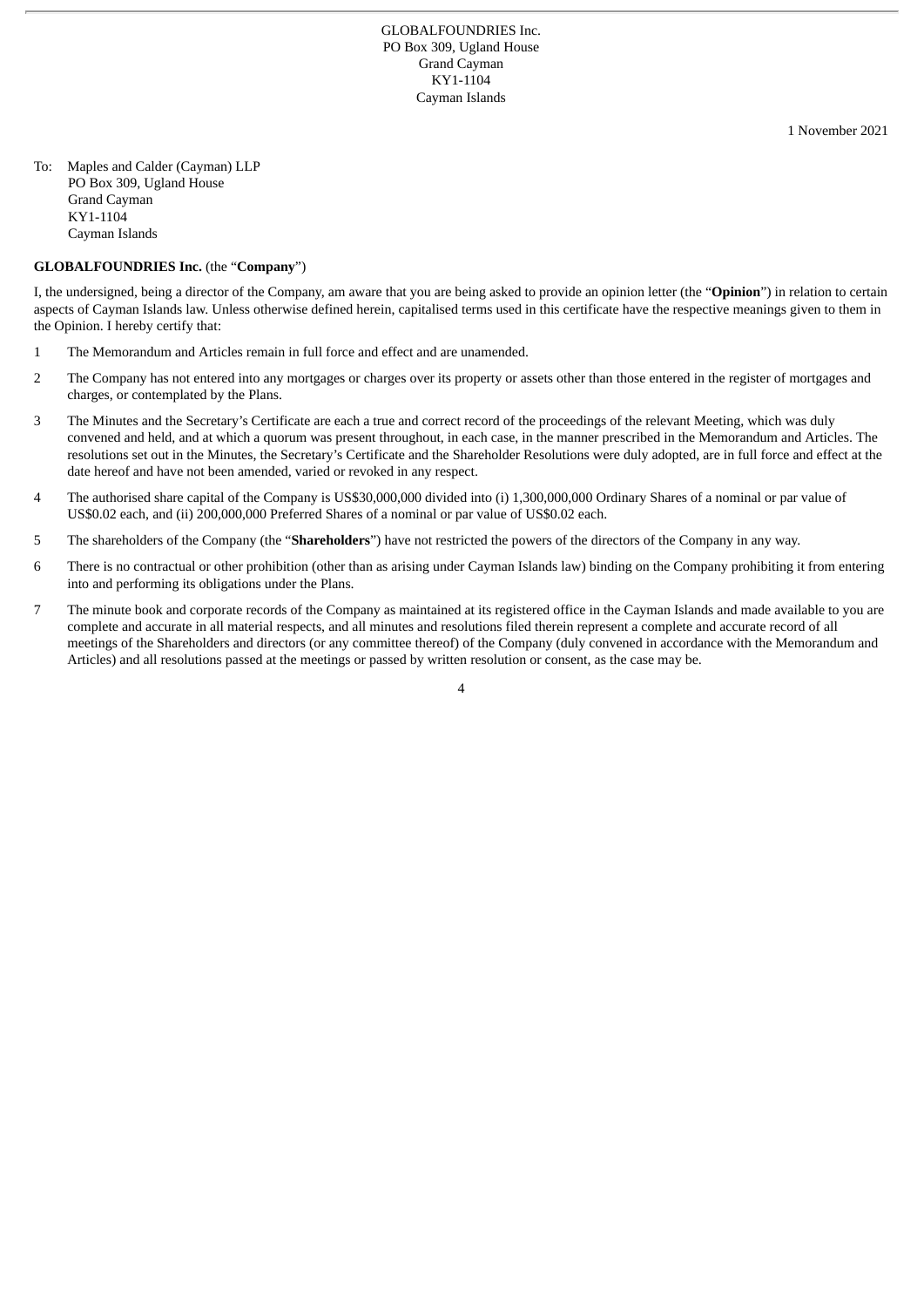- 8 Prior to, at the time of, and immediately following the approval of the transactions the subject of the Plans the Company was, or will be, able to pay its debts as they fell, or fall, due and has entered, or will enter, into the transactions the subject of the Plans for proper value and not with an intention to defraud or wilfully defeat an obligation owed to any creditor or with a view to giving a creditor a preference.
- 9 Each director of the Company considers the transactions contemplated by the Plans to be of commercial benefit to the Company and has acted in good faith in the best interests of the Company, and for a proper purpose of the Company, in relation to the transactions which are the subject of the Opinion.
- 10 To the best of my knowledge and belief, having made due inquiry, the Company is not the subject of legal, arbitral, administrative or other proceedings in any jurisdiction. Nor have the directors or Shareholders taken any steps to have the Company struck off or placed in liquidation, nor have any steps been taken to wind up the Company. Nor has any receiver been appointed over any of the Company's property or assets.
- 11 The Company is not a central bank, monetary authority or other sovereign entity of any state.

(Signature Page follows)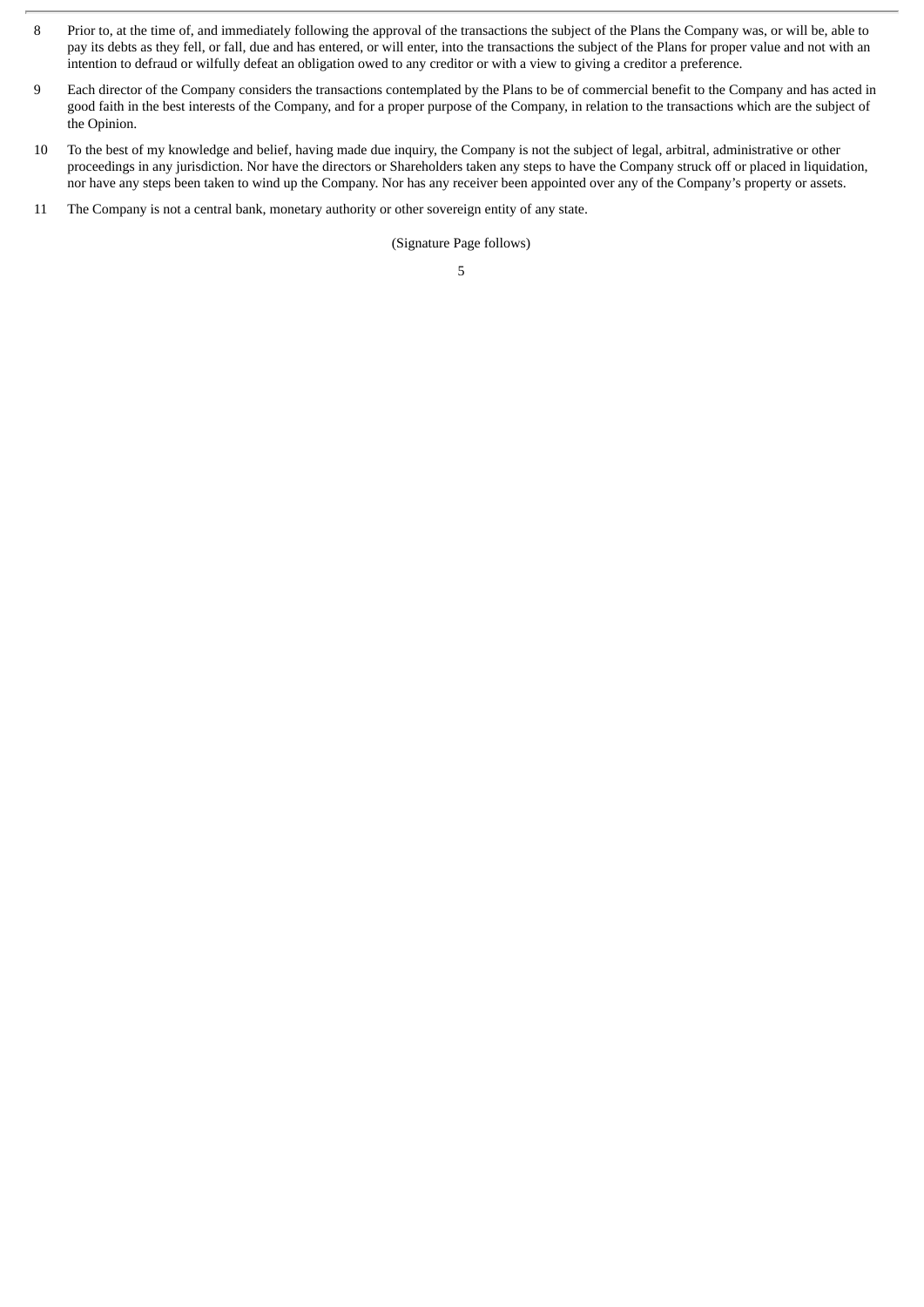I confirm that you may continue to rely on this certificate as being true and correct on the day that you issue the Opinion unless I shall have previously notified you in writing personally to the contrary.

|        | Signature: /s/ Tim Breen |
|--------|--------------------------|
| Name:  | Tim Breen                |
| Title: | Director                 |